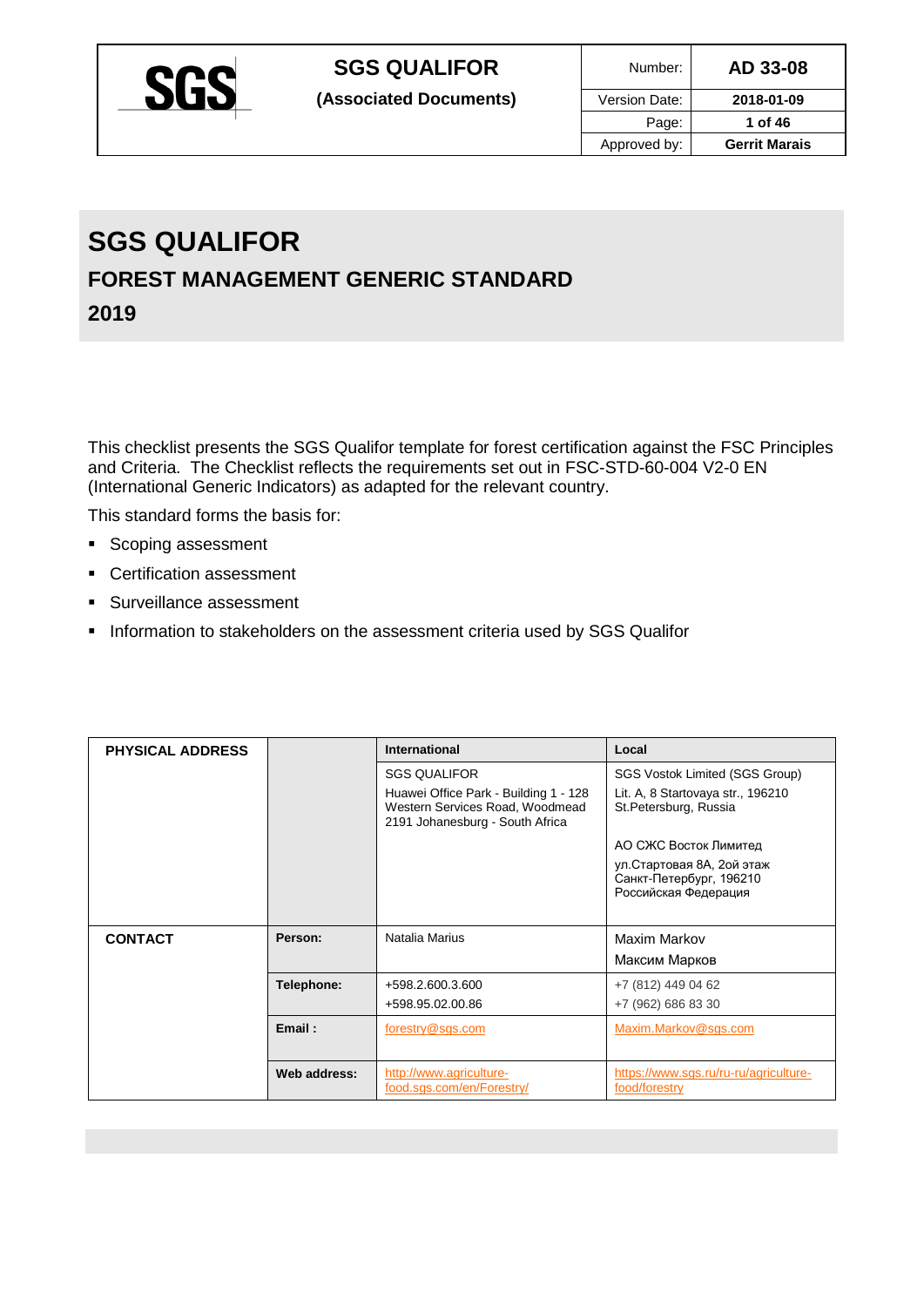### **CHANGES SINCE THE PREVIOUS VERSION OF THE STANDARD**

| Section | Change             | <b>Date</b> |
|---------|--------------------|-------------|
|         | Changes throughout | 26/11/2018  |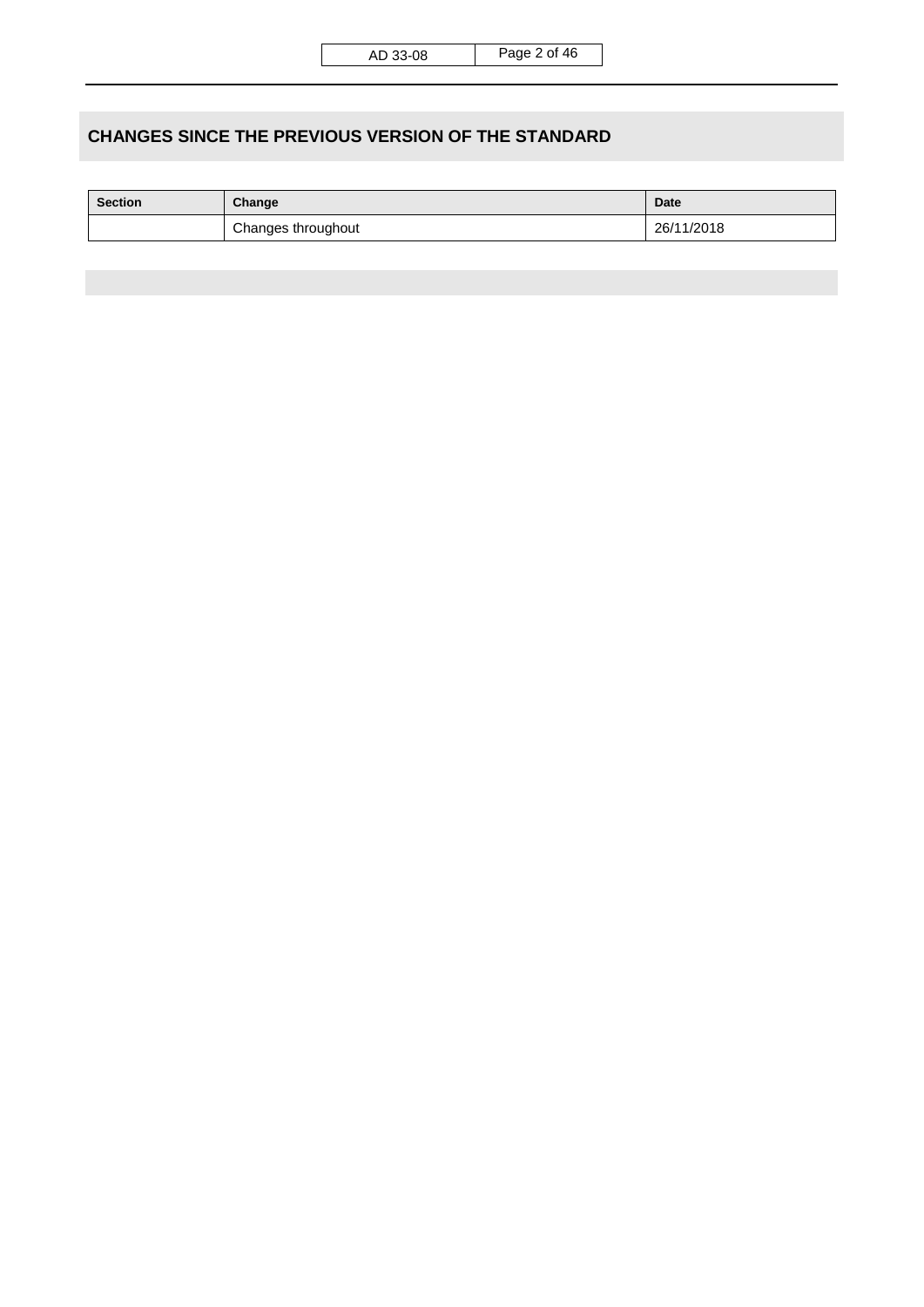#### **LAYOUT OF THE STANDARD:**

The standard follows the FSC Principles and Criteria of Forest Stewardship (January, 2000). The Standard is divided into 10 sections, each corresponding to one of the FSC principles with the criteria listed underneath each principle. Refer below for further clarification.

Each page of the standard is divided into 3 columns. The standard also serves as the checklist that is used during an assessment and for every criterion the following is provided:

| The Qualifor Requirement: Indicator |                                                                                                                                             |                                                                                                     | This outlines the norm or indicators that Qualifor requires for<br>compliance with the specific FSC criterion. A potential source of<br>information or evidence that allows an auditor to evaluate<br>compliance with an indicator. Some indicators make a distinction<br>between the requirements for "normal" forests and SLIMF<br>operations (Small and Low Intensity Managed Forests). |
|-------------------------------------|---------------------------------------------------------------------------------------------------------------------------------------------|-----------------------------------------------------------------------------------------------------|--------------------------------------------------------------------------------------------------------------------------------------------------------------------------------------------------------------------------------------------------------------------------------------------------------------------------------------------------------------------------------------------|
| <b>Verifiers</b>                    |                                                                                                                                             |                                                                                                     | Verifiers are examples of what the SGS assessor will look for to<br>ascertain if the specific norm or indicator has been met. This list<br>is not exhaustive and the assessor may use other means of<br>verifying the relevant indicator.                                                                                                                                                  |
| <b>Guidance</b>                     | The FSC<br>Principle                                                                                                                        |                                                                                                     | Guidance is written in <i>italics</i> and assists the assessor in<br>understanding the requirement of the specific indicator.                                                                                                                                                                                                                                                              |
| PRINCIPLZ                           |                                                                                                                                             |                                                                                                     | The FSC Criterion<br><b>COMMUNITY RELATIONS AND WORKER'S RIGHTS:</b>                                                                                                                                                                                                                                                                                                                       |
|                                     |                                                                                                                                             | being of forest workers and local communities.                                                      | Forest management operations shall maintain or enhance the long-term social and e $\gamma$<br>iic well                                                                                                                                                                                                                                                                                     |
|                                     |                                                                                                                                             |                                                                                                     |                                                                                                                                                                                                                                                                                                                                                                                            |
| <b>Criterion 4.1:</b>               |                                                                                                                                             |                                                                                                     | The communities within, or adjacent to, the forest management area should<br>be given opportunities for employment, training, and other services                                                                                                                                                                                                                                           |
| Indicator 4.1.6                     |                                                                                                                                             |                                                                                                     | <b>Verifiers &amp; Guidance:</b>                                                                                                                                                                                                                                                                                                                                                           |
| all levels<br>SLIMF:                | Policies and procedures and the<br>implementation thereof make qualifications,                                                              | skills and experience the basis for recruitment,<br>placement, training and advancement of staff at | No evidence of discrimination on the basis of: race, colour,<br>culture, sex, age, religion, political opinion, national extraction<br>or social origin<br>Employment policies and procedures.<br>Interviews with Forest Managers, workers and Labo<br>Vnion<br>representatives.                                                                                                           |
|                                     | Employees are not discriminated in hiring,<br>advancement, dismissal remuneration and<br>employment related to social $\frac{1}{2}$ ecurity |                                                                                                     | SLIMF:<br>An SGS Qualifor<br>Interviews with workers and contractors<br>Guideline (Italics)                                                                                                                                                                                                                                                                                                |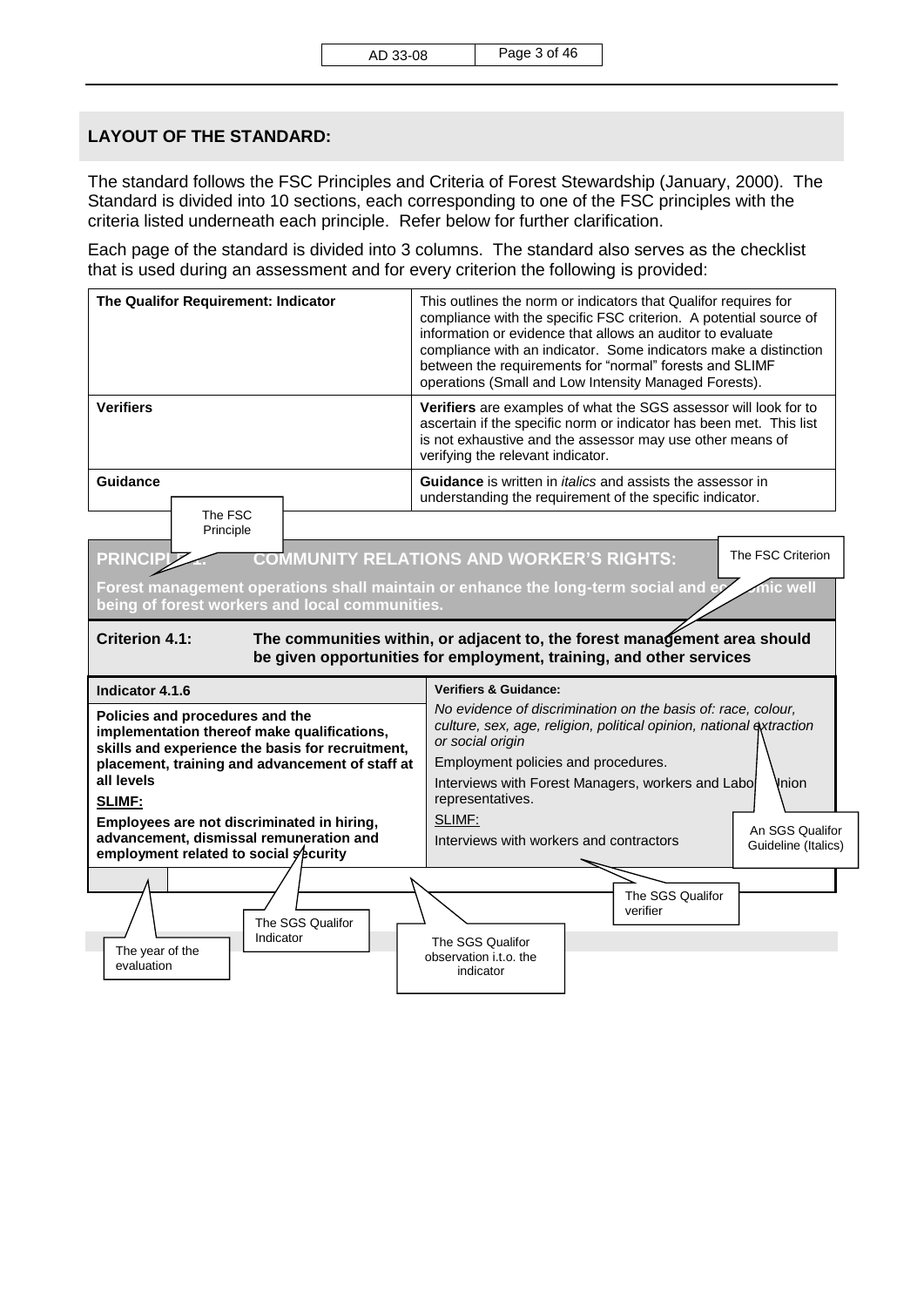|  | AD 33-08 |
|--|----------|
|--|----------|

### **THE STANDARD**

г

| PRINCIPLE 1. COMPLIANCE WITH LAWS:                                                                                                                                                                                                                                                                                                                                                                                                                                                                                                                                                                |                                                                                                                                                                     |  |
|---------------------------------------------------------------------------------------------------------------------------------------------------------------------------------------------------------------------------------------------------------------------------------------------------------------------------------------------------------------------------------------------------------------------------------------------------------------------------------------------------------------------------------------------------------------------------------------------------|---------------------------------------------------------------------------------------------------------------------------------------------------------------------|--|
| The Organization* shall* comply with all applicable laws*, regulations and nationally-ratified*<br>international treaties, conventions and agreements.                                                                                                                                                                                                                                                                                                                                                                                                                                            |                                                                                                                                                                     |  |
| <b>Criterion 1.1</b><br>The Organization* shall* be a legally defined entity with clear, documented and<br>unchallenged legal registration*, with written authorization from the legally<br>competent* authority for specific activities.                                                                                                                                                                                                                                                                                                                                                         |                                                                                                                                                                     |  |
| Indicator 1.1.1                                                                                                                                                                                                                                                                                                                                                                                                                                                                                                                                                                                   | <b>Verifiers &amp; Guidance:</b>                                                                                                                                    |  |
| Legal registration* to carry out all activities<br>within the scope of the certificate is<br>documented and unchallenged.                                                                                                                                                                                                                                                                                                                                                                                                                                                                         |                                                                                                                                                                     |  |
| Indicator 1.1.2                                                                                                                                                                                                                                                                                                                                                                                                                                                                                                                                                                                   | <b>Verifiers &amp; Guidance:</b>                                                                                                                                    |  |
| Legal registration* is granted by a legally<br>competent* authority according to legally<br>prescribed processes.                                                                                                                                                                                                                                                                                                                                                                                                                                                                                 |                                                                                                                                                                     |  |
|                                                                                                                                                                                                                                                                                                                                                                                                                                                                                                                                                                                                   |                                                                                                                                                                     |  |
| <b>Criterion 1.2</b>                                                                                                                                                                                                                                                                                                                                                                                                                                                                                                                                                                              | The Organization* shall* demonstrate that the legal* status of the Management<br>Unit*, including tenure* and use rights*, and its boundaries, are clearly defined. |  |
| Indicator 1.2.1                                                                                                                                                                                                                                                                                                                                                                                                                                                                                                                                                                                   | <b>Verifiers &amp; Guidance:</b>                                                                                                                                    |  |
| Legal* tenure* to manage and use resources<br>within the scope of the certificate is<br>documented.                                                                                                                                                                                                                                                                                                                                                                                                                                                                                               |                                                                                                                                                                     |  |
| <b>Indicator 1.2.2</b>                                                                                                                                                                                                                                                                                                                                                                                                                                                                                                                                                                            | <b>Verifiers &amp; Guidance:</b>                                                                                                                                    |  |
| Legal* tenure* is granted by a legally<br>competent* authority according to legally<br>prescribed processes.                                                                                                                                                                                                                                                                                                                                                                                                                                                                                      |                                                                                                                                                                     |  |
|                                                                                                                                                                                                                                                                                                                                                                                                                                                                                                                                                                                                   |                                                                                                                                                                     |  |
| Indicator 1.2.3                                                                                                                                                                                                                                                                                                                                                                                                                                                                                                                                                                                   | <b>Verifiers &amp; Guidance:</b>                                                                                                                                    |  |
| The boundaries of all Management Units* within<br>the scope of the certificate are clearly marked or<br>documented and clearly shown on maps.                                                                                                                                                                                                                                                                                                                                                                                                                                                     |                                                                                                                                                                     |  |
|                                                                                                                                                                                                                                                                                                                                                                                                                                                                                                                                                                                                   |                                                                                                                                                                     |  |
| <b>Criterion 1.3</b><br>The Organization* shall* have legal* rights to operate in the Management Unit*,<br>which fit the legal* status of The Organization* and of the Management Unit*, and<br>shall* comply with the associated legal* obligations in applicable national and<br>local laws* and regulations and administrative requirements. The legal* rights<br>shall* provide for harvest of products and/or supply of ecosystem services* from<br>within the Management Unit*. The Organization* shall* pay the legally prescribed<br>charges associated with such rights and obligations. |                                                                                                                                                                     |  |
| <b>Indicator 1.3.1</b>                                                                                                                                                                                                                                                                                                                                                                                                                                                                                                                                                                            | <b>Verifiers &amp; Guidance:</b>                                                                                                                                    |  |
| All activities undertaken in the Management<br>Unit* are carried out in compliance with:                                                                                                                                                                                                                                                                                                                                                                                                                                                                                                          |                                                                                                                                                                     |  |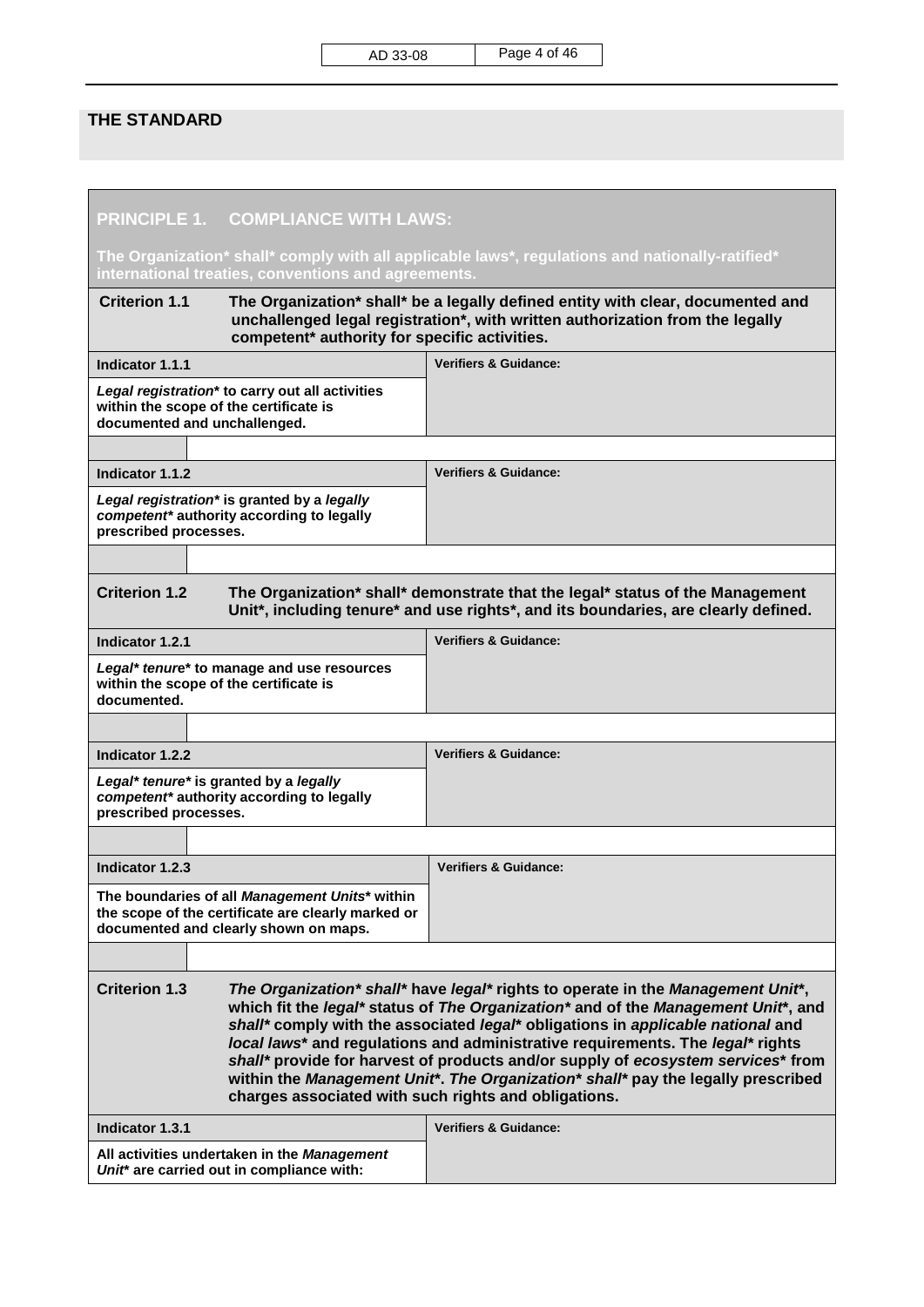| 1) Applicable laws* and regulations and<br>administrative requirements,                                                                                                                                                                                                                                                         |                                                                                                                                                                                                                                                  |  |
|---------------------------------------------------------------------------------------------------------------------------------------------------------------------------------------------------------------------------------------------------------------------------------------------------------------------------------|--------------------------------------------------------------------------------------------------------------------------------------------------------------------------------------------------------------------------------------------------|--|
| 2) Legal* and customary rights*; and                                                                                                                                                                                                                                                                                            |                                                                                                                                                                                                                                                  |  |
| 3) Obligatory codes of practice*.                                                                                                                                                                                                                                                                                               |                                                                                                                                                                                                                                                  |  |
|                                                                                                                                                                                                                                                                                                                                 |                                                                                                                                                                                                                                                  |  |
| Indicator 1.3.2                                                                                                                                                                                                                                                                                                                 | <b>Verifiers &amp; Guidance:</b>                                                                                                                                                                                                                 |  |
| Payment is made in a timely manner* of all<br>applicable legally prescribed charges<br>connected with forest* management.                                                                                                                                                                                                       |                                                                                                                                                                                                                                                  |  |
|                                                                                                                                                                                                                                                                                                                                 |                                                                                                                                                                                                                                                  |  |
| Indicator 1.3.3                                                                                                                                                                                                                                                                                                                 | <b>Verifiers &amp; Guidance:</b>                                                                                                                                                                                                                 |  |
| Activities covered by the management plan* are<br>designed to comply with all applicable laws*.                                                                                                                                                                                                                                 |                                                                                                                                                                                                                                                  |  |
|                                                                                                                                                                                                                                                                                                                                 |                                                                                                                                                                                                                                                  |  |
| <b>Criterion 1.4</b>                                                                                                                                                                                                                                                                                                            | The Organization* shall* develop and implement measures, and/or shall* engage<br>with regulatory agencies, to systematically protect the Management Unit* from<br>unauthorized or illegal resource use, settlement and other illegal activities. |  |
| Indicator 1.4.1                                                                                                                                                                                                                                                                                                                 | <b>Verifiers &amp; Guidance:</b>                                                                                                                                                                                                                 |  |
| Measures are implemented to provide<br>protection* from unauthorized or illegal<br>harvesting, hunting, fishing, trapping,<br>collecting, settlement and other unauthorized<br>activities.                                                                                                                                      |                                                                                                                                                                                                                                                  |  |
|                                                                                                                                                                                                                                                                                                                                 |                                                                                                                                                                                                                                                  |  |
| Indicator 1.4.2                                                                                                                                                                                                                                                                                                                 | <b>Verifiers &amp; Guidance:</b>                                                                                                                                                                                                                 |  |
| Where protection* is the legal* responsibility<br>of regulatory bodies, a system is implemented<br>to work with these regulatory bodies to<br>identify, report, control and discourage<br>unauthorized or illegal activities.                                                                                                   |                                                                                                                                                                                                                                                  |  |
|                                                                                                                                                                                                                                                                                                                                 |                                                                                                                                                                                                                                                  |  |
| <b>Indicator 1.4.3</b>                                                                                                                                                                                                                                                                                                          | <b>Verifiers &amp; Guidance:</b>                                                                                                                                                                                                                 |  |
| If illegal or unauthorized activities are<br>detected, measures are implemented to<br>address them.                                                                                                                                                                                                                             |                                                                                                                                                                                                                                                  |  |
|                                                                                                                                                                                                                                                                                                                                 |                                                                                                                                                                                                                                                  |  |
| <b>Criterion 1.5</b><br>The Organization* shall* comply with the applicable national laws*, local laws,<br>ratified* international conventions and obligatory codes of practice*, relating to<br>the transportation and trade of forest products within and from the Management<br>Unit*, and/or up to the point of first sale. |                                                                                                                                                                                                                                                  |  |
| Indicator 1.5.1                                                                                                                                                                                                                                                                                                                 | <b>Verifiers &amp; Guidance:</b>                                                                                                                                                                                                                 |  |
| Compliance with applicable national laws*,<br>local laws*, ratified* international conventions<br>and obligatory codes of practice* relating to the<br>transportation and trade of forest products up<br>to the point of first sale is demonstrated.                                                                            |                                                                                                                                                                                                                                                  |  |
|                                                                                                                                                                                                                                                                                                                                 |                                                                                                                                                                                                                                                  |  |
| Indicator 1.5.2                                                                                                                                                                                                                                                                                                                 | <b>Verifiers &amp; Guidance:</b>                                                                                                                                                                                                                 |  |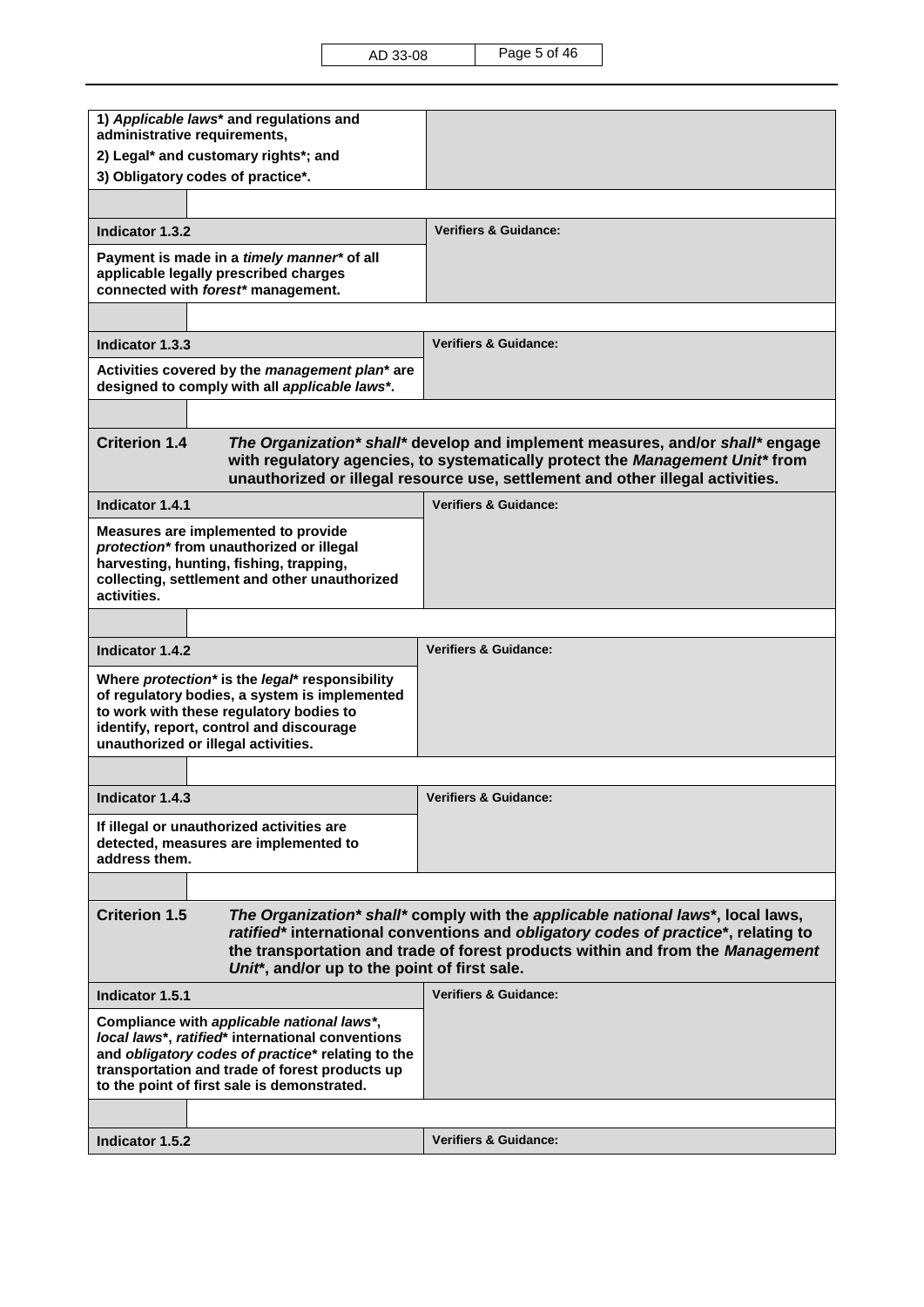| <b>Compliance with CITES provisions is</b><br>demonstrated, including through possession of<br>certificates for harvest and trade in any CITES<br>species.                                                                                                                                                                                                                                                                                           |                                                                                                                                                                                                                           |
|------------------------------------------------------------------------------------------------------------------------------------------------------------------------------------------------------------------------------------------------------------------------------------------------------------------------------------------------------------------------------------------------------------------------------------------------------|---------------------------------------------------------------------------------------------------------------------------------------------------------------------------------------------------------------------------|
|                                                                                                                                                                                                                                                                                                                                                                                                                                                      |                                                                                                                                                                                                                           |
| <b>Criterion 1.6</b>                                                                                                                                                                                                                                                                                                                                                                                                                                 | The Organization* shall* identify, prevent and resolve disputes* over issues of<br>statutory or customary law*, which can be settled out of court in a timely<br>manner*, through engagement with affected stakeholders*. |
| Indicator 1.6.1                                                                                                                                                                                                                                                                                                                                                                                                                                      | <b>Verifiers &amp; Guidance:</b>                                                                                                                                                                                          |
| A publically available* dispute* resolution<br>process is in place; developed through<br>culturally appropriate* engagement* with<br>affected stakeholders*.                                                                                                                                                                                                                                                                                         |                                                                                                                                                                                                                           |
|                                                                                                                                                                                                                                                                                                                                                                                                                                                      |                                                                                                                                                                                                                           |
| Indicator 1.6.2                                                                                                                                                                                                                                                                                                                                                                                                                                      | <b>Verifiers &amp; Guidance:</b>                                                                                                                                                                                          |
| Disputes* related to issues of applicable laws*<br>or customary law* that can be settled out of<br>court are responded to in a timely manner*, and<br>are either resolved or are in the dispute*<br>resolution process.                                                                                                                                                                                                                              |                                                                                                                                                                                                                           |
|                                                                                                                                                                                                                                                                                                                                                                                                                                                      |                                                                                                                                                                                                                           |
| Indicator 1.6.3                                                                                                                                                                                                                                                                                                                                                                                                                                      | <b>Verifiers &amp; Guidance:</b>                                                                                                                                                                                          |
| Up to date records of disputes related to issues<br>of applicable laws* or customary law, are held<br>including:                                                                                                                                                                                                                                                                                                                                     |                                                                                                                                                                                                                           |
| 1) Steps taken to resolve disputes*;<br>2) Outcomes of all dispute* resolution                                                                                                                                                                                                                                                                                                                                                                       |                                                                                                                                                                                                                           |
| processes; and                                                                                                                                                                                                                                                                                                                                                                                                                                       |                                                                                                                                                                                                                           |
| 3) Unresolved <i>disputes</i> *, the reasons they are<br>not resolved, and how they will be resolved.                                                                                                                                                                                                                                                                                                                                                |                                                                                                                                                                                                                           |
|                                                                                                                                                                                                                                                                                                                                                                                                                                                      |                                                                                                                                                                                                                           |
| Indicator 1.6.4                                                                                                                                                                                                                                                                                                                                                                                                                                      | <b>Verifiers &amp; Guidance:</b>                                                                                                                                                                                          |
| Operations cease in areas where disputes*<br>exist:                                                                                                                                                                                                                                                                                                                                                                                                  |                                                                                                                                                                                                                           |
| 1) Of substantial magnitude*; or                                                                                                                                                                                                                                                                                                                                                                                                                     |                                                                                                                                                                                                                           |
| 2) Of substantial duration*; or                                                                                                                                                                                                                                                                                                                                                                                                                      |                                                                                                                                                                                                                           |
| 3) Involving a significant* number of interests.                                                                                                                                                                                                                                                                                                                                                                                                     |                                                                                                                                                                                                                           |
| <b>Criterion 1.7</b><br>The Organization* shall* publicize a commitment not to offer or receive bribes in<br>money or any other form of corruption, and shall* comply with anti-corruption<br>legislation where this exists. In the absence of anti-corruption legislation, The<br>Organization* shall* implement other anti-corruption measures proportionate to<br>the scale* and intensity* of management activities and the risk* of corruption. |                                                                                                                                                                                                                           |
| Indicator 1.7.1                                                                                                                                                                                                                                                                                                                                                                                                                                      | <b>Verifiers &amp; Guidance:</b>                                                                                                                                                                                          |
| A policy is implemented that includes a<br>commitment not to offer or receive bribes of<br>any description.                                                                                                                                                                                                                                                                                                                                          |                                                                                                                                                                                                                           |
|                                                                                                                                                                                                                                                                                                                                                                                                                                                      |                                                                                                                                                                                                                           |
| Indicator 1.7.2                                                                                                                                                                                                                                                                                                                                                                                                                                      | <b>Verifiers &amp; Guidance:</b>                                                                                                                                                                                          |
| The policy meets or exceeds related legislation.                                                                                                                                                                                                                                                                                                                                                                                                     |                                                                                                                                                                                                                           |
|                                                                                                                                                                                                                                                                                                                                                                                                                                                      |                                                                                                                                                                                                                           |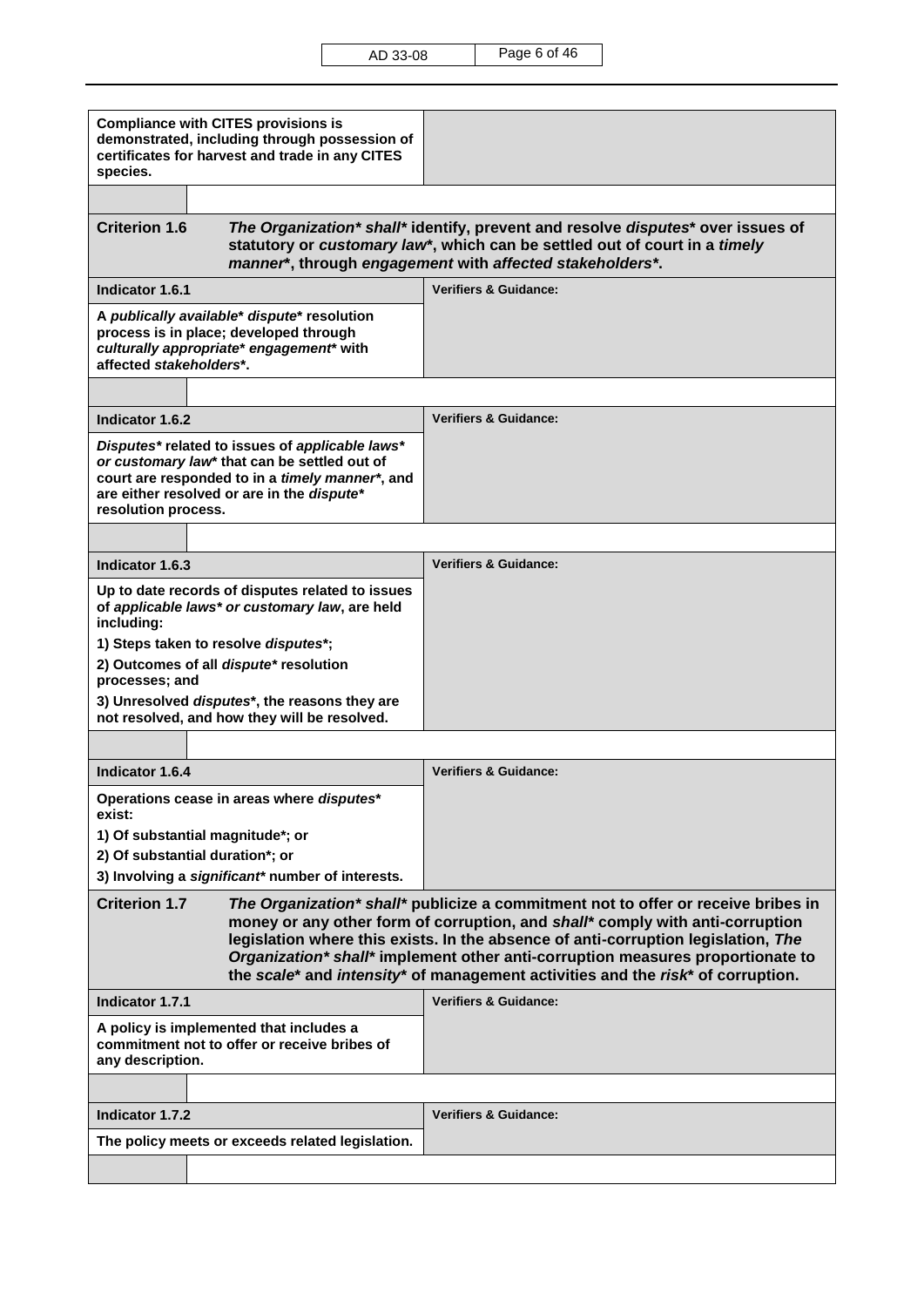| Indicator 1.7.3                                                                                                                                                                                                                                                                                                                                                                                                                                                                                                            | <b>Verifiers &amp; Guidance:</b>                                                                                                                                                                                                              |
|----------------------------------------------------------------------------------------------------------------------------------------------------------------------------------------------------------------------------------------------------------------------------------------------------------------------------------------------------------------------------------------------------------------------------------------------------------------------------------------------------------------------------|-----------------------------------------------------------------------------------------------------------------------------------------------------------------------------------------------------------------------------------------------|
| The policy is publicly available* at no cost.                                                                                                                                                                                                                                                                                                                                                                                                                                                                              |                                                                                                                                                                                                                                               |
|                                                                                                                                                                                                                                                                                                                                                                                                                                                                                                                            |                                                                                                                                                                                                                                               |
| Indicator 1.7.4                                                                                                                                                                                                                                                                                                                                                                                                                                                                                                            | <b>Verifiers &amp; Guidance:</b>                                                                                                                                                                                                              |
| Bribery, coercion and other acts of corruption<br>do not occur.                                                                                                                                                                                                                                                                                                                                                                                                                                                            |                                                                                                                                                                                                                                               |
|                                                                                                                                                                                                                                                                                                                                                                                                                                                                                                                            |                                                                                                                                                                                                                                               |
| Indicator 1.7.5                                                                                                                                                                                                                                                                                                                                                                                                                                                                                                            | <b>Verifiers &amp; Guidance:</b>                                                                                                                                                                                                              |
| Corrective measures are implemented if<br>corruption does occur.                                                                                                                                                                                                                                                                                                                                                                                                                                                           |                                                                                                                                                                                                                                               |
|                                                                                                                                                                                                                                                                                                                                                                                                                                                                                                                            |                                                                                                                                                                                                                                               |
| <b>Criterion 1.8</b><br>publicly available* document made freely available.                                                                                                                                                                                                                                                                                                                                                                                                                                                | The Organization* shall* demonstrate a long-term* commitment to adhere to the<br>FSC Principles* and Criteria* in the Management Unit*, and to related FSC<br>Policies and Standards. A statement of this commitment shall* be contained in a |
| Indicator 1.8.1                                                                                                                                                                                                                                                                                                                                                                                                                                                                                                            | <b>Verifiers &amp; Guidance:</b>                                                                                                                                                                                                              |
| A written policy, endorsed by an individual with<br>authority to implement the policy, includes a<br>long-term* commitment to forest* management<br>practices consistent with FSC Principles* and<br>Criteria* and related Policies and Standards.                                                                                                                                                                                                                                                                         |                                                                                                                                                                                                                                               |
|                                                                                                                                                                                                                                                                                                                                                                                                                                                                                                                            |                                                                                                                                                                                                                                               |
| Indicator 1.8.2                                                                                                                                                                                                                                                                                                                                                                                                                                                                                                            | <b>Verifiers &amp; Guidance:</b>                                                                                                                                                                                                              |
| The policy is publicly available* at no cost.                                                                                                                                                                                                                                                                                                                                                                                                                                                                              |                                                                                                                                                                                                                                               |
|                                                                                                                                                                                                                                                                                                                                                                                                                                                                                                                            |                                                                                                                                                                                                                                               |
| <b>PRINCIPLE 2.</b>                                                                                                                                                                                                                                                                                                                                                                                                                                                                                                        | <b>WORKERS* RIGHTS AND EMPLOYMENT CONDITIONS:</b>                                                                                                                                                                                             |
|                                                                                                                                                                                                                                                                                                                                                                                                                                                                                                                            | The Organization* shall* maintain or enhance the social and economic wellbeing of workers*.                                                                                                                                                   |
| <b>Criterion 2.1</b><br>on the eight ILO Core Labour Conventions.                                                                                                                                                                                                                                                                                                                                                                                                                                                          | The Organization* shall* uphold* the principles and rights at work as defined in<br>the ILO Declaration on Fundamental Principles and Rights at Work (1998) based                                                                             |
| Indicator 2.1.1                                                                                                                                                                                                                                                                                                                                                                                                                                                                                                            | <b>Verifiers &amp; Guidance:</b>                                                                                                                                                                                                              |
| The Organization*shall* not use child labour.                                                                                                                                                                                                                                                                                                                                                                                                                                                                              |                                                                                                                                                                                                                                               |
| 2.1.1.1 The Organization* shall* not employ<br>workers* below the age of 15, or below the<br>minimum age* as stated under national, or local<br>laws or regulations, whichever age is higher,<br>except as specified in 2.1.1.2.                                                                                                                                                                                                                                                                                           |                                                                                                                                                                                                                                               |
| 2.1.1.2 In countries where the national law*or<br>regulations permit the employment of persons<br>between the ages of 13 to 15 years in light<br>work* such employment should not interfere<br>with schooling nor, be harmful to their health or<br>development. Notably, where children are<br>subject to compulsory education laws, they<br>shall* work only outside of school hours during<br>normal day-time working hours.<br>2.1.1.3 No person under the age of 18 is<br>employed in hazardous* or heavy work*except |                                                                                                                                                                                                                                               |
| for the purpose of training within approved<br>national laws and regulation.                                                                                                                                                                                                                                                                                                                                                                                                                                               |                                                                                                                                                                                                                                               |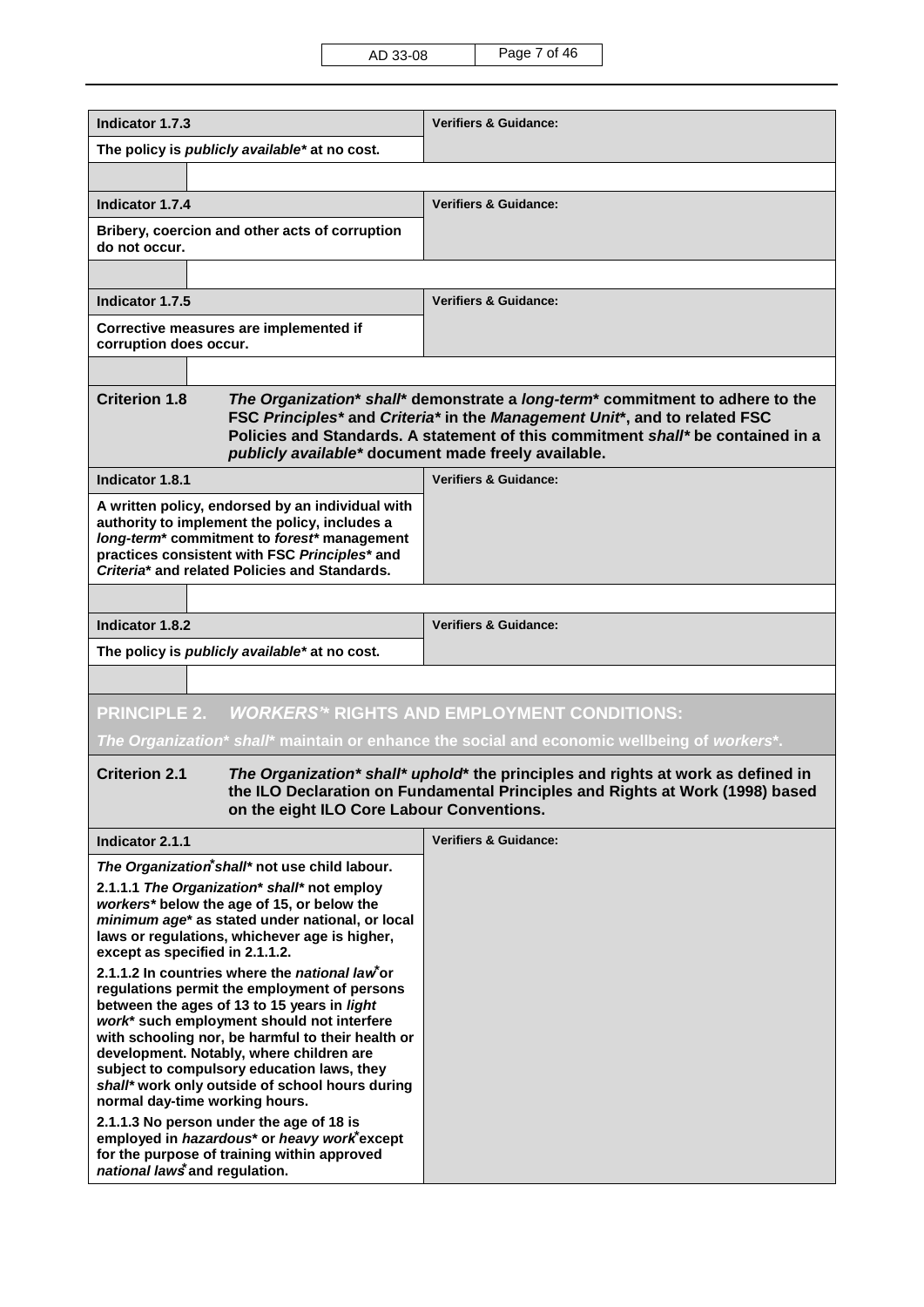AD 33-08 Page 8 of 46

| 2.1.1.4 The Organization* shall* prohibit worst<br>forms of child labour*.                                                                                                                                                                                                          |                                                                                                                                                           |
|-------------------------------------------------------------------------------------------------------------------------------------------------------------------------------------------------------------------------------------------------------------------------------------|-----------------------------------------------------------------------------------------------------------------------------------------------------------|
|                                                                                                                                                                                                                                                                                     |                                                                                                                                                           |
| Indicator 2.1.2                                                                                                                                                                                                                                                                     | <b>Verifiers &amp; Guidance:</b>                                                                                                                          |
| The Organization <sup>*</sup> shall* eliminate all forms of<br>forced and compulsory labour.                                                                                                                                                                                        |                                                                                                                                                           |
| 2.1.2.1 Employment relationships are voluntary<br>and based on mutual consent, without threat of<br>a penalty.                                                                                                                                                                      |                                                                                                                                                           |
| 2.1.2.2 There is no evidence of any practices<br>indicative of forced or compulsory labour,<br>including, but not limited to, the following:                                                                                                                                        |                                                                                                                                                           |
| • Physical and sexual violence                                                                                                                                                                                                                                                      |                                                                                                                                                           |
| • Bonded labour                                                                                                                                                                                                                                                                     |                                                                                                                                                           |
| • Withholding of wages /including payment<br>of employment fees and or payment of<br>deposit to commence employment                                                                                                                                                                 |                                                                                                                                                           |
| • Restriction of mobility/movement                                                                                                                                                                                                                                                  |                                                                                                                                                           |
| • Retention of passport and identity<br>documents                                                                                                                                                                                                                                   |                                                                                                                                                           |
| • Threats of denunciation to the authorities.                                                                                                                                                                                                                                       |                                                                                                                                                           |
|                                                                                                                                                                                                                                                                                     |                                                                                                                                                           |
| Indicator 2.1.3                                                                                                                                                                                                                                                                     | <b>Verifiers &amp; Guidance:</b>                                                                                                                          |
| The Organization <sup>*</sup> shall* ensure that there is no<br>discrimination in employment and occupation.                                                                                                                                                                        |                                                                                                                                                           |
| 2.1.3.1 Employment and occupation* practices<br>are non-discriminatory.                                                                                                                                                                                                             |                                                                                                                                                           |
|                                                                                                                                                                                                                                                                                     |                                                                                                                                                           |
| Indicator 2.1.4                                                                                                                                                                                                                                                                     | <b>Verifiers &amp; Guidance:</b>                                                                                                                          |
| The Organization*shall* respect freedom of<br>association and the right to collective<br>bargaining.                                                                                                                                                                                |                                                                                                                                                           |
| 2.1.4.1 Workers*are able to establish or join<br>worker organizations*of their own choosing.                                                                                                                                                                                        |                                                                                                                                                           |
| 2.1.4.2 The Organization respects the rights of<br>workers to engage in lawful activities related to<br>forming, joining or assisting a workers'<br>organization, or to refrain from doing the same;<br>and will not discriminate or punish workers for<br>exercising these rights. |                                                                                                                                                           |
| 2.1.4.3 The Organization negotiates with<br>lawfully established workers' organizations*<br>and/ or duly selected representatives in good<br>faith*and with the best efforts to reach a<br>collective bargaining* agreement.                                                        |                                                                                                                                                           |
| 2.1.4.4 Collective bargaining* agreements are<br>implemented where they exist.                                                                                                                                                                                                      |                                                                                                                                                           |
|                                                                                                                                                                                                                                                                                     |                                                                                                                                                           |
| <b>Criterion 2.2</b><br>management activities.                                                                                                                                                                                                                                      | The Organization* shall* promote gender equality* in employment practices,<br>training opportunities, awarding of contracts, processes of engagement* and |
| Indicator 2.2.1                                                                                                                                                                                                                                                                     | <b>Verifiers &amp; Guidance:</b>                                                                                                                          |
|                                                                                                                                                                                                                                                                                     |                                                                                                                                                           |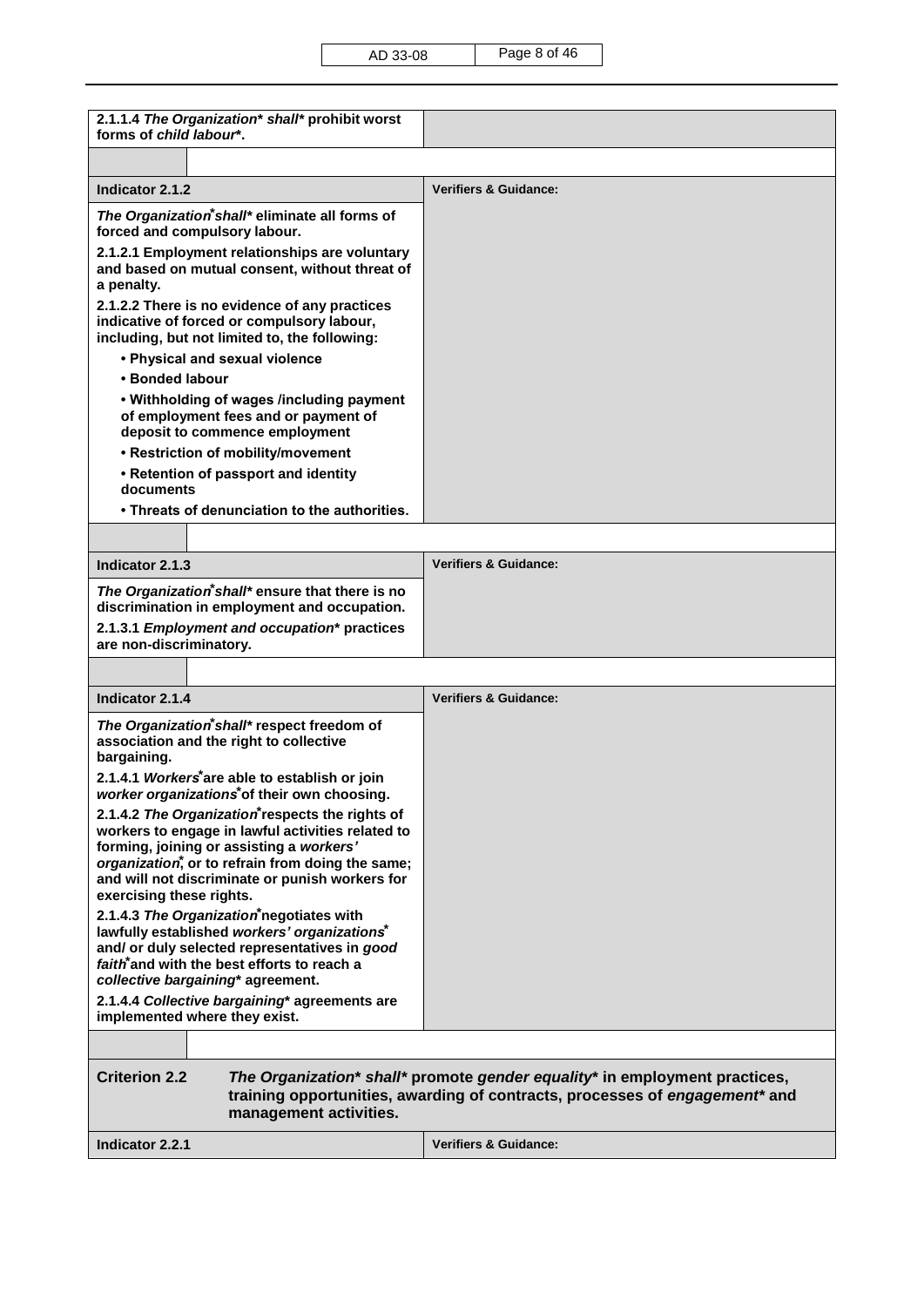| Systems are implemented that promote gender<br>equality* and prevent gender discrimination in<br>employment practices, training opportunities,<br>awarding of contracts, processes of<br>engagement* and management activities.                           |                                  |
|-----------------------------------------------------------------------------------------------------------------------------------------------------------------------------------------------------------------------------------------------------------|----------------------------------|
|                                                                                                                                                                                                                                                           |                                  |
| Indicator 2.2.2                                                                                                                                                                                                                                           | <b>Verifiers &amp; Guidance:</b> |
| Job opportunities are open to both women and<br>men under the same conditions, and women<br>are encouraged to participate actively in all<br>levels of employment.                                                                                        |                                  |
|                                                                                                                                                                                                                                                           |                                  |
| Indicator 2.2.3                                                                                                                                                                                                                                           | <b>Verifiers &amp; Guidance:</b> |
| Work typically carried out by women (nurseries,<br>silviculture, Non Timber Forest Product<br>harvesting, weighing, packing, etc.) is included<br>in training and health & safety programs to the<br>same extent as work typically carried out by<br>men. |                                  |
|                                                                                                                                                                                                                                                           |                                  |
| Indicator 2.2.4                                                                                                                                                                                                                                           | <b>Verifiers &amp; Guidance:</b> |
| Women and men are paid the same wage when<br>they do the same work.                                                                                                                                                                                       |                                  |
|                                                                                                                                                                                                                                                           |                                  |
| Indicator 2.2.5                                                                                                                                                                                                                                           | <b>Verifiers &amp; Guidance:</b> |
| Women are paid directly and using mutually<br>agreed methods (e.g. direct bank transfer,<br>direct payments for school fees, etc.) to ensure<br>they safely receive and retain their wages.                                                               |                                  |
|                                                                                                                                                                                                                                                           |                                  |
| Indicator 2.2.6                                                                                                                                                                                                                                           | <b>Verifiers &amp; Guidance:</b> |
| Maternity leave is no less than a six-week<br>period after childbirth.                                                                                                                                                                                    |                                  |
|                                                                                                                                                                                                                                                           |                                  |
| Indicator 2.2.7                                                                                                                                                                                                                                           | <b>Verifiers &amp; Guidance:</b> |
| Paternity leave is available and there is no<br>penalty for taking it.                                                                                                                                                                                    |                                  |
|                                                                                                                                                                                                                                                           |                                  |
| Indicator 2.2.8                                                                                                                                                                                                                                           | <b>Verifiers &amp; Guidance:</b> |
| Meetings, management committees and<br>decision-making forums are organized to<br>include women and men, and to facilitate the<br>active participation of both.                                                                                           |                                  |
|                                                                                                                                                                                                                                                           |                                  |
| Indicator 2.2.9                                                                                                                                                                                                                                           | <b>Verifiers &amp; Guidance:</b> |
| Confidential and effective mechanisms exist for<br>reporting and eliminating cases of sexual<br>harassment and discrimination based on<br>gender, marital status, parenthood or sexual<br>orientation.                                                    |                                  |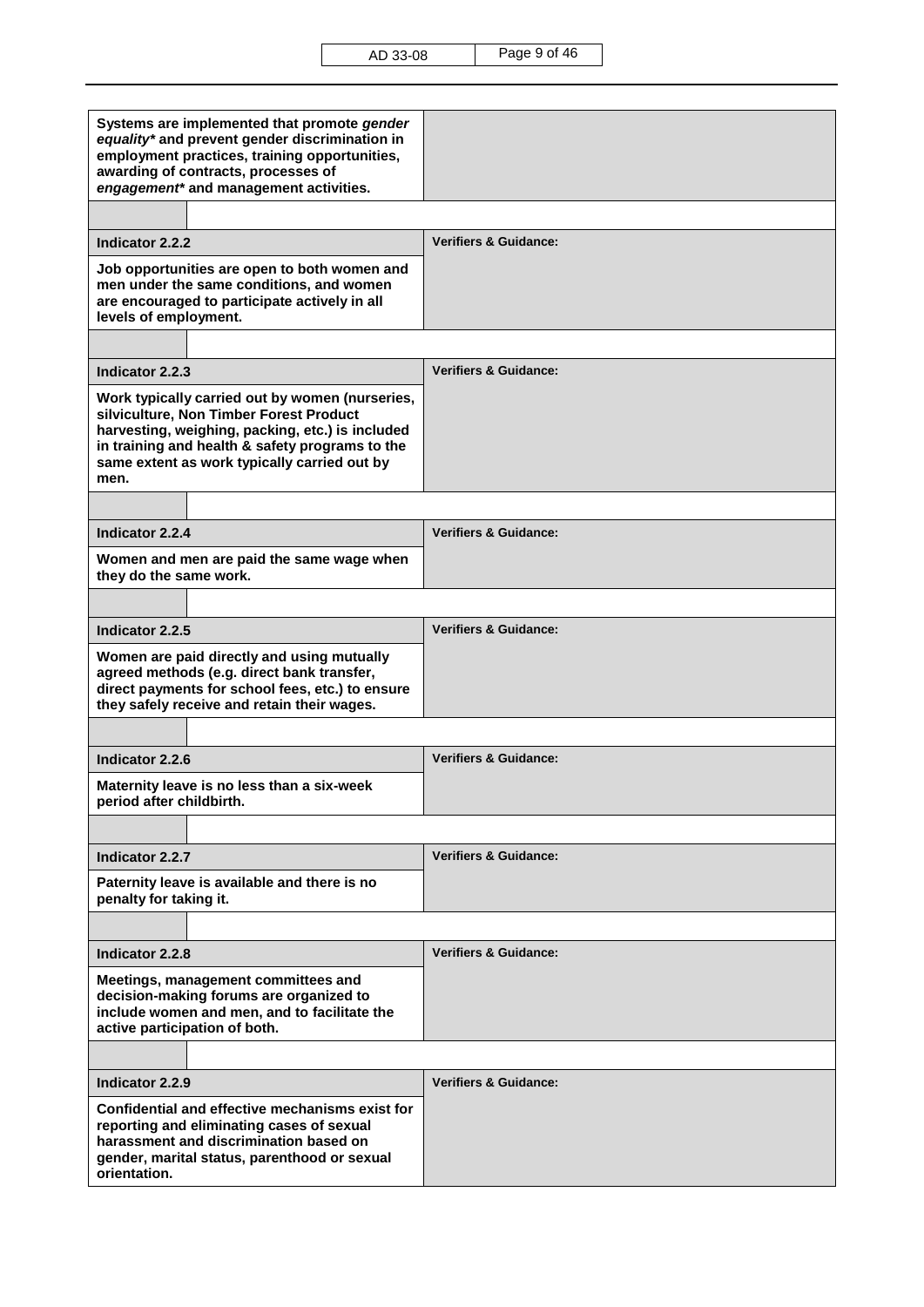| <b>Criterion 2.3</b><br><b>Forestry Work.</b>                                                                                                                                                                                                                                                                                                                                                     | The Organization* shall* implement health and safety practices to protect<br>workers* from occupational safety and health hazards. These practices shall*,<br>proportionate to scale, intensity and risk* of management activities, meet or<br>exceed the recommendations of the ILO Code of Practice on Safety and Health in |
|---------------------------------------------------------------------------------------------------------------------------------------------------------------------------------------------------------------------------------------------------------------------------------------------------------------------------------------------------------------------------------------------------|-------------------------------------------------------------------------------------------------------------------------------------------------------------------------------------------------------------------------------------------------------------------------------------------------------------------------------|
| Indicator 2.3.1                                                                                                                                                                                                                                                                                                                                                                                   | <b>Verifiers &amp; Guidance:</b>                                                                                                                                                                                                                                                                                              |
| Health and safety practices are developed and<br>implemented that meet or exceed the ILO Code<br>of Practice on Safety and Health in Forestry<br>Work.                                                                                                                                                                                                                                            | groups                                                                                                                                                                                                                                                                                                                        |
|                                                                                                                                                                                                                                                                                                                                                                                                   | <b>Verifiers &amp; Guidance:</b>                                                                                                                                                                                                                                                                                              |
| Indicator 2.3.2<br>Workers* have personal protective equipment<br>appropriate to their assigned tasks.                                                                                                                                                                                                                                                                                            |                                                                                                                                                                                                                                                                                                                               |
|                                                                                                                                                                                                                                                                                                                                                                                                   |                                                                                                                                                                                                                                                                                                                               |
| Indicator 2.3.3<br>Use of personal protective equipment is<br>enforced.                                                                                                                                                                                                                                                                                                                           | <b>Verifiers &amp; Guidance:</b>                                                                                                                                                                                                                                                                                              |
|                                                                                                                                                                                                                                                                                                                                                                                                   |                                                                                                                                                                                                                                                                                                                               |
| Indicator 2.3.4                                                                                                                                                                                                                                                                                                                                                                                   | <b>Verifiers &amp; Guidance:</b>                                                                                                                                                                                                                                                                                              |
| Records are kept on health and safety practices<br>including accident rates and lost time to<br>accidents.                                                                                                                                                                                                                                                                                        |                                                                                                                                                                                                                                                                                                                               |
|                                                                                                                                                                                                                                                                                                                                                                                                   |                                                                                                                                                                                                                                                                                                                               |
| Indicator 2.3.5                                                                                                                                                                                                                                                                                                                                                                                   | <b>Verifiers &amp; Guidance:</b>                                                                                                                                                                                                                                                                                              |
| The frequency and severity of accidents are<br>consistently low compared to national forest*<br>industry averages.                                                                                                                                                                                                                                                                                | groups                                                                                                                                                                                                                                                                                                                        |
|                                                                                                                                                                                                                                                                                                                                                                                                   |                                                                                                                                                                                                                                                                                                                               |
| Indicator 2.3.6                                                                                                                                                                                                                                                                                                                                                                                   | <b>Verifiers &amp; Guidance:</b>                                                                                                                                                                                                                                                                                              |
| The health and safety practices are reviewed<br>and revised as required after major incidents or<br>accidents.                                                                                                                                                                                                                                                                                    |                                                                                                                                                                                                                                                                                                                               |
|                                                                                                                                                                                                                                                                                                                                                                                                   |                                                                                                                                                                                                                                                                                                                               |
| <b>Criterion 2.4</b><br>The Organization* shall* pay wages that meet or exceed minimum forest*<br>industry standards or other recognized forest* industry wage agreements or<br>living wages*, where these are higher than the legal* minimum wages. When<br>none of these exist, The Organization* shall* through engagement* with workers*<br>develop mechanisms for determining living wages*. |                                                                                                                                                                                                                                                                                                                               |
| Indicator 2.4.1                                                                                                                                                                                                                                                                                                                                                                                   | <b>Verifiers &amp; Guidance:</b>                                                                                                                                                                                                                                                                                              |
| Wages paid by The Organization* in all<br>circumstances meet or exceed legal* minimum<br>wage rates, where such rates exist.                                                                                                                                                                                                                                                                      | groups                                                                                                                                                                                                                                                                                                                        |
|                                                                                                                                                                                                                                                                                                                                                                                                   |                                                                                                                                                                                                                                                                                                                               |
| <b>Indicator 2.4.2</b>                                                                                                                                                                                                                                                                                                                                                                            | <b>Verifiers &amp; Guidance:</b>                                                                                                                                                                                                                                                                                              |
| Wages paid meet or exceed:                                                                                                                                                                                                                                                                                                                                                                        |                                                                                                                                                                                                                                                                                                                               |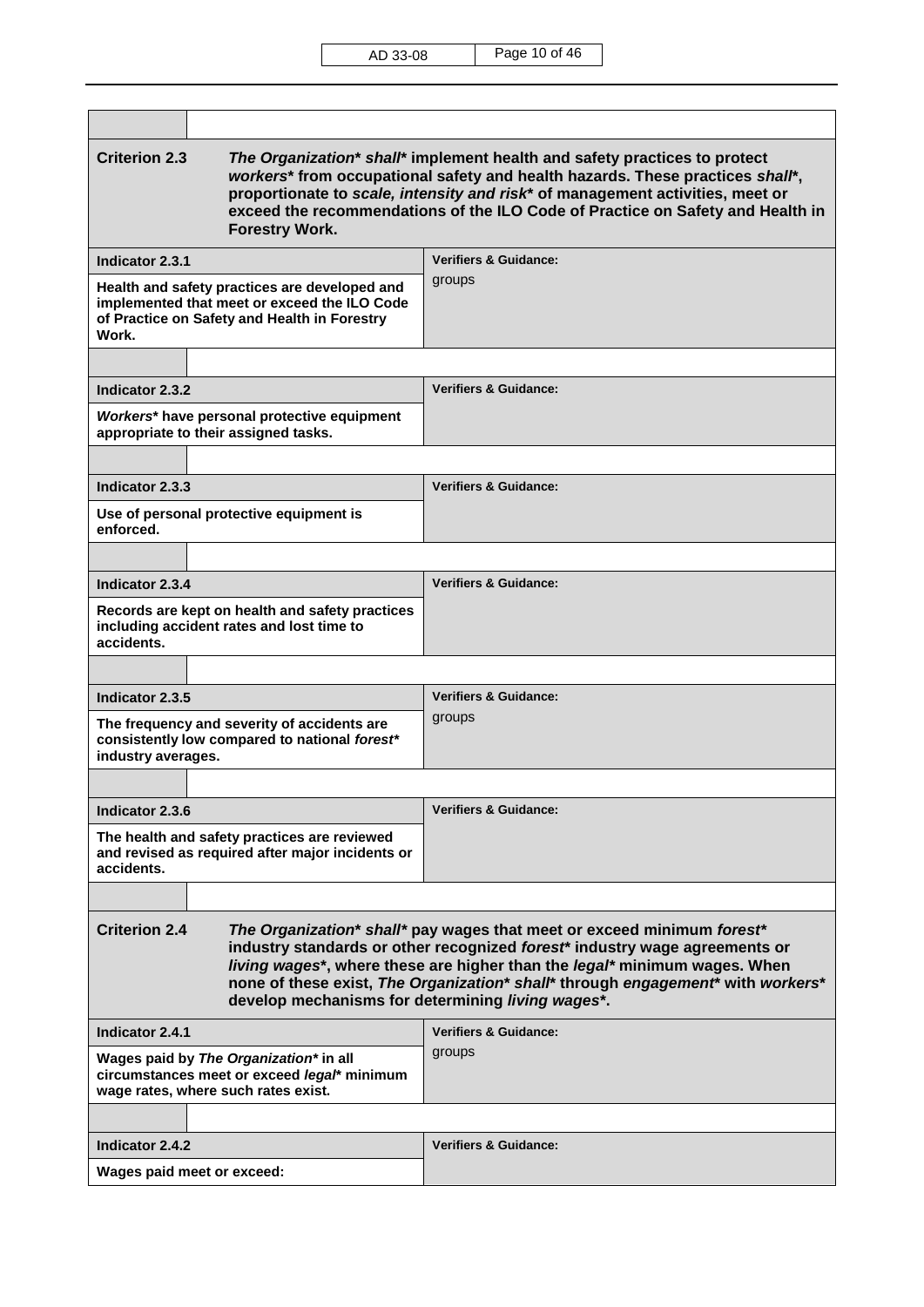AD 33-08 Page 11 of 46

| 1) Minimum forest* industry standards; or                                                                                                                                                                                                                                                                              |                                  |  |
|------------------------------------------------------------------------------------------------------------------------------------------------------------------------------------------------------------------------------------------------------------------------------------------------------------------------|----------------------------------|--|
| 2) Other recognized forest* industry wage<br>agreements; or                                                                                                                                                                                                                                                            |                                  |  |
| 3) Living wages* that are higher than legal*<br>minimum wages.                                                                                                                                                                                                                                                         |                                  |  |
|                                                                                                                                                                                                                                                                                                                        |                                  |  |
| Indicator 2.4.3                                                                                                                                                                                                                                                                                                        | <b>Verifiers &amp; Guidance:</b> |  |
| When no minimum wage levels exist, wages are<br>established through culturally appropriate*<br>engagement with workers <sup>*</sup> and/or formal and<br>informal workers organizations*.                                                                                                                              |                                  |  |
| Indicator 2.4.4                                                                                                                                                                                                                                                                                                        | <b>Verifiers &amp; Guidance:</b> |  |
| Wages, salaries and contracts are paid on time.                                                                                                                                                                                                                                                                        |                                  |  |
|                                                                                                                                                                                                                                                                                                                        |                                  |  |
| <b>Criterion 2.5</b><br>The Organization* shall* demonstrate that workers* have job-specific training<br>and supervision to safely and effectively implement the Management Plan* and<br>all management activities.                                                                                                    |                                  |  |
| Indicator 2.5.1                                                                                                                                                                                                                                                                                                        | <b>Verifiers &amp; Guidance:</b> |  |
| Workers* have job specific training consistent<br>with Annex B and supervision to safely and<br>effectively contribute to the implementation of<br>the management plan* and all management<br>activities.                                                                                                              | groups                           |  |
|                                                                                                                                                                                                                                                                                                                        |                                  |  |
| Indicator 2.5.2                                                                                                                                                                                                                                                                                                        | <b>Verifiers &amp; Guidance:</b> |  |
| Up to date training records are kept for all<br>relevant workers*.                                                                                                                                                                                                                                                     |                                  |  |
|                                                                                                                                                                                                                                                                                                                        |                                  |  |
| <b>Criterion 2.6</b><br>The Organization* through engagement* with workers* shall* have mechanisms<br>for resolving grievances and for providing fair compensation* to workers* for<br>loss or damage to property, occupational diseases*, or occupational injuries*<br>sustained while working for The Organization*. |                                  |  |
| Indicator 2.6.1                                                                                                                                                                                                                                                                                                        | <b>Verifiers &amp; Guidance:</b> |  |
| A dispute* resolution process is in place,<br>developed through culturally appropriate*<br>engagement* with workers*.                                                                                                                                                                                                  | groups                           |  |
|                                                                                                                                                                                                                                                                                                                        |                                  |  |
| Indicator 2.6.2                                                                                                                                                                                                                                                                                                        | <b>Verifiers &amp; Guidance:</b> |  |
| Workers* grievances are identified and<br>responded to and are either resolved or are in<br>the dispute* resolution process.                                                                                                                                                                                           |                                  |  |
|                                                                                                                                                                                                                                                                                                                        |                                  |  |
| Indicator 2.6.3                                                                                                                                                                                                                                                                                                        | <b>Verifiers &amp; Guidance:</b> |  |
| Up-to-date records of workers* grievances<br>related to workers* loss or damage of property,<br>occupational diseases* or injuries are<br>maintained including:                                                                                                                                                        |                                  |  |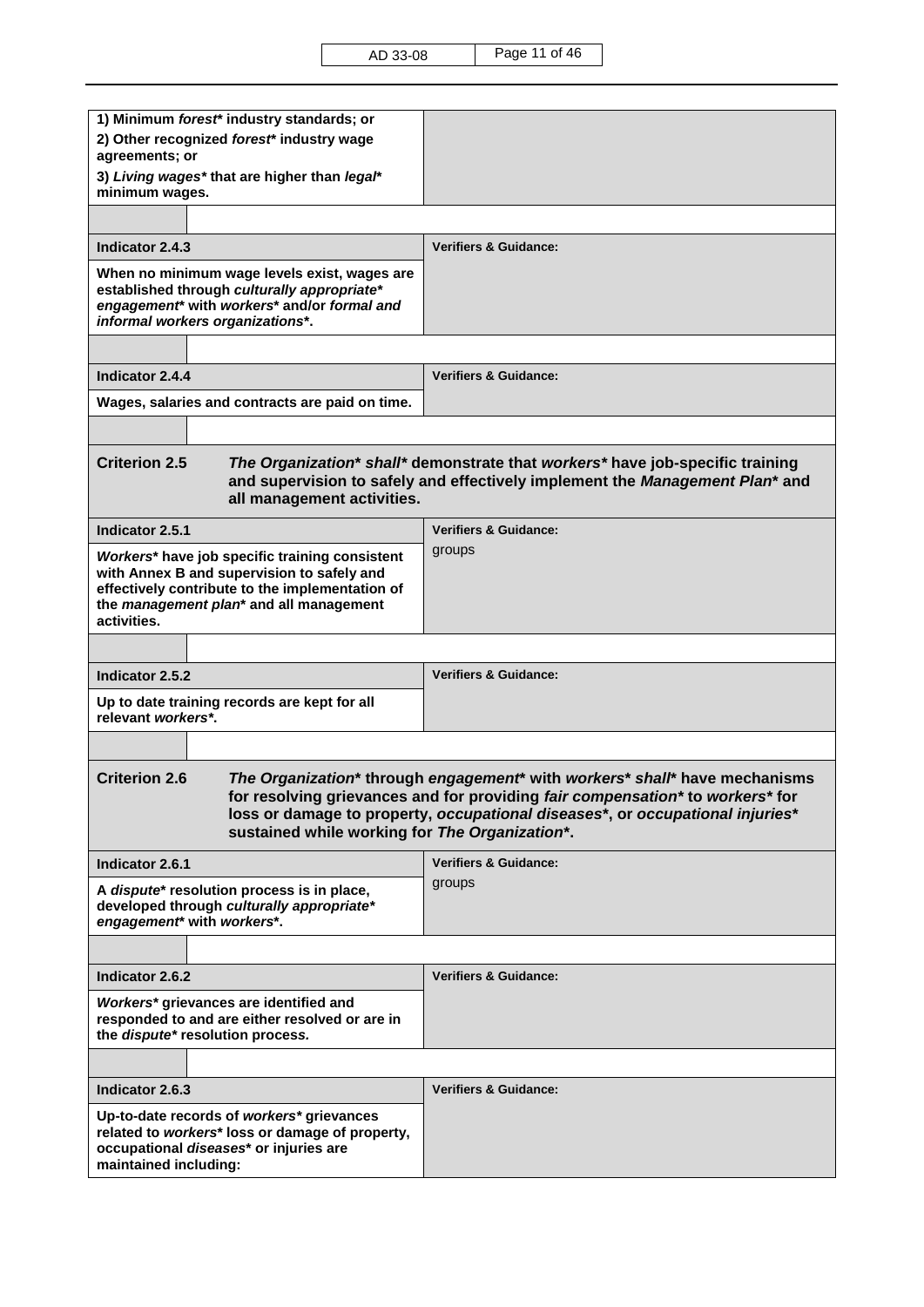| 1) Steps taken to resolve grievances;                                                                                                                                                                                                                                                                                                                                                                                                                                                                                                                                                 |                                                                                                  |
|---------------------------------------------------------------------------------------------------------------------------------------------------------------------------------------------------------------------------------------------------------------------------------------------------------------------------------------------------------------------------------------------------------------------------------------------------------------------------------------------------------------------------------------------------------------------------------------|--------------------------------------------------------------------------------------------------|
| 2) Outcomes of all dispute* resolution<br>processes including fair compensation*; and                                                                                                                                                                                                                                                                                                                                                                                                                                                                                                 |                                                                                                  |
| 3) Unresolved disputes*, the reasons they are<br>not resolved, and how they will be resolved.                                                                                                                                                                                                                                                                                                                                                                                                                                                                                         |                                                                                                  |
|                                                                                                                                                                                                                                                                                                                                                                                                                                                                                                                                                                                       |                                                                                                  |
| Indicator 2.6.4                                                                                                                                                                                                                                                                                                                                                                                                                                                                                                                                                                       | <b>Verifiers &amp; Guidance:</b>                                                                 |
| Fair compensation* is provided to workers* for<br>work-related loss or damage of property and<br>occupational disease* or injuries.                                                                                                                                                                                                                                                                                                                                                                                                                                                   |                                                                                                  |
|                                                                                                                                                                                                                                                                                                                                                                                                                                                                                                                                                                                       |                                                                                                  |
| PRINCIPLE 3. INDIGENOUS PEOPLES' RIGHTS:                                                                                                                                                                                                                                                                                                                                                                                                                                                                                                                                              |                                                                                                  |
|                                                                                                                                                                                                                                                                                                                                                                                                                                                                                                                                                                                       | The Organization* shall* identify and uphold* Indigenous Peoples* legal* and customary           |
| management activities.                                                                                                                                                                                                                                                                                                                                                                                                                                                                                                                                                                | rights* of ownership, use and management of land, <i>territories</i> * and resources affected by |
| <b>Criterion 3.1</b><br>The Organization* shall* identify the Indigenous Peoples* that exist within the<br>Management Unit* or those that are affected by management activities. The<br>Organization* shall* then, through engagement* with these Indigenous Peoples,<br>identify their rights of tenure*, their rights of access to and use of forest*<br>resources and ecosystem services*, their customary rights* and legal* rights and<br>obligations, that apply within the Management Unit*. The Organization* shall*<br>also identify areas where these rights are contested. |                                                                                                  |
| Indicator 3.1.1                                                                                                                                                                                                                                                                                                                                                                                                                                                                                                                                                                       | <b>Verifiers &amp; Guidance:</b>                                                                 |
| Indigenous Peoples* that may be affected by<br>management activities are identified.                                                                                                                                                                                                                                                                                                                                                                                                                                                                                                  |                                                                                                  |
|                                                                                                                                                                                                                                                                                                                                                                                                                                                                                                                                                                                       |                                                                                                  |
| Indicator 3.1.2                                                                                                                                                                                                                                                                                                                                                                                                                                                                                                                                                                       | <b>Verifiers &amp; Guidance:</b>                                                                 |
| Through culturally appropriate* engagement*<br>with the Indigenous Peoples* identified in 3.1.1,<br>the following are documented and/or mapped:                                                                                                                                                                                                                                                                                                                                                                                                                                       |                                                                                                  |
| 1) Their legal* and customary rights* of tenure*;                                                                                                                                                                                                                                                                                                                                                                                                                                                                                                                                     |                                                                                                  |
| 2) Their legal* and customary* access to, and<br>use rights*, of the forest* resources and<br>ecosystem services*,                                                                                                                                                                                                                                                                                                                                                                                                                                                                    |                                                                                                  |
| 3) Their legal* and customary rights* and<br>obligations that apply;                                                                                                                                                                                                                                                                                                                                                                                                                                                                                                                  |                                                                                                  |
| 4) The evidence supporting these rights and<br>obligations;                                                                                                                                                                                                                                                                                                                                                                                                                                                                                                                           |                                                                                                  |
| 5) Areas where rights are contested between<br>Indigenous Peoples*, governments and/or<br>others:                                                                                                                                                                                                                                                                                                                                                                                                                                                                                     |                                                                                                  |
| 6) Summary of the means by which the legal*<br>and customary rights* and contested rights, are<br>addressed by The Organization*; and                                                                                                                                                                                                                                                                                                                                                                                                                                                 |                                                                                                  |
| 7) The aspirations and goals of Indigenous<br>Peoples* related to management activities,<br>Intact Forest Landscapes* and Indigenous<br>cultural landscapes*.                                                                                                                                                                                                                                                                                                                                                                                                                         |                                                                                                  |
|                                                                                                                                                                                                                                                                                                                                                                                                                                                                                                                                                                                       |                                                                                                  |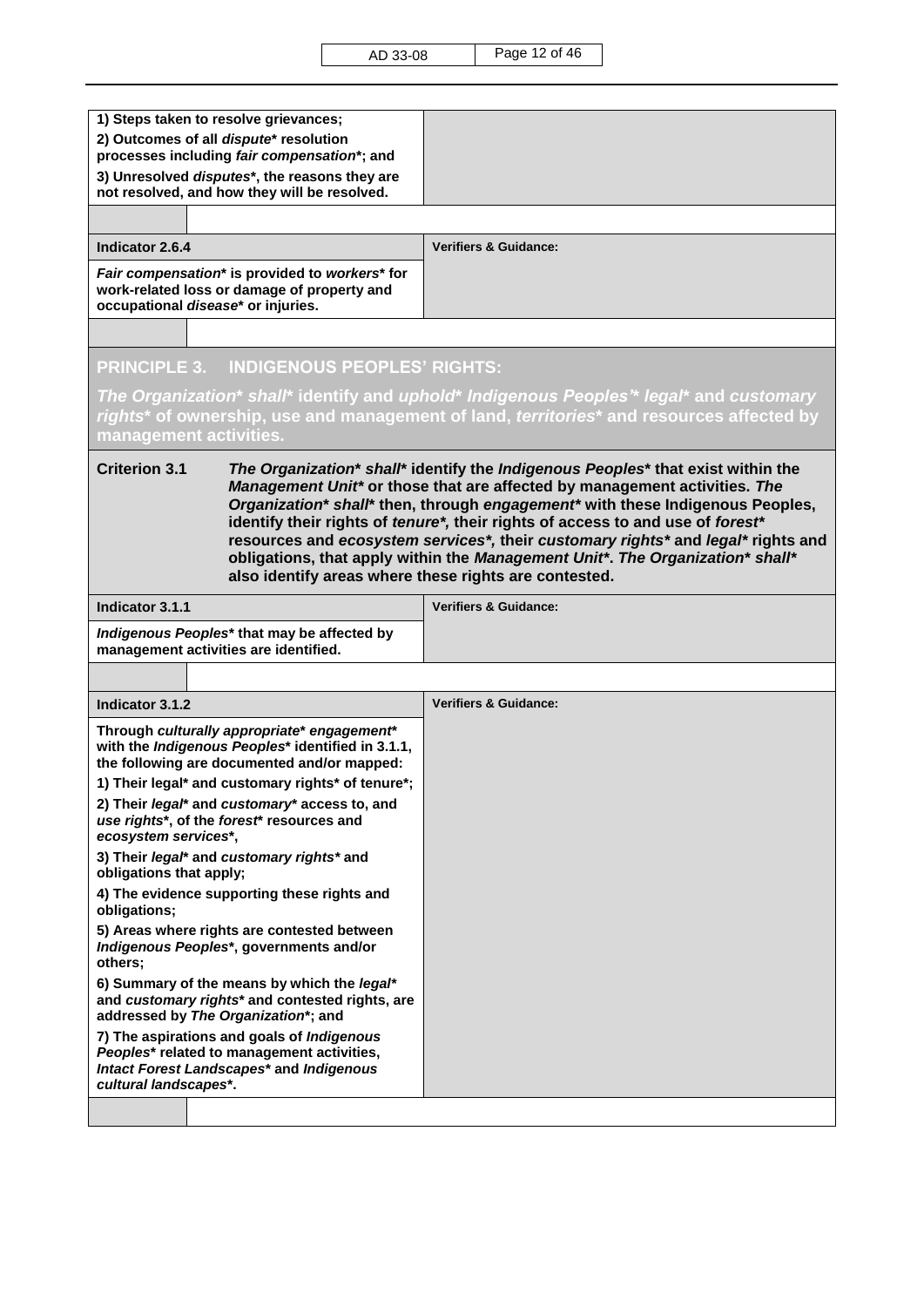| <b>Criterion 3.2</b><br>The Organization* shall* recognize and uphold* the legal* and customary rights*<br>of Indigenous Peoples* to maintain control over management activities within or<br>related to the Management Unit* to the extent necessary to protect their rights,<br>resources and lands and territories*. Delegation by Indigenous Peoples of<br>control over management activities to third parties requires Free, Prior and<br><b>Informed Consent*.</b> |  |                                  |
|--------------------------------------------------------------------------------------------------------------------------------------------------------------------------------------------------------------------------------------------------------------------------------------------------------------------------------------------------------------------------------------------------------------------------------------------------------------------------|--|----------------------------------|
| Indicator 3.2.1                                                                                                                                                                                                                                                                                                                                                                                                                                                          |  | <b>Verifiers &amp; Guidance:</b> |
| Through culturally appropriate* engagement*<br>Indigenous Peoples* are informed when, where<br>and how they can comment on and request<br>modification to management activities to the<br>extent necessary to protect their rights,<br>resources, lands and territories*.                                                                                                                                                                                                |  |                                  |
|                                                                                                                                                                                                                                                                                                                                                                                                                                                                          |  | <b>Verifiers &amp; Guidance:</b> |
| Indicator 3.2.2<br>The legal* and customary rights* of Indigenous                                                                                                                                                                                                                                                                                                                                                                                                        |  |                                  |
| Peoples* are not violated by The Organization*.                                                                                                                                                                                                                                                                                                                                                                                                                          |  |                                  |
|                                                                                                                                                                                                                                                                                                                                                                                                                                                                          |  |                                  |
| Indicator 3.2.3                                                                                                                                                                                                                                                                                                                                                                                                                                                          |  | <b>Verifiers &amp; Guidance:</b> |
| Where evidence exists that legal* and<br>customary rights* of Indigenous Peoples*<br>related to management activities have been<br>violated the situation is corrected, if necessary,<br>through culturally appropriate* engagement*<br>and/or through the dispute* resolution process<br>as required in Criteria* 1.6 or 4.6.                                                                                                                                           |  |                                  |
|                                                                                                                                                                                                                                                                                                                                                                                                                                                                          |  |                                  |
| Indicator 3.2.4                                                                                                                                                                                                                                                                                                                                                                                                                                                          |  | <b>Verifiers &amp; Guidance:</b> |
| Free, prior and informed consent* is granted by<br>Indigenous Peoples* prior to management<br>activities that affect their identified rights<br>through a process that includes:                                                                                                                                                                                                                                                                                         |  |                                  |
| 1) Ensuring Indigenous Peoples* know their<br>rights and obligations regarding the resource;                                                                                                                                                                                                                                                                                                                                                                             |  |                                  |
| 2) Informing the Indigenous Peoples* of the<br>value of the resource, in economic, social and<br>environmental terms;                                                                                                                                                                                                                                                                                                                                                    |  |                                  |
|                                                                                                                                                                                                                                                                                                                                                                                                                                                                          |  |                                  |
| 3) Informing the Indigenous Peoples* of their<br>right to withhold or modify consent to the<br>proposed management activities to the extent<br>necessary to protect their rights, resources,<br>lands and territories*; and                                                                                                                                                                                                                                              |  |                                  |
| 4) Informing the Indigenous Peoples* of the<br>current and future planned forest* management<br>activities.                                                                                                                                                                                                                                                                                                                                                              |  |                                  |
| Indicator 3.2.5                                                                                                                                                                                                                                                                                                                                                                                                                                                          |  | <b>Verifiers &amp; Guidance:</b> |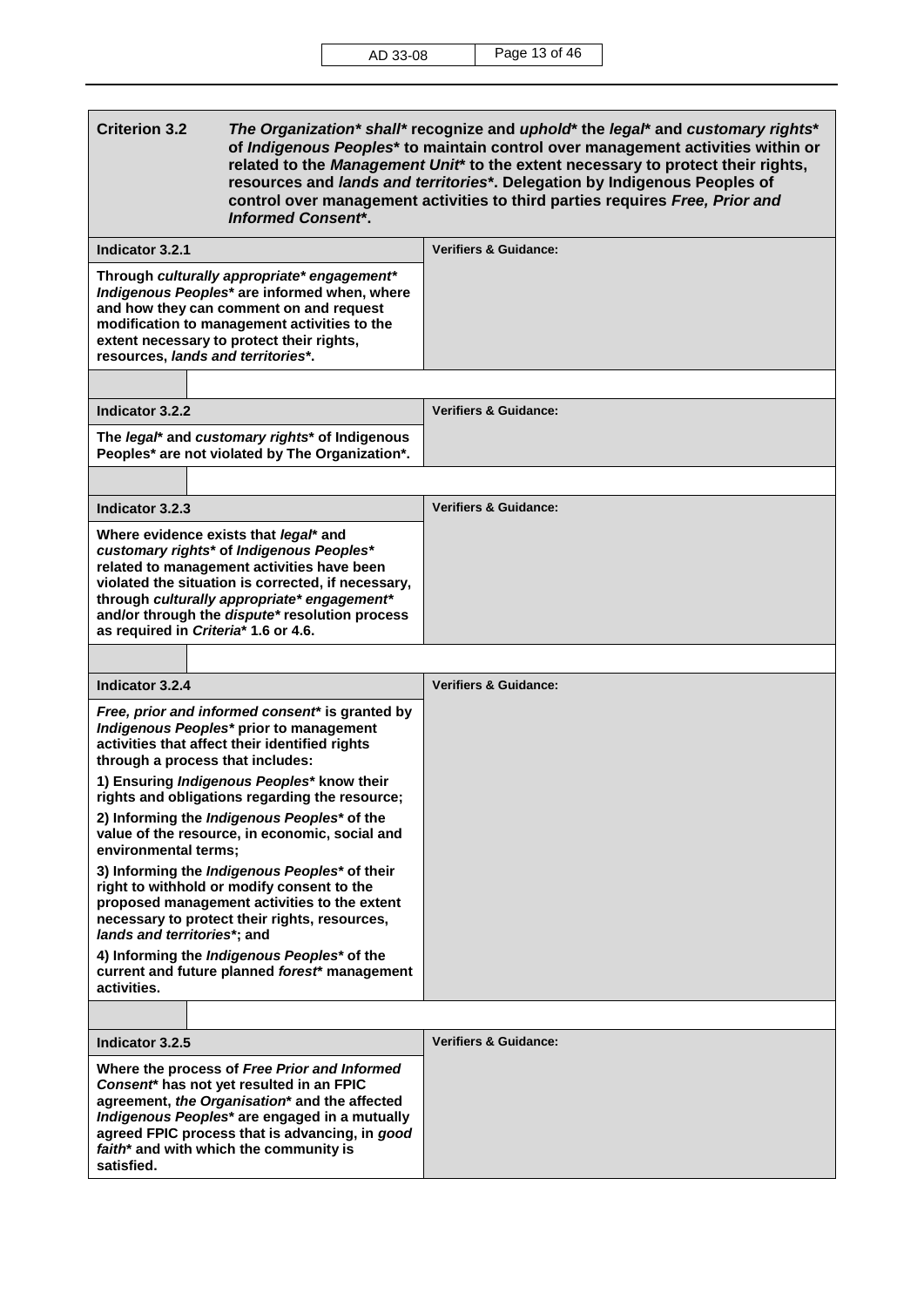| <b>Criterion 3.3</b><br>terms and conditions.                                                                                                                                                                                                                                                                                                     | In the event of delegation of control over management activities, a binding<br>agreement* between The Organization* and the Indigenous Peoples* shall* be<br>concluded through Free, Prior and Informed Consent*. The agreement shall*<br>define its duration, provisions for renegotiation, renewal, termination, economic<br>conditions and other terms and conditions. The agreement shall* make provision<br>for monitoring by Indigenous Peoples of The Organization*'s compliance with its |
|---------------------------------------------------------------------------------------------------------------------------------------------------------------------------------------------------------------------------------------------------------------------------------------------------------------------------------------------------|--------------------------------------------------------------------------------------------------------------------------------------------------------------------------------------------------------------------------------------------------------------------------------------------------------------------------------------------------------------------------------------------------------------------------------------------------------------------------------------------------|
| Indicator 3.3.1                                                                                                                                                                                                                                                                                                                                   | <b>Verifiers &amp; Guidance:</b>                                                                                                                                                                                                                                                                                                                                                                                                                                                                 |
| Where control over management activities has<br>been granted through Free Prior and Informed<br>Consent* based on culturally appropriate*<br>engagement <sup>*</sup> , the binding agreement <sup>*</sup> contains<br>the duration, provisions for renegotiation,<br>renewal, termination, economic conditions and<br>other terms and conditions. |                                                                                                                                                                                                                                                                                                                                                                                                                                                                                                  |
|                                                                                                                                                                                                                                                                                                                                                   |                                                                                                                                                                                                                                                                                                                                                                                                                                                                                                  |
| Indicator 3.3.2                                                                                                                                                                                                                                                                                                                                   | <b>Verifiers &amp; Guidance:</b>                                                                                                                                                                                                                                                                                                                                                                                                                                                                 |
| Records of binding agreements* are<br>maintained.                                                                                                                                                                                                                                                                                                 |                                                                                                                                                                                                                                                                                                                                                                                                                                                                                                  |
| Indicator 3.3.3                                                                                                                                                                                                                                                                                                                                   | <b>Verifiers &amp; Guidance:</b>                                                                                                                                                                                                                                                                                                                                                                                                                                                                 |
| The binding agreement contains the provision<br>for monitoring by Indigenous Peoples* of The<br>Organization*'s compliance with its terms and<br>conditions.                                                                                                                                                                                      |                                                                                                                                                                                                                                                                                                                                                                                                                                                                                                  |
|                                                                                                                                                                                                                                                                                                                                                   |                                                                                                                                                                                                                                                                                                                                                                                                                                                                                                  |
| <b>Criterion 3.4</b>                                                                                                                                                                                                                                                                                                                              | The Organization* shall* recognize and uphold* the rights, customs and culture<br>of Indigenous Peoples* as defined in the United Nations Declaration on the<br>Rights of Indigenous Peoples (2007) and ILO Convention 169 (1989).                                                                                                                                                                                                                                                               |
| Indicator 3.4.1                                                                                                                                                                                                                                                                                                                                   | <b>Verifiers &amp; Guidance:</b>                                                                                                                                                                                                                                                                                                                                                                                                                                                                 |
| The rights, customs and culture of Indigenous<br>Peoples* as defined in UNDRIP and ILO<br>Convention 169 are not violated by The<br>Organization*.                                                                                                                                                                                                |                                                                                                                                                                                                                                                                                                                                                                                                                                                                                                  |
|                                                                                                                                                                                                                                                                                                                                                   |                                                                                                                                                                                                                                                                                                                                                                                                                                                                                                  |
| Indicator 3.4.2                                                                                                                                                                                                                                                                                                                                   | <b>Verifiers &amp; Guidance:</b>                                                                                                                                                                                                                                                                                                                                                                                                                                                                 |
| Where evidence that rights, customs and<br>culture of Indigenous Peoples*, as defined in<br>UNDRIP and ILO Convention 169, have been<br>violated by The Organization*, the situation is<br>documented including steps to restore* these<br>rights, customs and culture of Indigenous<br>Peoples*, to the satisfaction of the rights<br>holders.   |                                                                                                                                                                                                                                                                                                                                                                                                                                                                                                  |
|                                                                                                                                                                                                                                                                                                                                                   |                                                                                                                                                                                                                                                                                                                                                                                                                                                                                                  |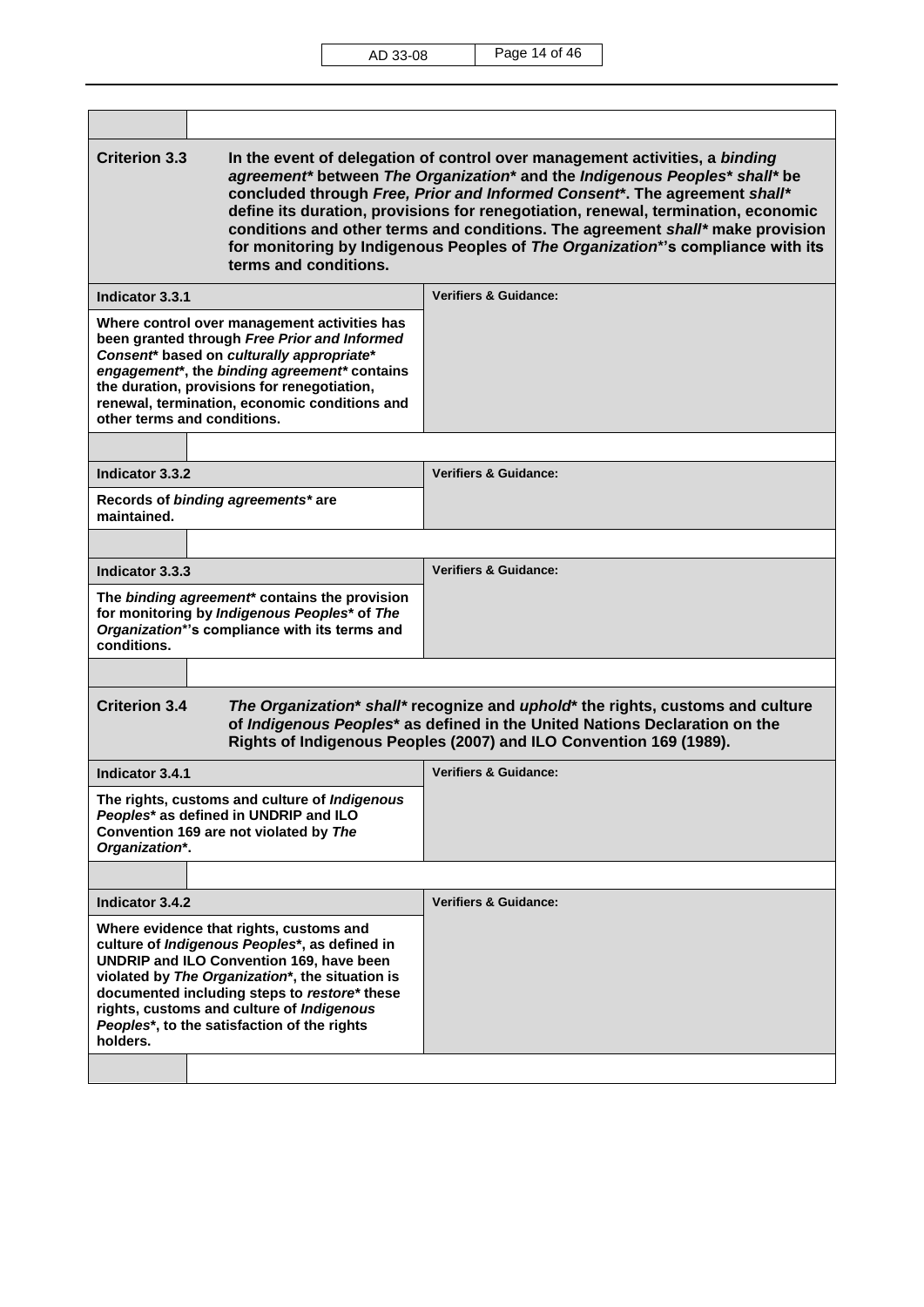| <b>Criterion 3.5</b>                                                                                                                                                                                                                                                                                                                                                                                                                                                                                                                                                                 | The Organization*, through engagement* with Indigenous Peoples*, shall*<br>identify sites which are of special cultural, ecological, economic, religious or<br>spiritual significance and for which these Indigenous Peoples hold legal* or<br>customary rights*. These sites shall* be recognized by The Organization* and<br>their management, and/or protection* shall* be agreed through engagement*<br>with these Indigenous Peoples. |  |
|--------------------------------------------------------------------------------------------------------------------------------------------------------------------------------------------------------------------------------------------------------------------------------------------------------------------------------------------------------------------------------------------------------------------------------------------------------------------------------------------------------------------------------------------------------------------------------------|--------------------------------------------------------------------------------------------------------------------------------------------------------------------------------------------------------------------------------------------------------------------------------------------------------------------------------------------------------------------------------------------------------------------------------------------|--|
| Indicator 3.5.1                                                                                                                                                                                                                                                                                                                                                                                                                                                                                                                                                                      | <b>Verifiers &amp; Guidance:</b>                                                                                                                                                                                                                                                                                                                                                                                                           |  |
| Sites of special cultural, ecological, economic,<br>religious or spiritual significance for which<br>Indigenous Peoples* hold legal* or customary<br>rights* are identified through culturally<br>appropriate* engagement*.                                                                                                                                                                                                                                                                                                                                                          |                                                                                                                                                                                                                                                                                                                                                                                                                                            |  |
| Indicator 3.5.2                                                                                                                                                                                                                                                                                                                                                                                                                                                                                                                                                                      | <b>Verifiers &amp; Guidance:</b>                                                                                                                                                                                                                                                                                                                                                                                                           |  |
| Measures to protect such sites are agreed,<br>documented and implemented through<br>culturally appropriate* engagement* with<br>Indigenous Peoples*. When Indigenous<br>Peoples* determine that physical identification<br>of sites in documentation or on maps would<br>threaten the value or protection* of the sites,<br>then other means will be used.                                                                                                                                                                                                                           |                                                                                                                                                                                                                                                                                                                                                                                                                                            |  |
| Indicator 3.5.3                                                                                                                                                                                                                                                                                                                                                                                                                                                                                                                                                                      | <b>Verifiers &amp; Guidance:</b>                                                                                                                                                                                                                                                                                                                                                                                                           |  |
| Wherever sites of special cultural, ecological,<br>economic, religious or spiritual significance are<br>newly observed or discovered, management<br>activities cease immediately in the vicinity until<br>protective measures have been agreed to with<br>the Indigenous Peoples*, and as directed by<br>local and <i>national laws</i> *.                                                                                                                                                                                                                                           |                                                                                                                                                                                                                                                                                                                                                                                                                                            |  |
| <b>Criterion 3.6</b><br>The Organization* shall* uphold* the right of Indigenous Peoples* to protect* and<br>utilize their traditional knowledge* and shall* compensate local communities* for<br>the utilization of such knowledge and their intellectual property*. A binding<br>agreement* as per Criterion* 3.3 shall* be concluded between The Organization*<br>and the Indigenous Peoples for such utilization through Free, Prior and Informed<br>Consent* before utilization takes place, and shall* be consistent with the<br>protection* of intellectual property* rights. |                                                                                                                                                                                                                                                                                                                                                                                                                                            |  |
| Indicator 3.6.1<br>Traditional knowledge* and intellectual<br>property* are protected and are only used when<br>the acknowledged owners of that traditional<br>knowledge* and intellectual property* have<br>provided their Free, Prior and Informed<br>Consent* formalized through a binding<br>agreement*.                                                                                                                                                                                                                                                                         | <b>Verifiers &amp; Guidance:</b>                                                                                                                                                                                                                                                                                                                                                                                                           |  |
| Indicator 3.6.2                                                                                                                                                                                                                                                                                                                                                                                                                                                                                                                                                                      | <b>Verifiers &amp; Guidance:</b>                                                                                                                                                                                                                                                                                                                                                                                                           |  |
| Indigenous Peoples* are compensated<br>according to the binding agreement* reached<br>through Free, Prior and Informed Consent* for<br>the use of traditional knowledge* and<br>intellectual property*.                                                                                                                                                                                                                                                                                                                                                                              |                                                                                                                                                                                                                                                                                                                                                                                                                                            |  |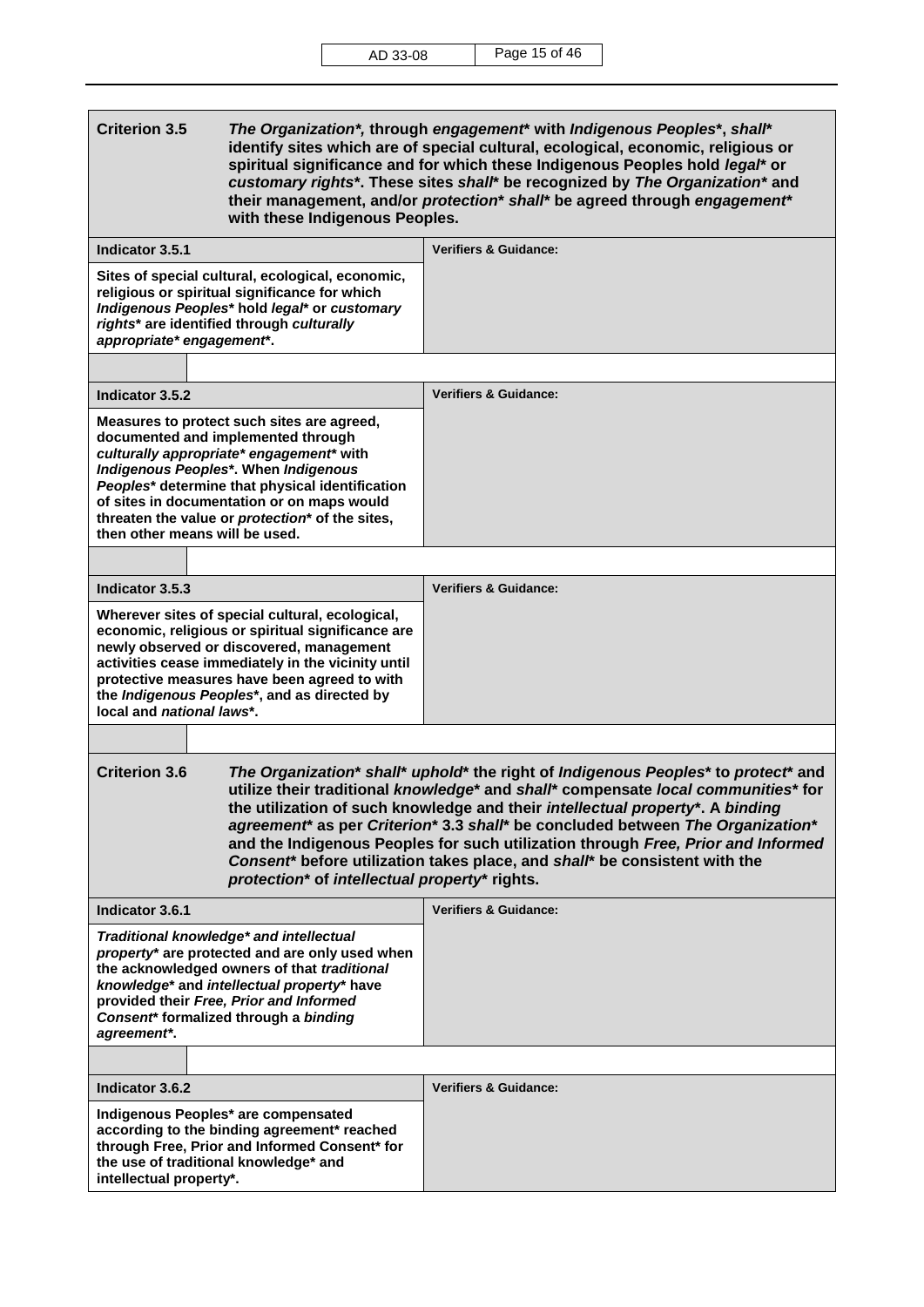| <b>PRINCIPLE 4. COMMUNITY RELATIONS:</b>                                                                                                                                                                                                                                                                                                                                                                                                                                                            |                                                                                         |  |
|-----------------------------------------------------------------------------------------------------------------------------------------------------------------------------------------------------------------------------------------------------------------------------------------------------------------------------------------------------------------------------------------------------------------------------------------------------------------------------------------------------|-----------------------------------------------------------------------------------------|--|
|                                                                                                                                                                                                                                                                                                                                                                                                                                                                                                     | The Organization* shall* contribute to maintaining or enhancing the social and economic |  |
| wellbeing of local communities*.                                                                                                                                                                                                                                                                                                                                                                                                                                                                    |                                                                                         |  |
| <b>Criterion 4.1</b><br>The Organization* shall* identify the local communities* that exist within the<br>Management Unit* and those that are affected by management activities. The<br>Organization* shall* then, through engagement* with these local communities*,<br>identify their rights of tenure*, their rights of access to and use of forest*<br>resources and ecosystem services*, their customary rights* and legal* rights and<br>obligations, that apply within the Management Unit*. |                                                                                         |  |
| Indicator 4.1.1                                                                                                                                                                                                                                                                                                                                                                                                                                                                                     | <b>Verifiers &amp; Guidance:</b>                                                        |  |
| Local communities* that exist in the<br>Management Unit* and those that may be<br>affected by management activities are<br>identified.                                                                                                                                                                                                                                                                                                                                                              |                                                                                         |  |
|                                                                                                                                                                                                                                                                                                                                                                                                                                                                                                     |                                                                                         |  |
| Indicator 4.1.2                                                                                                                                                                                                                                                                                                                                                                                                                                                                                     | <b>Verifiers &amp; Guidance:</b>                                                        |  |
| Through culturally appropriate* engagement*<br>with the local communities* identified in 4.1.1,<br>the following are documented and/or mapped:                                                                                                                                                                                                                                                                                                                                                      |                                                                                         |  |
| 1) Their legal* and customary rights* of tenure*;                                                                                                                                                                                                                                                                                                                                                                                                                                                   |                                                                                         |  |
| 2) Their legal* and customary* access to, and<br>use rights*, of the forest* resources and<br>ecosystem services*;                                                                                                                                                                                                                                                                                                                                                                                  |                                                                                         |  |
| 3) Their legal* and customary* rights* and<br>obligations that apply;                                                                                                                                                                                                                                                                                                                                                                                                                               |                                                                                         |  |
| 4) The evidence supporting these rights and<br>obligations;                                                                                                                                                                                                                                                                                                                                                                                                                                         |                                                                                         |  |
| 5) Areas where rights are contested between<br>local communities*, governments and/or<br>others;                                                                                                                                                                                                                                                                                                                                                                                                    |                                                                                         |  |
| 6) Summary of the means by which the legal*<br>and customary rights*, and contested rights are<br>addressed by The Organization*; and                                                                                                                                                                                                                                                                                                                                                               |                                                                                         |  |
| 7) The aspirations and goals of local<br>communities* related to management activities.                                                                                                                                                                                                                                                                                                                                                                                                             |                                                                                         |  |
|                                                                                                                                                                                                                                                                                                                                                                                                                                                                                                     |                                                                                         |  |
| <b>Criterion 4.2</b><br>The Organization* shall* recognize and uphold* the legal* and customary rights*<br>of local communities* to maintain control over management activities within or<br>related to the Management Unit* to the extent necessary to protect their rights,<br>resources, lands and territories*. Delegation by local communities* of control<br>over management activities to third parties requires Free, Prior and Informed<br>Consent*.                                       |                                                                                         |  |
| Indicator 4.2.1                                                                                                                                                                                                                                                                                                                                                                                                                                                                                     | <b>Verifiers &amp; Guidance:</b>                                                        |  |
| Through culturally appropriate* engagement*<br>local communities* are informed of when,<br>where and how they can comment on and<br>request modification to management activities<br>to the extent necessary to protect their rights.                                                                                                                                                                                                                                                               |                                                                                         |  |
|                                                                                                                                                                                                                                                                                                                                                                                                                                                                                                     |                                                                                         |  |
| Indicator 4.2.2                                                                                                                                                                                                                                                                                                                                                                                                                                                                                     | <b>Verifiers &amp; Guidance:</b>                                                        |  |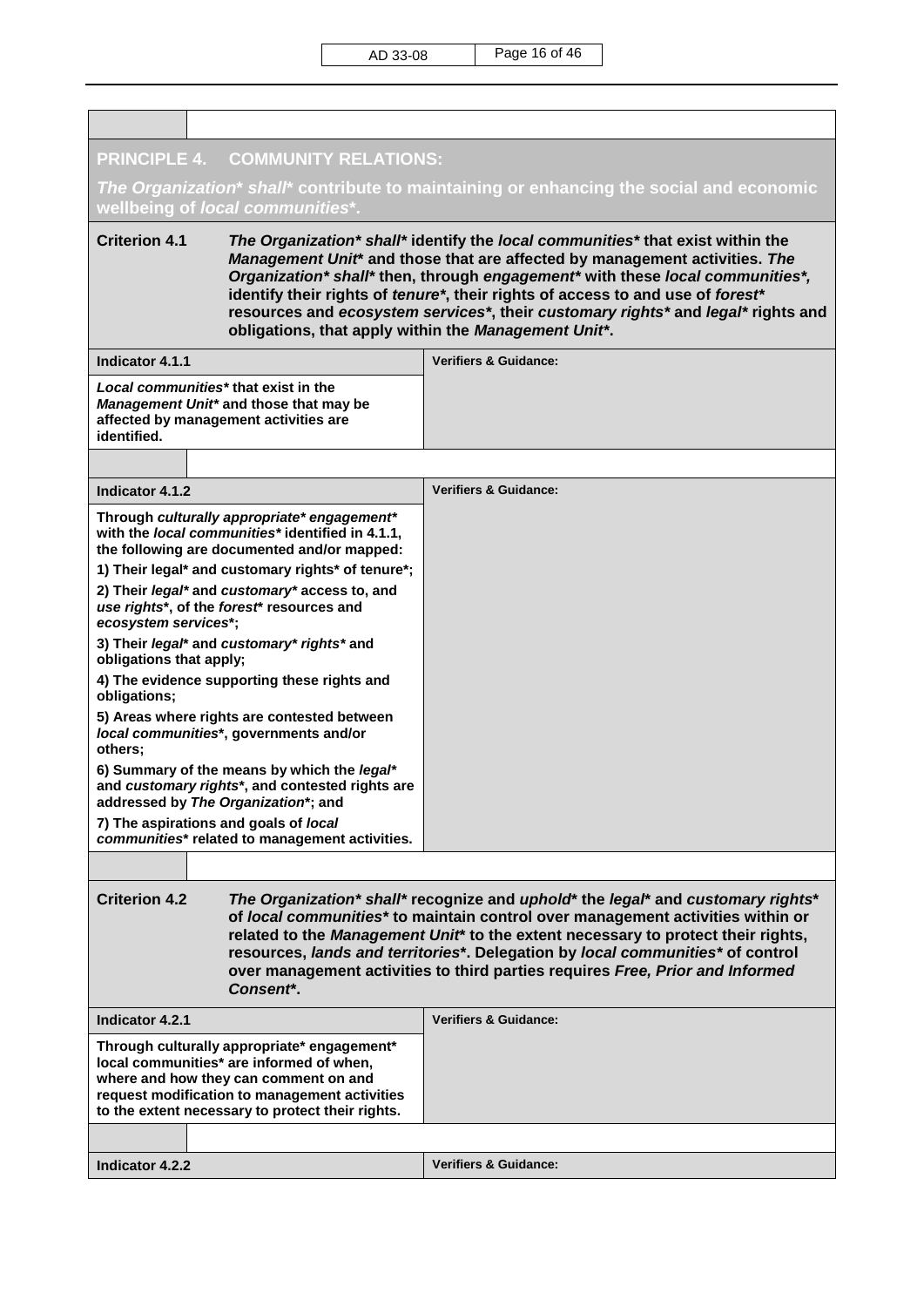AD 33-08 Page 17 of 46

| The legal* and customary rights* of local<br>communities* to maintain control over<br>management activities are not violated by The<br>Organization*.                                                                                                                                                             |                                  |  |
|-------------------------------------------------------------------------------------------------------------------------------------------------------------------------------------------------------------------------------------------------------------------------------------------------------------------|----------------------------------|--|
|                                                                                                                                                                                                                                                                                                                   |                                  |  |
| Indicator 4.2.3                                                                                                                                                                                                                                                                                                   | <b>Verifiers &amp; Guidance:</b> |  |
| Where evidence exists that legal* and<br>customary rights* of local communities* related<br>to management activities have been violated<br>the situation is corrected, if necessary, through<br>culturally appropriate* engagement* and/or<br>through the dispute* resolution process in<br>Criteria* 1.6 or 4.6. |                                  |  |
|                                                                                                                                                                                                                                                                                                                   |                                  |  |
| Indicator 4.2.4                                                                                                                                                                                                                                                                                                   | <b>Verifiers &amp; Guidance:</b> |  |
| Free, Prior and Informed Consent* is granted by<br>local communities* prior to management<br>activities that affect their identified rights<br>through a process that includes:<br>1) Ensuring local communities* know their                                                                                      |                                  |  |
| rights and obligations regarding the resource;                                                                                                                                                                                                                                                                    |                                  |  |
| 2) Informing the local communities* of the value<br>of the resource, in economic, social and<br>environmental terms;                                                                                                                                                                                              |                                  |  |
| 3) Informing the local communities* of their<br>right to withhold or modify consent to the<br>proposed management activities to the extent<br>necessary to protect their rights and resources;<br>and                                                                                                             |                                  |  |
| 4) Informing the <i>local communities</i> * of the<br>current and future planned forest* management<br>activities.                                                                                                                                                                                                |                                  |  |
|                                                                                                                                                                                                                                                                                                                   |                                  |  |
| Indicator 4.2.5                                                                                                                                                                                                                                                                                                   | <b>Verifiers &amp; Guidance:</b> |  |
| Where the process of Free Prior and Informed<br>Consent* has not yet resulted in an FPIC<br>agreement, the Organisation* and the affected<br>local communities * are engaged in a mutually<br>agreed FPIC process that is advancing, in good<br>faith* and with which the community is<br>satisfied.              |                                  |  |
|                                                                                                                                                                                                                                                                                                                   |                                  |  |
| <b>Criterion 4.3</b><br>The Organization* shall* provide reasonable* opportunities for employment,<br>training and other services to <i>local communities</i> *, contractors and suppliers<br>proportionate to scale* and intensity* of its management activities.                                                |                                  |  |
| Indicator 4.3.1                                                                                                                                                                                                                                                                                                   | <b>Verifiers &amp; Guidance:</b> |  |
| Reasonable* opportunities are communicated<br>and provided to local communities*, local<br>contractors and local suppliers for:                                                                                                                                                                                   |                                  |  |
| 1) Employment,                                                                                                                                                                                                                                                                                                    |                                  |  |
| 2) Training, and<br>3) Other services.                                                                                                                                                                                                                                                                            |                                  |  |
|                                                                                                                                                                                                                                                                                                                   |                                  |  |
|                                                                                                                                                                                                                                                                                                                   |                                  |  |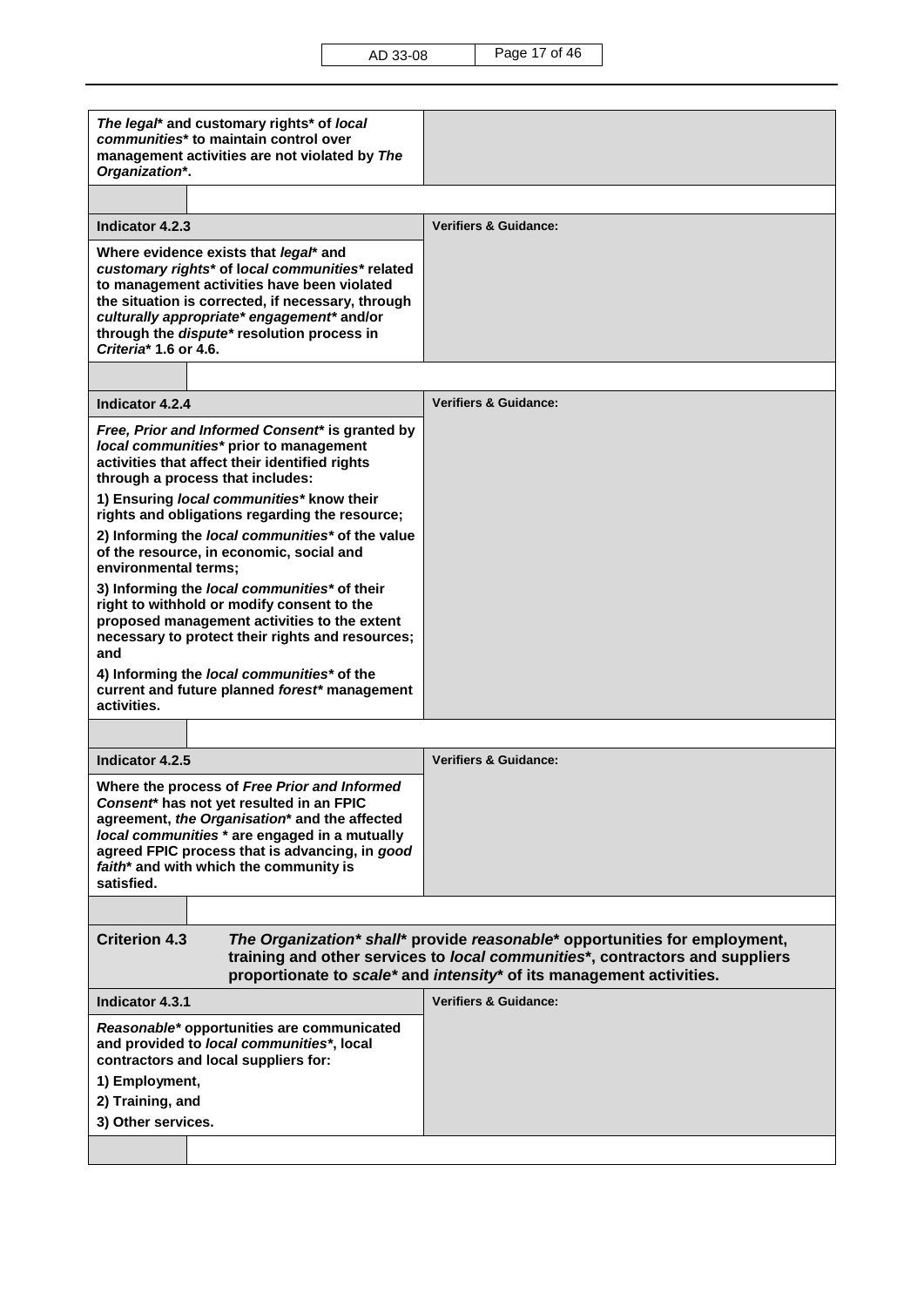| <b>Criterion 4.4</b><br>The Organization* shall* implement additional activities, through engagement*<br>with local communities*, that contribute to their social and economic<br>development, proportionate to the scale*, intensity* and socio-economic impact<br>of its management activities.                                                                                                  |                                  |  |  |
|----------------------------------------------------------------------------------------------------------------------------------------------------------------------------------------------------------------------------------------------------------------------------------------------------------------------------------------------------------------------------------------------------|----------------------------------|--|--|
| Indicator 4.4.1                                                                                                                                                                                                                                                                                                                                                                                    | <b>Verifiers &amp; Guidance:</b> |  |  |
| Opportunities for local social and economic<br>development are identified through culturally<br>appropriate * engagement* with local<br>communities* and other relevant organizations.                                                                                                                                                                                                             |                                  |  |  |
|                                                                                                                                                                                                                                                                                                                                                                                                    |                                  |  |  |
| Indicator 4.4.2                                                                                                                                                                                                                                                                                                                                                                                    | <b>Verifiers &amp; Guidance:</b> |  |  |
| Projects and additional activities are<br>implemented and/or supported that contribute<br>to local social and economic benefit and are<br>proportionate to the socio-economic impact of<br>management activities.                                                                                                                                                                                  |                                  |  |  |
|                                                                                                                                                                                                                                                                                                                                                                                                    |                                  |  |  |
| <b>Criterion 4.5</b><br>The Organization*, through engagement* with local communities*, shall* take<br>action to identify, avoid and mitigate significant* negative social, environmental<br>and economic impacts of its management activities on affected communities.<br>The action taken shall* be proportionate to the scale, intensity and risk* of those<br>activities and negative impacts. |                                  |  |  |
| Indicator 4.5.1                                                                                                                                                                                                                                                                                                                                                                                    | <b>Verifiers &amp; Guidance:</b> |  |  |
| Through culturally appropriate* engagement*<br>with local communities*, measures are<br>implemented to identify, avoid and mitigate<br>significant* negative social, environmental and<br>economic impacts of management activities.                                                                                                                                                               |                                  |  |  |
|                                                                                                                                                                                                                                                                                                                                                                                                    |                                  |  |  |
| <b>Criterion 4.6</b><br>The Organization*, through engagement* with local communities*, shall* have<br>mechanisms for resolving grievances and providing fair compensation* to local<br>communities* and individuals with regard to the impacts of management<br>activities of The Organization*.                                                                                                  |                                  |  |  |
| Indicator 4.6.1                                                                                                                                                                                                                                                                                                                                                                                    | <b>Verifiers &amp; Guidance:</b> |  |  |
| A publicly available* dispute* resolution<br>process is in place, developed through<br>culturally appropriate* engagement* with local<br>communities*.                                                                                                                                                                                                                                             |                                  |  |  |
|                                                                                                                                                                                                                                                                                                                                                                                                    |                                  |  |  |
| Indicator 4.6.2                                                                                                                                                                                                                                                                                                                                                                                    | <b>Verifiers &amp; Guidance:</b> |  |  |
| Grievances related to the impacts of<br>management activities are responded to in a<br>timely manner*, and are either resolved or are<br>in the dispute* resolution process.                                                                                                                                                                                                                       |                                  |  |  |
|                                                                                                                                                                                                                                                                                                                                                                                                    |                                  |  |  |
| Indicator 4.6.3<br>An up to date record of grievances related to<br>the impacts of management activities is held<br>including:<br>1) Steps taken to resolve grievances;                                                                                                                                                                                                                            | <b>Verifiers &amp; Guidance:</b> |  |  |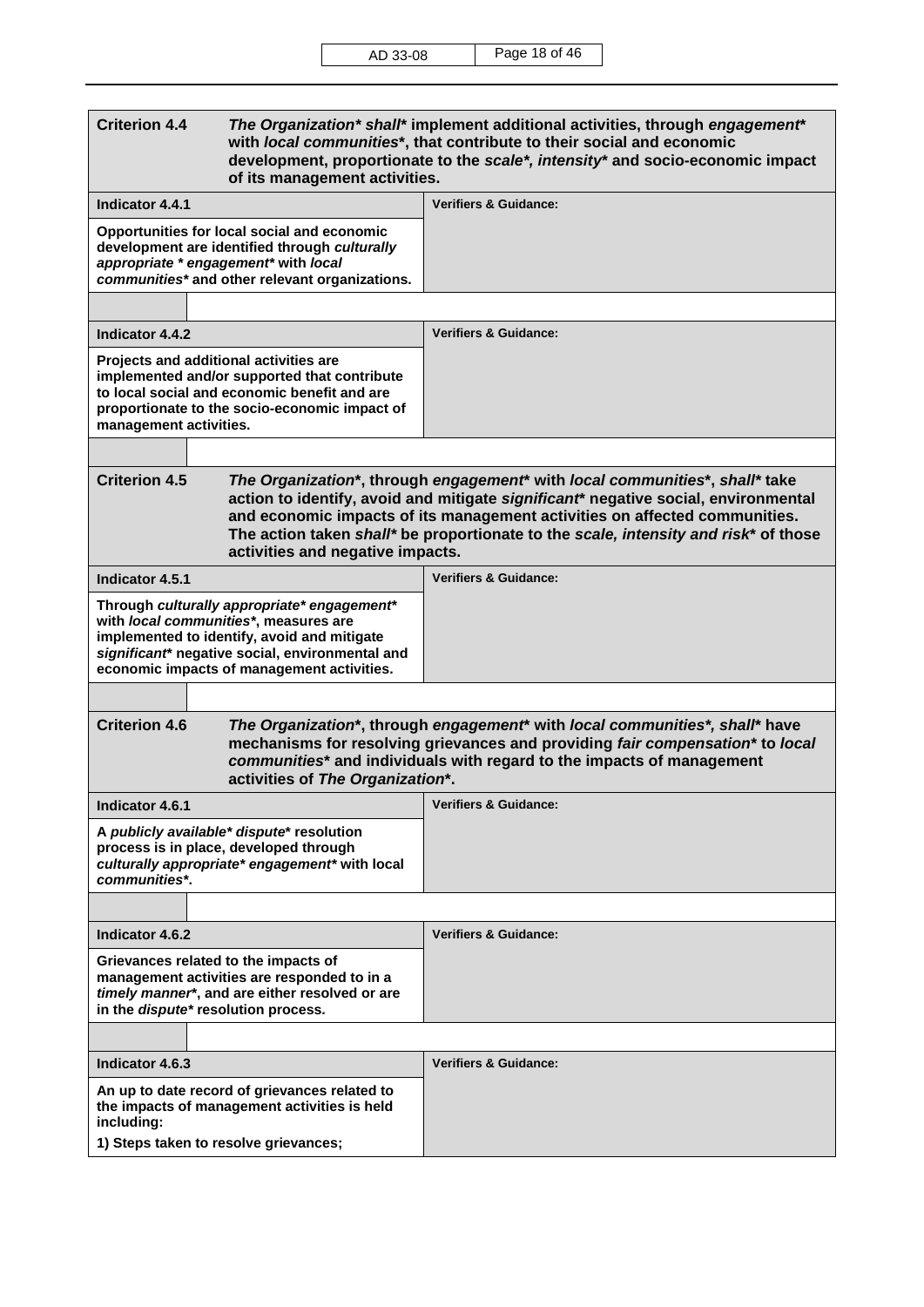| 2) Outcomes of all dispute* resolution<br>processes including fair compensation* to local<br>communities* and individuals; and                                                                                                                                                                                                                                                                                                                                     |                                  |  |
|--------------------------------------------------------------------------------------------------------------------------------------------------------------------------------------------------------------------------------------------------------------------------------------------------------------------------------------------------------------------------------------------------------------------------------------------------------------------|----------------------------------|--|
| 3) Unresolved disputes*, the reasons they are<br>not resolved, and how they will be resolved.                                                                                                                                                                                                                                                                                                                                                                      |                                  |  |
|                                                                                                                                                                                                                                                                                                                                                                                                                                                                    |                                  |  |
| Indicator 4.6.4                                                                                                                                                                                                                                                                                                                                                                                                                                                    | <b>Verifiers &amp; Guidance:</b> |  |
| Operations cease in areas while disputes* exist<br>of:                                                                                                                                                                                                                                                                                                                                                                                                             |                                  |  |
| 1) Substantial magnitude*;                                                                                                                                                                                                                                                                                                                                                                                                                                         |                                  |  |
| 2) Substantial duration*; or                                                                                                                                                                                                                                                                                                                                                                                                                                       |                                  |  |
| 3) Involving a significant* number of interests.                                                                                                                                                                                                                                                                                                                                                                                                                   |                                  |  |
|                                                                                                                                                                                                                                                                                                                                                                                                                                                                    |                                  |  |
| <b>Criterion 4.7</b><br>The Organization*, through engagement* with local communities*, shall* identify<br>sites which are of special cultural, ecological, economic, religious or spiritual<br>significance, and for which these local communities* hold legal* or customary<br>rights*. These sites shall* be recognized by The Organization*, and their<br>management and/or protection* shall* be agreed through engagement* with<br>these local communities*. |                                  |  |
| Indicator 4.7.1                                                                                                                                                                                                                                                                                                                                                                                                                                                    | <b>Verifiers &amp; Guidance:</b> |  |
| Sites of special cultural, ecological, economic,<br>religious or spiritual significance for which<br>local communities* hold legal* or customary<br>rights* are identified through culturally<br>appropriate* engagement* and are recognized<br>by The Organization*.                                                                                                                                                                                              |                                  |  |
|                                                                                                                                                                                                                                                                                                                                                                                                                                                                    |                                  |  |
| Indicator 4.7.2                                                                                                                                                                                                                                                                                                                                                                                                                                                    | <b>Verifiers &amp; Guidance:</b> |  |
| Measures to protect such sites are agreed,<br>documented and implemented through<br>culturally appropriate engagement* with local<br>communities*. When local communities*<br>determine that physical identification of sites in<br>documentation or on maps would threaten the<br>value or protection* of the sites, then other<br>means will be used.                                                                                                            |                                  |  |
|                                                                                                                                                                                                                                                                                                                                                                                                                                                                    |                                  |  |
| Indicator 4.7.3                                                                                                                                                                                                                                                                                                                                                                                                                                                    | <b>Verifiers &amp; Guidance:</b> |  |
| Whenever sites of special cultural, ecological,<br>economic, religious or spiritual significance are<br>newly observed or discovered, management<br>activities cease immediately in the vicinity until<br>protective measures have been agreed to with<br>the local communities*, and as directed by local<br>and <i>national laws</i> *.                                                                                                                          |                                  |  |
|                                                                                                                                                                                                                                                                                                                                                                                                                                                                    |                                  |  |
| Indicator 4.7.4                                                                                                                                                                                                                                                                                                                                                                                                                                                    | <b>Verifiers &amp; Guidance:</b> |  |
|                                                                                                                                                                                                                                                                                                                                                                                                                                                                    |                                  |  |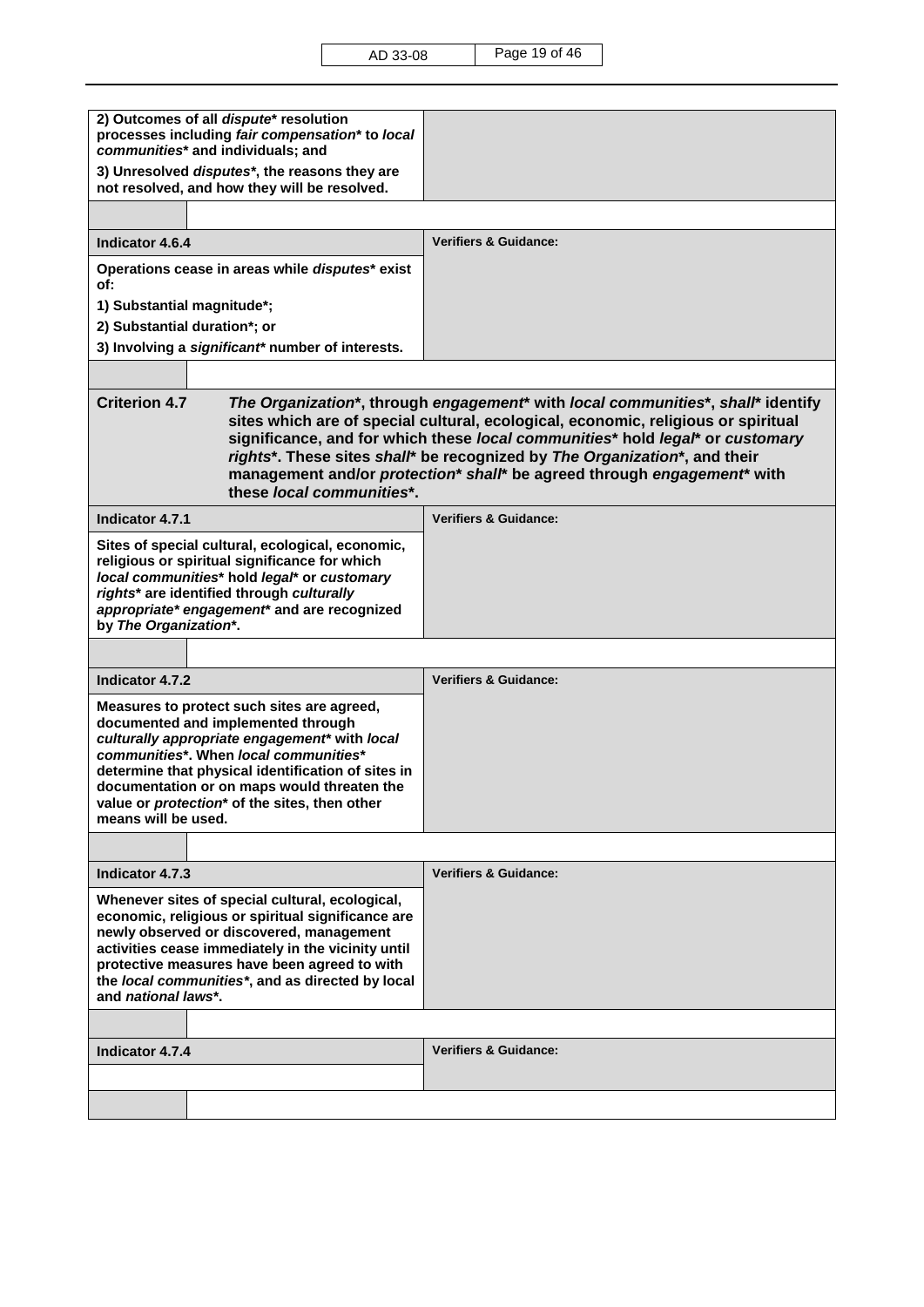| <b>Criterion 4.8</b><br>The Organization* shall* uphold* the right of local communities* to protect* and<br>utilize their traditional knowledge* and shall* compensate local communities* for<br>the utilization of such knowledge and their intellectual property*. A binding<br>agreement* as per Criterion* 3.3 shall* be concluded between The Organization*<br>and the local communities* for such utilization through Free, Prior and Informed<br>Consent* before utilization takes place, and shall* be consistent with the<br>protection* of intellectual property* rights.                                                                                           |                                                                                                                                                                                                                                          |                                  |
|-------------------------------------------------------------------------------------------------------------------------------------------------------------------------------------------------------------------------------------------------------------------------------------------------------------------------------------------------------------------------------------------------------------------------------------------------------------------------------------------------------------------------------------------------------------------------------------------------------------------------------------------------------------------------------|------------------------------------------------------------------------------------------------------------------------------------------------------------------------------------------------------------------------------------------|----------------------------------|
| Indicator 4.8.1                                                                                                                                                                                                                                                                                                                                                                                                                                                                                                                                                                                                                                                               |                                                                                                                                                                                                                                          | <b>Verifiers &amp; Guidance:</b> |
| through a binding agreement*.                                                                                                                                                                                                                                                                                                                                                                                                                                                                                                                                                                                                                                                 | Traditional knowledge* and intellectual<br>property* are protected and are only used when<br>the owners of that traditional knowledge* and<br>intellectual property* have provided their Free,<br>Prior and Informed Consent* formalized |                                  |
|                                                                                                                                                                                                                                                                                                                                                                                                                                                                                                                                                                                                                                                                               |                                                                                                                                                                                                                                          |                                  |
| Indicator 4.8.2                                                                                                                                                                                                                                                                                                                                                                                                                                                                                                                                                                                                                                                               |                                                                                                                                                                                                                                          | <b>Verifiers &amp; Guidance:</b> |
| Local communities* are compensated<br>the use of traditional knowledge* and<br>intellectual property*.                                                                                                                                                                                                                                                                                                                                                                                                                                                                                                                                                                        | according to the binding agreement* reached<br>through Free, Prior and Informed Consent* for                                                                                                                                             |                                  |
|                                                                                                                                                                                                                                                                                                                                                                                                                                                                                                                                                                                                                                                                               |                                                                                                                                                                                                                                          |                                  |
| PRINCIPLE 5. BENEFITS FROM THE FOREST:<br>The Organization* shall* efficiently manage the range of multiple products and services of<br>the <i>Management Unit</i> * to maintain or enhance <i>long-term</i> * eco <i>nomic viability</i> * and the<br>range of social and environmental benefits.<br><b>Criterion 5.1</b><br>The Organization* shall* identify, produce, or enable the production of,<br>diversified benefits and/or products, based on the range of resources and<br>ecosystem services* existing in the Management Unit* in order to strengthen and<br>diversify the local economy proportionate to the scale* and intensity* of<br>management activities. |                                                                                                                                                                                                                                          |                                  |
| Indicator 5.1.1                                                                                                                                                                                                                                                                                                                                                                                                                                                                                                                                                                                                                                                               |                                                                                                                                                                                                                                          | <b>Verifiers &amp; Guidance:</b> |
| the local economy are identified.                                                                                                                                                                                                                                                                                                                                                                                                                                                                                                                                                                                                                                             | The range of resources and ecosystem<br>services* that could strengthen and diversify                                                                                                                                                    |                                  |
|                                                                                                                                                                                                                                                                                                                                                                                                                                                                                                                                                                                                                                                                               |                                                                                                                                                                                                                                          |                                  |
|                                                                                                                                                                                                                                                                                                                                                                                                                                                                                                                                                                                                                                                                               |                                                                                                                                                                                                                                          |                                  |
| Indicator 5.1.2                                                                                                                                                                                                                                                                                                                                                                                                                                                                                                                                                                                                                                                               |                                                                                                                                                                                                                                          | <b>Verifiers &amp; Guidance:</b> |
| the local economy.                                                                                                                                                                                                                                                                                                                                                                                                                                                                                                                                                                                                                                                            | Consistent with <i>management</i> objectives <sup>*</sup> , the<br>identified benefits and products are produced<br>by The Organization* and/or made available for<br>others to produce, to strengthen and diversify                     |                                  |
|                                                                                                                                                                                                                                                                                                                                                                                                                                                                                                                                                                                                                                                                               |                                                                                                                                                                                                                                          |                                  |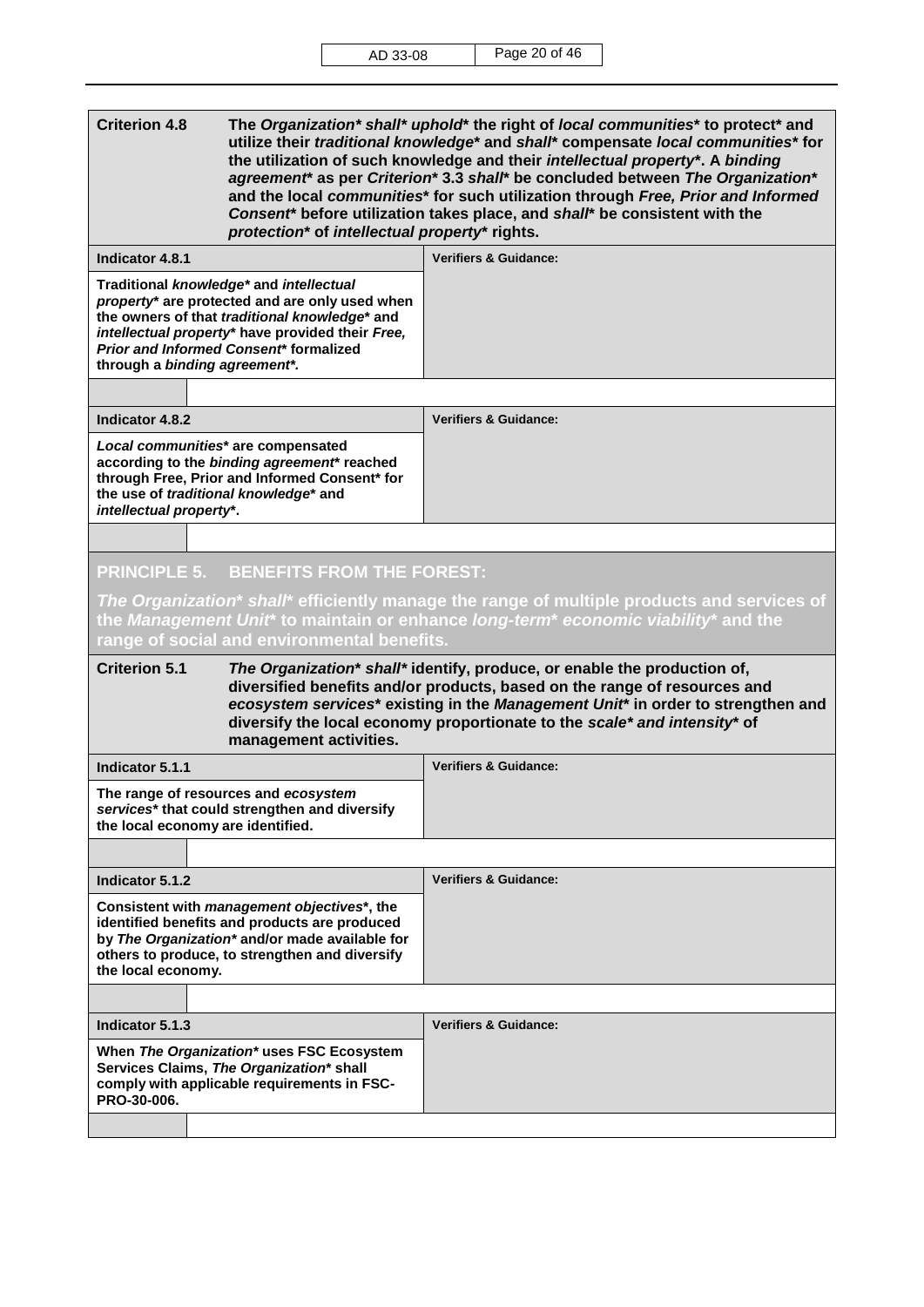| <b>Criterion 5.2</b><br>The Organization* shall* normally harvest products and services from the<br>Management Unit* at or below a level which can be permanently sustained.                                                                                      |                                  |  |
|-------------------------------------------------------------------------------------------------------------------------------------------------------------------------------------------------------------------------------------------------------------------|----------------------------------|--|
| Indicator 5.2.1                                                                                                                                                                                                                                                   | <b>Verifiers &amp; Guidance:</b> |  |
| Timber harvesting levels* are based on an<br>analysis of current Best Available Information*<br>on growth and yield; inventory of the forest*;<br>mortality rates; and maintenance of ecosystem<br>functions*.                                                    |                                  |  |
|                                                                                                                                                                                                                                                                   |                                  |  |
| Indicator 5.2.2                                                                                                                                                                                                                                                   | <b>Verifiers &amp; Guidance:</b> |  |
| Based on the timber harvesting level* analysis,<br>a maximum allowable annual cut for timber is<br>determined that does not exceed the harvest<br>level that can be permanently sustained<br>including by ensuring that harvest rates do not<br>exceed growth.    |                                  |  |
|                                                                                                                                                                                                                                                                   |                                  |  |
| Indicator 5.2.3                                                                                                                                                                                                                                                   | <b>Verifiers &amp; Guidance:</b> |  |
| Actual annual harvest levels for timber are<br>recorded and the harvest over a defined period<br>does not exceed the allowable cut determined<br>in 5.2.2 for the same defined period.                                                                            |                                  |  |
|                                                                                                                                                                                                                                                                   |                                  |  |
| Indicator 5.2.4                                                                                                                                                                                                                                                   | <b>Verifiers &amp; Guidance:</b> |  |
| For extraction of commercially harvested<br>services and non-timber forest products* under<br>The Organization's* control a sustainable<br>harvest level is calculated and adhered to.<br>Sustainable harvest levels are based on Best<br>Available Information*. |                                  |  |
|                                                                                                                                                                                                                                                                   |                                  |  |
| <b>Criterion 5.3</b><br>The Organization* shall* demonstrate that the positive and negative<br>externalities* of operations are included in the management plan*.                                                                                                 |                                  |  |
| Indicator 5.3.1                                                                                                                                                                                                                                                   | <b>Verifiers &amp; Guidance:</b> |  |
| Costs related to preventing, mitigating or<br>compensating for negative social and<br>environment impacts of management activities<br>are quantified and documented in the<br>management plan*.                                                                   |                                  |  |
|                                                                                                                                                                                                                                                                   |                                  |  |
| Indicator 5.3.2                                                                                                                                                                                                                                                   | <b>Verifiers &amp; Guidance:</b> |  |
| Benefits related to positive social and<br>environment impacts of management activities<br>are identified and included in the management<br>plan*.                                                                                                                |                                  |  |
|                                                                                                                                                                                                                                                                   |                                  |  |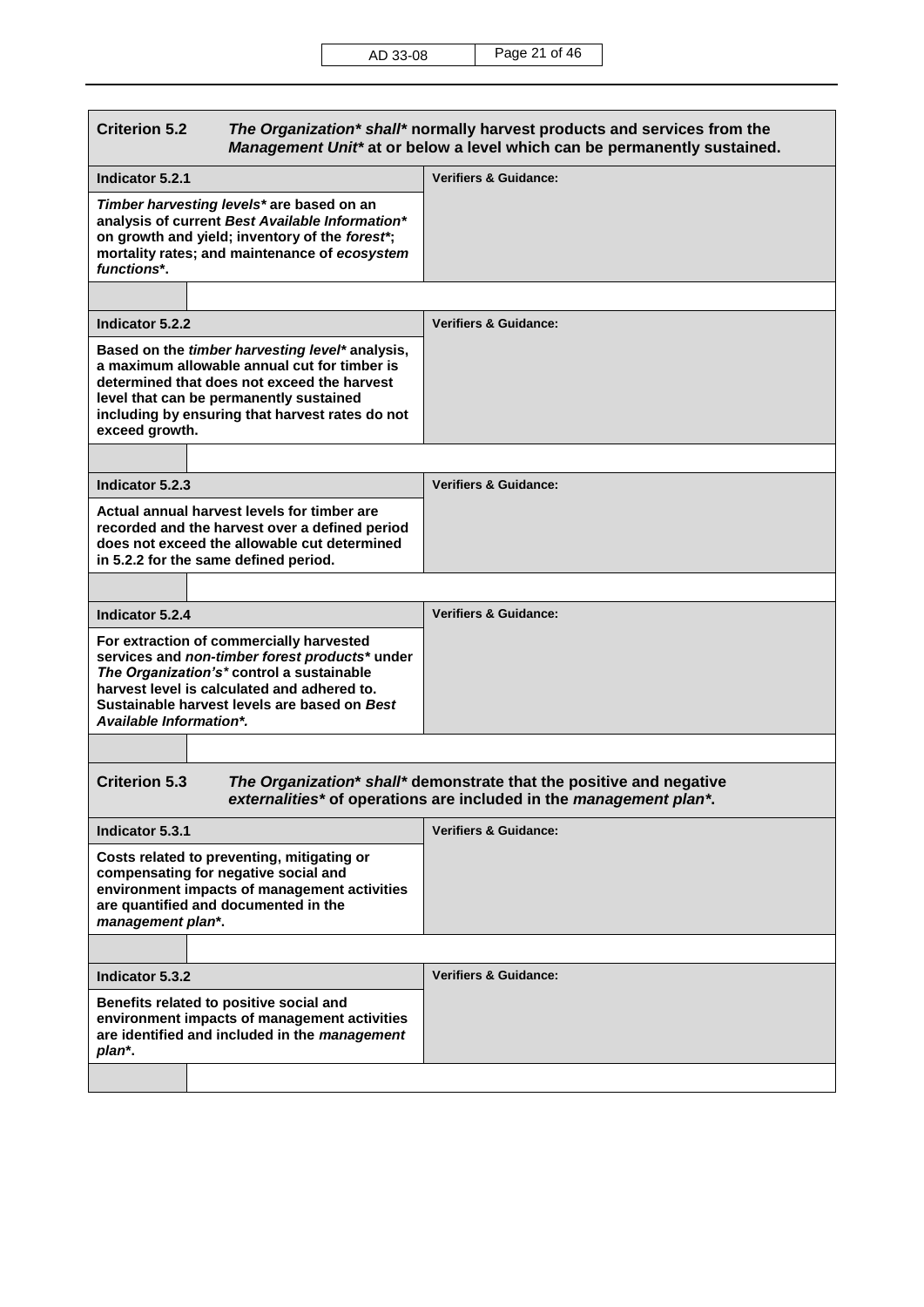| <b>Criterion 5.4</b>                                                                                                                                                                                                                                                                                                                                                                                                                                                                                                                                        | The Organization* shall* use local processing, local services, and local value<br>adding to meet the requirements of The Organization* where these are available,<br>proportionate to scale, intensity and risk*. If these are not locally available, The<br>Organization* shall* make reasonable* attempts to help establish these services. |                                    |
|-------------------------------------------------------------------------------------------------------------------------------------------------------------------------------------------------------------------------------------------------------------------------------------------------------------------------------------------------------------------------------------------------------------------------------------------------------------------------------------------------------------------------------------------------------------|-----------------------------------------------------------------------------------------------------------------------------------------------------------------------------------------------------------------------------------------------------------------------------------------------------------------------------------------------|------------------------------------|
| Indicator 5.4.1                                                                                                                                                                                                                                                                                                                                                                                                                                                                                                                                             |                                                                                                                                                                                                                                                                                                                                               | <b>Verifiers &amp; Guidance:</b>   |
| facilities are used.                                                                                                                                                                                                                                                                                                                                                                                                                                                                                                                                        | Where cost, quality and capacity of non-local<br>and local options are at least equivalent, local<br>goods, services, processing and value-added                                                                                                                                                                                              |                                    |
|                                                                                                                                                                                                                                                                                                                                                                                                                                                                                                                                                             |                                                                                                                                                                                                                                                                                                                                               |                                    |
| Indicator 5.4.2                                                                                                                                                                                                                                                                                                                                                                                                                                                                                                                                             |                                                                                                                                                                                                                                                                                                                                               | <b>Verifiers &amp; Guidance:</b>   |
| are not available.                                                                                                                                                                                                                                                                                                                                                                                                                                                                                                                                          | Reasonable* attempts are made to establish<br>and encourage capacity where local goods,<br>services, processing and value-added facilities                                                                                                                                                                                                    |                                    |
|                                                                                                                                                                                                                                                                                                                                                                                                                                                                                                                                                             |                                                                                                                                                                                                                                                                                                                                               |                                    |
| <b>Criterion 5.5</b><br>The Organization* shall* demonstrate through its planning and expenditures<br>proportionate to scale, intensity and risk*, its commitment to long-term*<br>economic viability*.                                                                                                                                                                                                                                                                                                                                                     |                                                                                                                                                                                                                                                                                                                                               |                                    |
| Indicator 5.5.1                                                                                                                                                                                                                                                                                                                                                                                                                                                                                                                                             |                                                                                                                                                                                                                                                                                                                                               | <b>Verifiers &amp; Guidance:</b>   |
| viability*.                                                                                                                                                                                                                                                                                                                                                                                                                                                                                                                                                 | Sufficient funds are allocated to implement the<br>management plan* in order to meet this<br>standard and to ensure long-term* economic                                                                                                                                                                                                       |                                    |
|                                                                                                                                                                                                                                                                                                                                                                                                                                                                                                                                                             |                                                                                                                                                                                                                                                                                                                                               |                                    |
| Indicator 5.5.2                                                                                                                                                                                                                                                                                                                                                                                                                                                                                                                                             |                                                                                                                                                                                                                                                                                                                                               | <b>Verifiers &amp; Guidance:</b>   |
| Expenditures and investments are made to<br>implement the management plan* in order to<br>meet this standard and to ensure long-term*<br>economic viability*.                                                                                                                                                                                                                                                                                                                                                                                               |                                                                                                                                                                                                                                                                                                                                               | communities and the forest manager |
|                                                                                                                                                                                                                                                                                                                                                                                                                                                                                                                                                             |                                                                                                                                                                                                                                                                                                                                               |                                    |
| PRINCIPLE 6. ENVIRONMENTAL VALUES* AND IMPACTS:<br>The Organization* shall* maintain, conserve* and/or restore* ecosystem services* and<br>environmental values* of the Management Unit*, and shall* avoid, repair or mitigate<br>negative environmental impacts.                                                                                                                                                                                                                                                                                           |                                                                                                                                                                                                                                                                                                                                               |                                    |
| <b>Criterion 6.1</b><br>The Organization* shall* assess environmental values* in the Management Unit*<br>and those values outside the Management Unit* potentially affected by<br>management activities. This assessment shall* be undertaken with a level of<br>detail, scale and frequency that is proportionate to the scale, intensity and risk*<br>of management activities, and is sufficient for the purpose of deciding the<br>necessary conservation* measures, and for detecting and monitoring possible<br>negative impacts of those activities. |                                                                                                                                                                                                                                                                                                                                               |                                    |
| Indicator 6.1.1                                                                                                                                                                                                                                                                                                                                                                                                                                                                                                                                             |                                                                                                                                                                                                                                                                                                                                               | <b>Verifiers &amp; Guidance:</b>   |
| outside of the Management Unit*.                                                                                                                                                                                                                                                                                                                                                                                                                                                                                                                            | Best Available Information* is used to identify<br>environmental values* within, and, where<br>potentially affected by management activities,                                                                                                                                                                                                 |                                    |
|                                                                                                                                                                                                                                                                                                                                                                                                                                                                                                                                                             |                                                                                                                                                                                                                                                                                                                                               |                                    |
| Indicator 6.1.2                                                                                                                                                                                                                                                                                                                                                                                                                                                                                                                                             |                                                                                                                                                                                                                                                                                                                                               | <b>Verifiers &amp; Guidance:</b>   |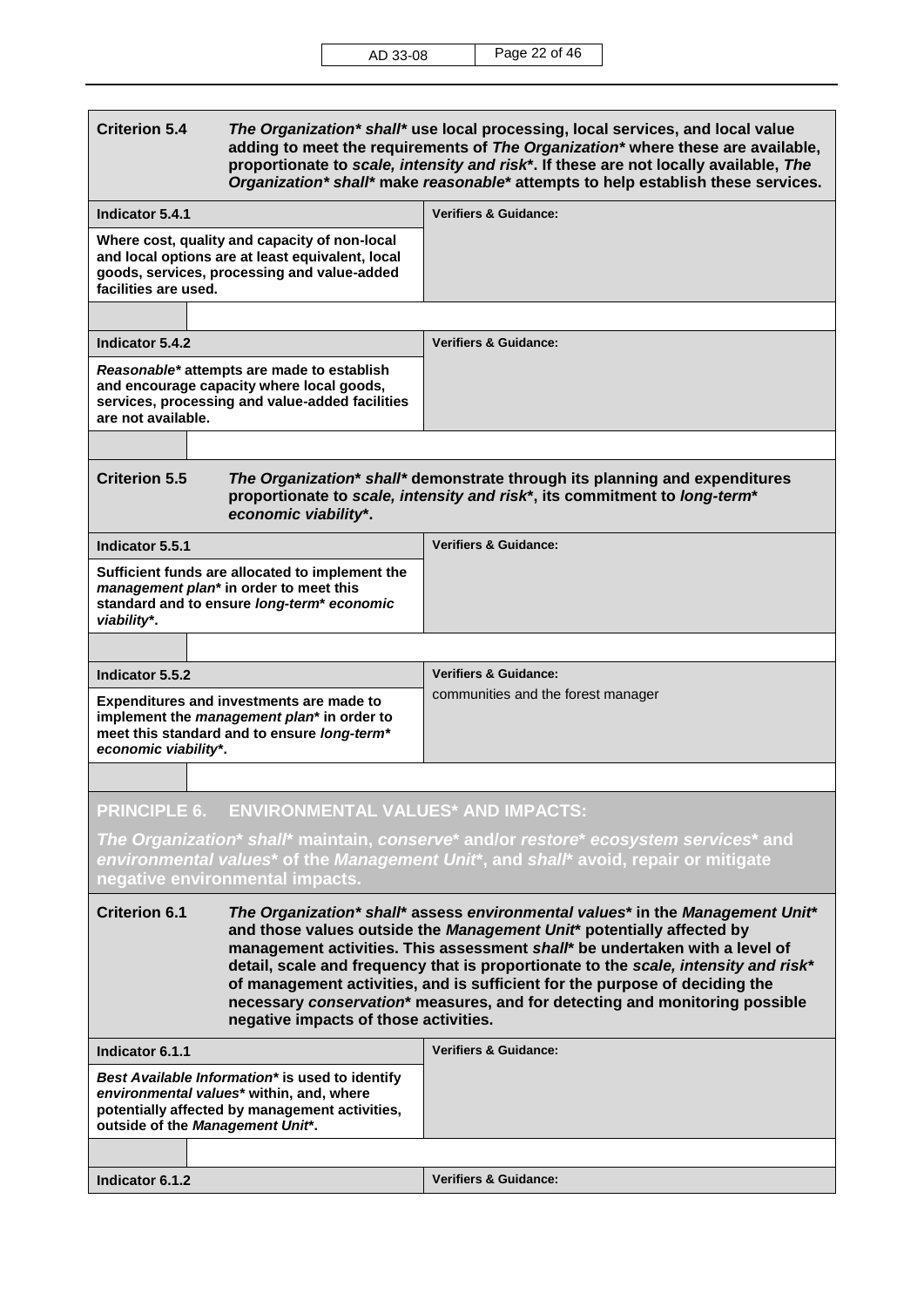| Assessments of environmental values* are<br>conducted with a level of detail and frequency<br>so that:                                                                                          |                                                                                                                                                                                                                                                   |
|-------------------------------------------------------------------------------------------------------------------------------------------------------------------------------------------------|---------------------------------------------------------------------------------------------------------------------------------------------------------------------------------------------------------------------------------------------------|
| 1) Impacts of management activities on the<br>identified environmental values* can be<br>assessed as per Criterion* 6.2;                                                                        |                                                                                                                                                                                                                                                   |
| 2) Risks* to environmental values* can be<br>identified as per Criterion* 6.2;                                                                                                                  |                                                                                                                                                                                                                                                   |
| 3) Necessary conservation* measures to<br>protect values can be identified as per<br>Criterion* 6.3; and,                                                                                       |                                                                                                                                                                                                                                                   |
| 4) Monitoring of impacts or environmental<br>changes can be conducted as per Principle* 8.                                                                                                      |                                                                                                                                                                                                                                                   |
|                                                                                                                                                                                                 |                                                                                                                                                                                                                                                   |
| <b>Criterion 6.2</b><br>activities on the identified environmental values*.                                                                                                                     | Prior to the start of site-disturbing activities, The Organization* shall* identify<br>and assess the scale, intensity and risk* of potential impacts of management                                                                               |
| Indicator 6.2.1                                                                                                                                                                                 | <b>Verifiers &amp; Guidance:</b>                                                                                                                                                                                                                  |
| An environmental impact assessment*<br>identifies potential present and future impacts<br>of management activities on environmental<br>values*, from the stand level to the landscape<br>level. |                                                                                                                                                                                                                                                   |
|                                                                                                                                                                                                 |                                                                                                                                                                                                                                                   |
| Indicator 6.2.2                                                                                                                                                                                 | <b>Verifiers &amp; Guidance:</b>                                                                                                                                                                                                                  |
| The environmental impact assessment*<br>identifies and assesses the impacts of the<br>management activities prior to the start of site-<br>disturbing activities.                               |                                                                                                                                                                                                                                                   |
|                                                                                                                                                                                                 |                                                                                                                                                                                                                                                   |
| <b>Criterion 6.3</b><br>risk* of these impacts.                                                                                                                                                 | The Organization* shall* identify and implement effective actions to prevent<br>negative impacts of management activities on the environmental values*, and to<br>mitigate and repair those that occur, proportionate to the scale, intensity and |
| Indicator 6.3.1                                                                                                                                                                                 | <b>Verifiers &amp; Guidance:</b>                                                                                                                                                                                                                  |
| Management activities are planned and<br>implemented to prevent negative impacts and<br>to protect environmental values*.                                                                       |                                                                                                                                                                                                                                                   |
|                                                                                                                                                                                                 | <b>Verifiers &amp; Guidance:</b>                                                                                                                                                                                                                  |
| Indicator 6.3.2                                                                                                                                                                                 |                                                                                                                                                                                                                                                   |
| Management activities prevent negative<br>impacts to environmental values*.                                                                                                                     |                                                                                                                                                                                                                                                   |
| Indicator 6.3.3                                                                                                                                                                                 | <b>Verifiers &amp; Guidance:</b>                                                                                                                                                                                                                  |
|                                                                                                                                                                                                 |                                                                                                                                                                                                                                                   |
| Where negative impacts to environmental<br>values* occur, measures are adopted to prevent<br>further damage, and negative impacts are<br>mitigated* and/or repaired*.                           |                                                                                                                                                                                                                                                   |
|                                                                                                                                                                                                 |                                                                                                                                                                                                                                                   |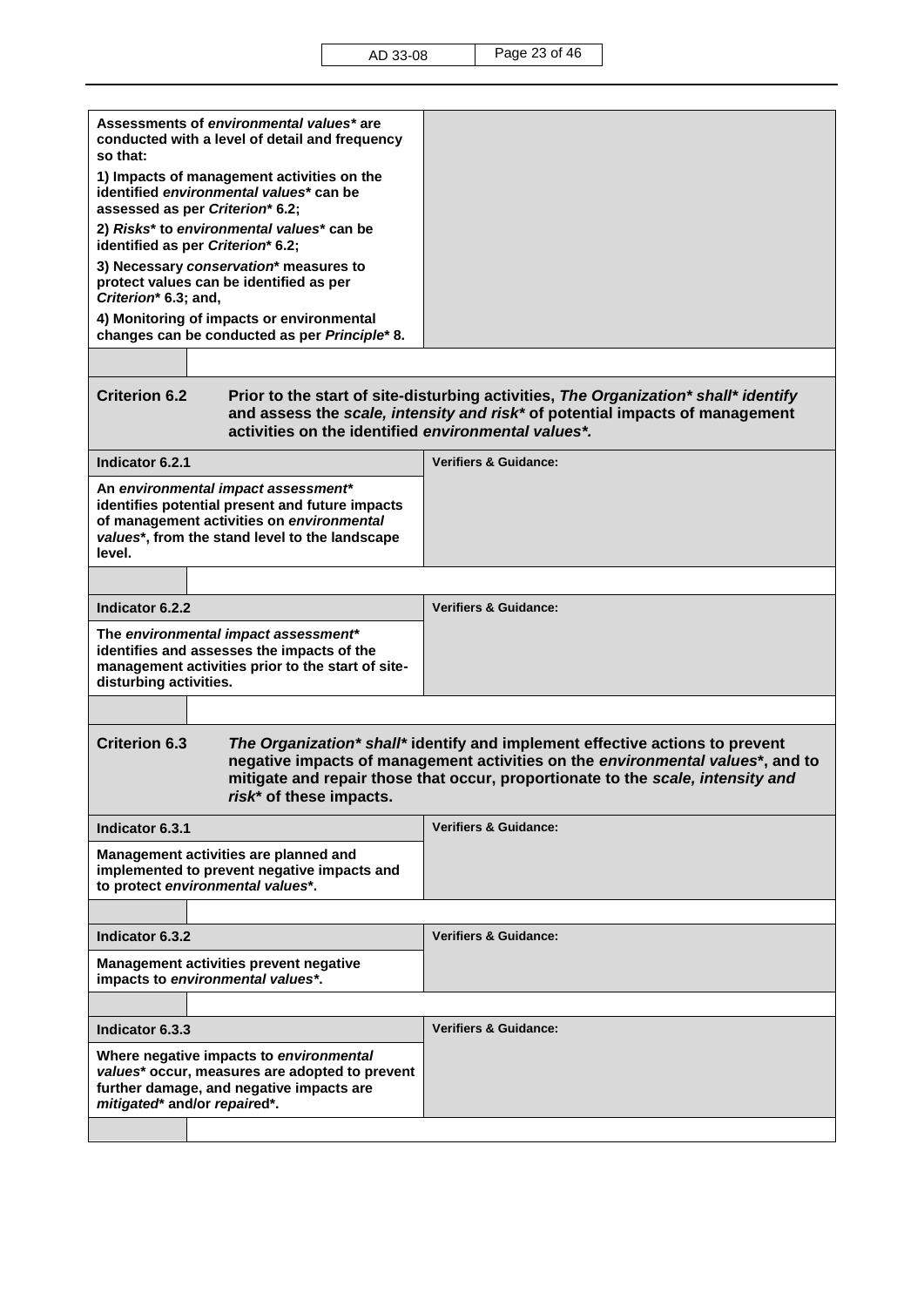| <b>Criterion 6.4</b><br>The Organization* shall* protect rare species* and threatened species* and their<br>habitats* in the Management Unit* through conservation zones*, protection<br>areas*, connectivity* and/or (where necessary) other direct measures for their<br>survival and viability. These measures shall* be proportionate to the scale,<br>intensity and risk* of management activities and to the conservation* status and<br>ecological requirements of the rare and threatened species*. The Organization*<br>shall* take into account the geographic range and ecological requirements of<br>rare and threatened species* beyond the boundary of the Management Unit*,<br>when determining the measures to be taken inside the Management Unit*. |                                  |  |
|----------------------------------------------------------------------------------------------------------------------------------------------------------------------------------------------------------------------------------------------------------------------------------------------------------------------------------------------------------------------------------------------------------------------------------------------------------------------------------------------------------------------------------------------------------------------------------------------------------------------------------------------------------------------------------------------------------------------------------------------------------------------|----------------------------------|--|
| Indicator 6.4.1                                                                                                                                                                                                                                                                                                                                                                                                                                                                                                                                                                                                                                                                                                                                                      | <b>Verifiers &amp; Guidance:</b> |  |
| Best Available Information* is used to identify<br>rare and threatened species*, and their<br>habitats*, including CITES species (where<br>applicable) and those listed on national,<br>regional and local lists of rare and threatened<br>species* that are present or likely to be present<br>within and adjacent to the Management Unit*.                                                                                                                                                                                                                                                                                                                                                                                                                         |                                  |  |
|                                                                                                                                                                                                                                                                                                                                                                                                                                                                                                                                                                                                                                                                                                                                                                      |                                  |  |
| Indicator 6.4.2<br>Potential impacts of management activities on<br>rare and threatened species* and their<br>conservation* status and habitats* are<br>identified and management activities are<br>modified to avoid negative impacts.                                                                                                                                                                                                                                                                                                                                                                                                                                                                                                                              | <b>Verifiers &amp; Guidance:</b> |  |
|                                                                                                                                                                                                                                                                                                                                                                                                                                                                                                                                                                                                                                                                                                                                                                      |                                  |  |
| Indicator 6.4.3<br>The rare and threatened species* and their<br>habitats* are protected, including through the<br>provision of conservation zones*, protection<br>areas*, connectivity*, and other direct means<br>for their survival and viability, such as species'<br>recovery programs.                                                                                                                                                                                                                                                                                                                                                                                                                                                                         | <b>Verifiers &amp; Guidance:</b> |  |
|                                                                                                                                                                                                                                                                                                                                                                                                                                                                                                                                                                                                                                                                                                                                                                      |                                  |  |
| Indicator 6.4.4                                                                                                                                                                                                                                                                                                                                                                                                                                                                                                                                                                                                                                                                                                                                                      | <b>Verifiers &amp; Guidance:</b> |  |
| Hunting, fishing, trapping and collection of rare<br>or threatened species* is prevented.                                                                                                                                                                                                                                                                                                                                                                                                                                                                                                                                                                                                                                                                            |                                  |  |
|                                                                                                                                                                                                                                                                                                                                                                                                                                                                                                                                                                                                                                                                                                                                                                      |                                  |  |
| <b>Criterion 6.5</b><br>The Organization* shall* identify and protect representative sample areas of<br>native ecosystems* and/or restore* them to more natural conditions*. Where<br>representative sample areas* do not exist or are insufficient, The Organization*<br>shall* restore* a proportion of the Management Unit* to more natural conditions*.<br>The size of the areas and the measures taken for their protection or restoration,<br>including within plantations, shall* be proportionate to the conservation* status<br>and value of the ecosystems* at the landscape* level, and the scale, intensity<br>and risk* of management activities.                                                                                                       |                                  |  |
| Indicator 6.5.1                                                                                                                                                                                                                                                                                                                                                                                                                                                                                                                                                                                                                                                                                                                                                      | <b>Verifiers &amp; Guidance:</b> |  |
| Best Available Information* is used to identify<br>native ecosystems* that exist, or would exist<br>under natural conditions*, within the<br><b>Management Unit *.</b>                                                                                                                                                                                                                                                                                                                                                                                                                                                                                                                                                                                               |                                  |  |
|                                                                                                                                                                                                                                                                                                                                                                                                                                                                                                                                                                                                                                                                                                                                                                      |                                  |  |
| Indicator 6.5.2                                                                                                                                                                                                                                                                                                                                                                                                                                                                                                                                                                                                                                                                                                                                                      | <b>Verifiers &amp; Guidance:</b> |  |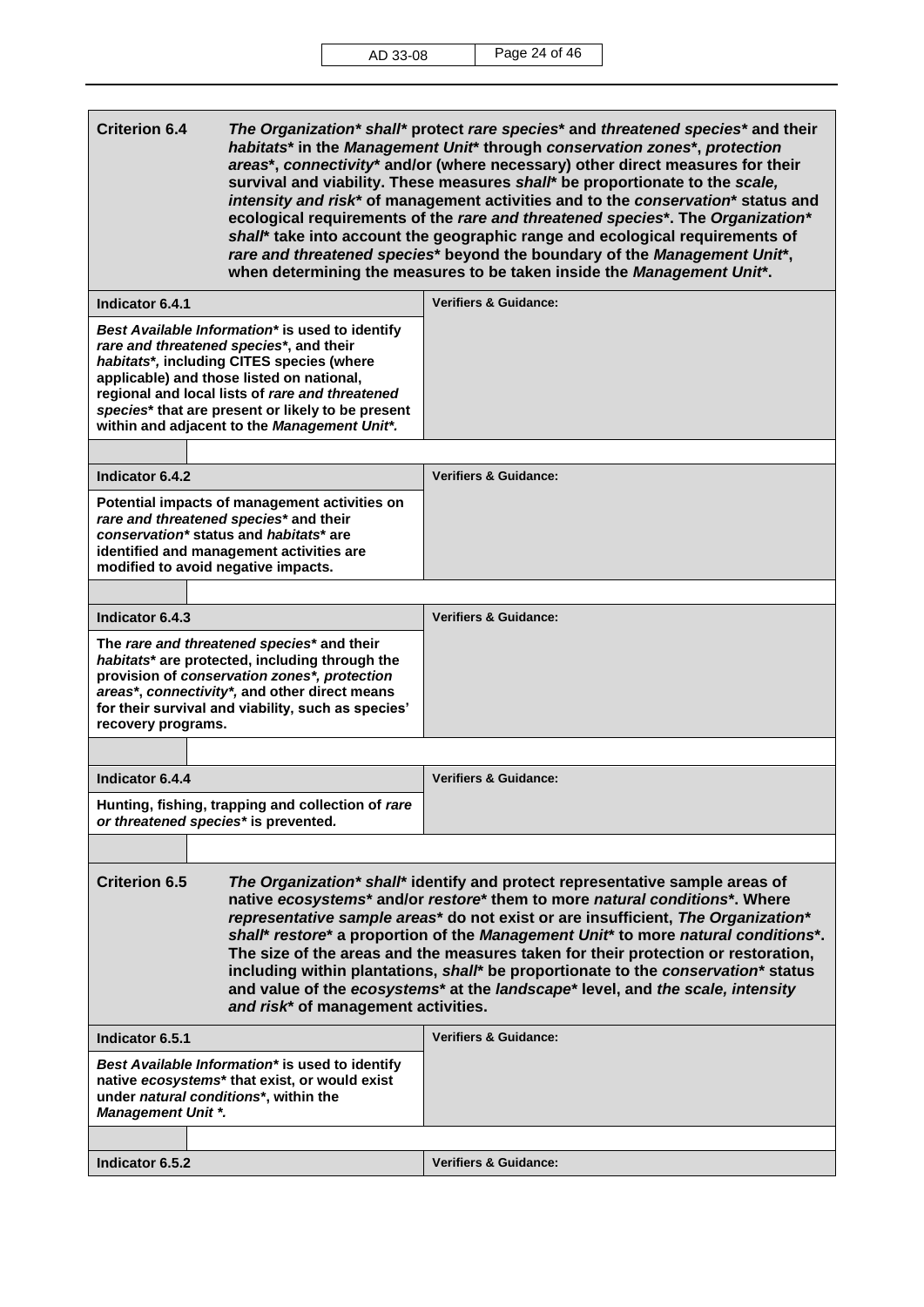| Representative Sample Areas* of native<br>ecosystems* are protected, where they exist.                                                                                                                                                                                                                                                                                                                                   |                                  |  |
|--------------------------------------------------------------------------------------------------------------------------------------------------------------------------------------------------------------------------------------------------------------------------------------------------------------------------------------------------------------------------------------------------------------------------|----------------------------------|--|
|                                                                                                                                                                                                                                                                                                                                                                                                                          |                                  |  |
| Indicator 6.5.3                                                                                                                                                                                                                                                                                                                                                                                                          | <b>Verifiers &amp; Guidance:</b> |  |
| Where Representative Sample Areas* do not<br>exist, or where existing sample areas<br>inadequately represent native ecosystems*, or<br>are otherwise insufficient, a proportion of the<br>Management Unit* is restored* to more natural<br>conditions*.                                                                                                                                                                  |                                  |  |
| Indicator 6.5.4                                                                                                                                                                                                                                                                                                                                                                                                          | <b>Verifiers &amp; Guidance:</b> |  |
| The size of the Representative Sample Areas*<br>and/or restoration* areas is proportionate to the<br>conservation* status and value of the<br>ecosystems* at the landscape* level, the size of<br>the Management Unit* and the intensity* of<br>forest* management.                                                                                                                                                      |                                  |  |
|                                                                                                                                                                                                                                                                                                                                                                                                                          |                                  |  |
| Indicator 6.5.5<br>Representative Sample Areas* in combination<br>with other components of the conservation<br>areas network* comprise a minimum 10% area<br>of the Management Unit*.                                                                                                                                                                                                                                    | <b>Verifiers &amp; Guidance:</b> |  |
|                                                                                                                                                                                                                                                                                                                                                                                                                          |                                  |  |
| <b>Criterion 6.6</b><br>The Organization* shall* effectively maintain the continued existence of naturally<br>occurring native species* and genotypes*, and prevent losses of biological<br>diversity*, especially through habitat* management in the Management Unit*. The<br>Organization* shall* demonstrate that effective measures are in place to manage<br>and control hunting, fishing, trapping and collecting. |                                  |  |
| Indicator 6.6.1                                                                                                                                                                                                                                                                                                                                                                                                          | <b>Verifiers &amp; Guidance:</b> |  |
| Management activities maintain the plant<br>communities and <i>habitat features</i> * found within<br>native ecosystems* in which the Management<br>Unit* is located.                                                                                                                                                                                                                                                    |                                  |  |
|                                                                                                                                                                                                                                                                                                                                                                                                                          |                                  |  |
| Indicator 6.6.2                                                                                                                                                                                                                                                                                                                                                                                                          | <b>Verifiers &amp; Guidance:</b> |  |
| Where past management has eliminated plant<br>communities or habitat features*, management<br>activities aimed at re-establishing such<br>habitats* are implemented.                                                                                                                                                                                                                                                     |                                  |  |
|                                                                                                                                                                                                                                                                                                                                                                                                                          |                                  |  |
| Indicator 6.6.3<br>Management maintains, enhances, or restores*<br>habitat features* associated with native<br>ecosystems*, to support the diversity of<br>naturally occurring species and their genetic<br>diversity.                                                                                                                                                                                                   | <b>Verifiers &amp; Guidance:</b> |  |
|                                                                                                                                                                                                                                                                                                                                                                                                                          |                                  |  |
|                                                                                                                                                                                                                                                                                                                                                                                                                          |                                  |  |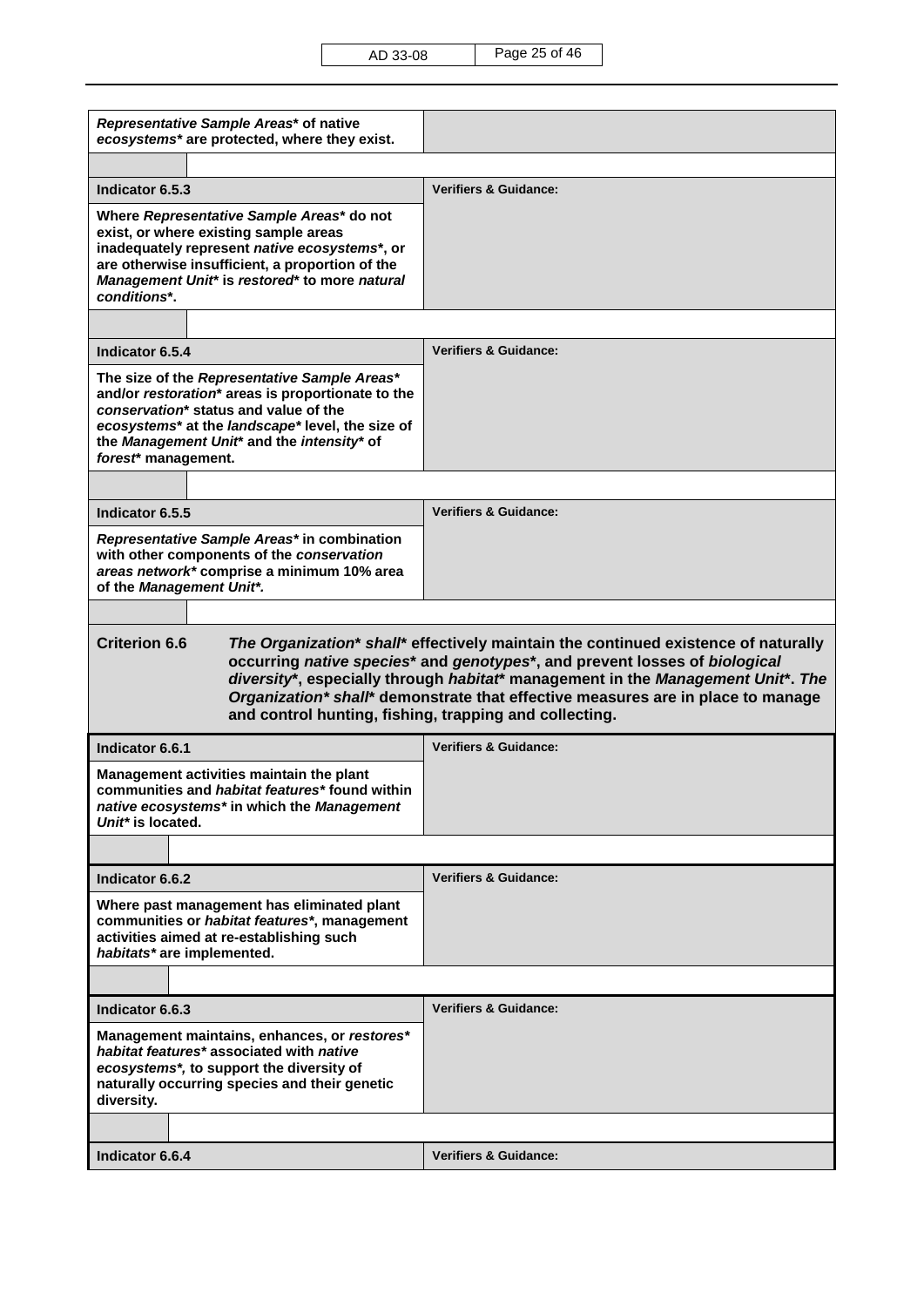| Effective measures are taken to manage and<br>control hunting, fishing, trapping and collecting<br>activities to ensure that naturally occurring<br>native species*, their diversity within species<br>and their natural distribution are maintained.                                                                                 |                                  |  |
|---------------------------------------------------------------------------------------------------------------------------------------------------------------------------------------------------------------------------------------------------------------------------------------------------------------------------------------|----------------------------------|--|
|                                                                                                                                                                                                                                                                                                                                       |                                  |  |
| <b>Criterion 6.7</b><br>The Organization* shall* protect* or restore* natural watercourses, water<br>bodies*, riparian zones* and their connectivity*. The Organization* shall* avoid<br>negative impacts on water quality and quantity and mitigate and remedy those<br>that occur.                                                  |                                  |  |
| Indicator 6.7.1                                                                                                                                                                                                                                                                                                                       | <b>Verifiers &amp; Guidance:</b> |  |
| Protection* measures are implemented to<br>protect natural watercourses*, water bodies*,<br>riparian zones* and their connectivity*,<br>including water quantity and water quality.                                                                                                                                                   |                                  |  |
|                                                                                                                                                                                                                                                                                                                                       |                                  |  |
| Indicator 6.7.2                                                                                                                                                                                                                                                                                                                       | <b>Verifiers &amp; Guidance:</b> |  |
| Where implemented protection* measures do<br>not protect watercourses*, water bodies*,<br>riparian zones* and their connectivity*, water<br>quantity or water quality from impacts of forest*<br>management, restoration activities are<br>implemented.                                                                               |                                  |  |
|                                                                                                                                                                                                                                                                                                                                       |                                  |  |
| Indicator 6.7.3                                                                                                                                                                                                                                                                                                                       | <b>Verifiers &amp; Guidance:</b> |  |
| Where natural watercourses, water bodies*,<br>riparian zones* and their connectivity*, water<br>quantity or water quality have been damaged<br>by past activities on land and water by The<br>Organization*, restoration activities* are<br>implemented.                                                                              |                                  |  |
|                                                                                                                                                                                                                                                                                                                                       |                                  |  |
| Indicator 6.7.4                                                                                                                                                                                                                                                                                                                       | <b>Verifiers &amp; Guidance:</b> |  |
| Where continued degradation exists to<br>watercourses*, water bodies*, water quantity<br>and water quality caused by previous managers<br>and the activities of third parties, measures are<br>implemented that prevent or mitigate this<br>degradation.                                                                              |                                  |  |
|                                                                                                                                                                                                                                                                                                                                       |                                  |  |
| <b>Criterion 6.8</b><br>The Organization* shall* manage the landscape* in the Management Unit* to<br>maintain and/or restore* a varying mosaic of species, sizes, ages, spatial scales*<br>and regeneration cycles appropriate for the landscape values* in that region, and<br>for enhancing environmental and economic resilience*. |                                  |  |
| Indicator 6.8.1                                                                                                                                                                                                                                                                                                                       | <b>Verifiers &amp; Guidance:</b> |  |
| A varying mosaic of species, sizes, ages,<br>spatial scales*, and regeneration cycles is<br>maintained appropriate to the landscape*.                                                                                                                                                                                                 |                                  |  |
|                                                                                                                                                                                                                                                                                                                                       |                                  |  |
| Indicator 6.8.2                                                                                                                                                                                                                                                                                                                       | <b>Verifiers &amp; Guidance:</b> |  |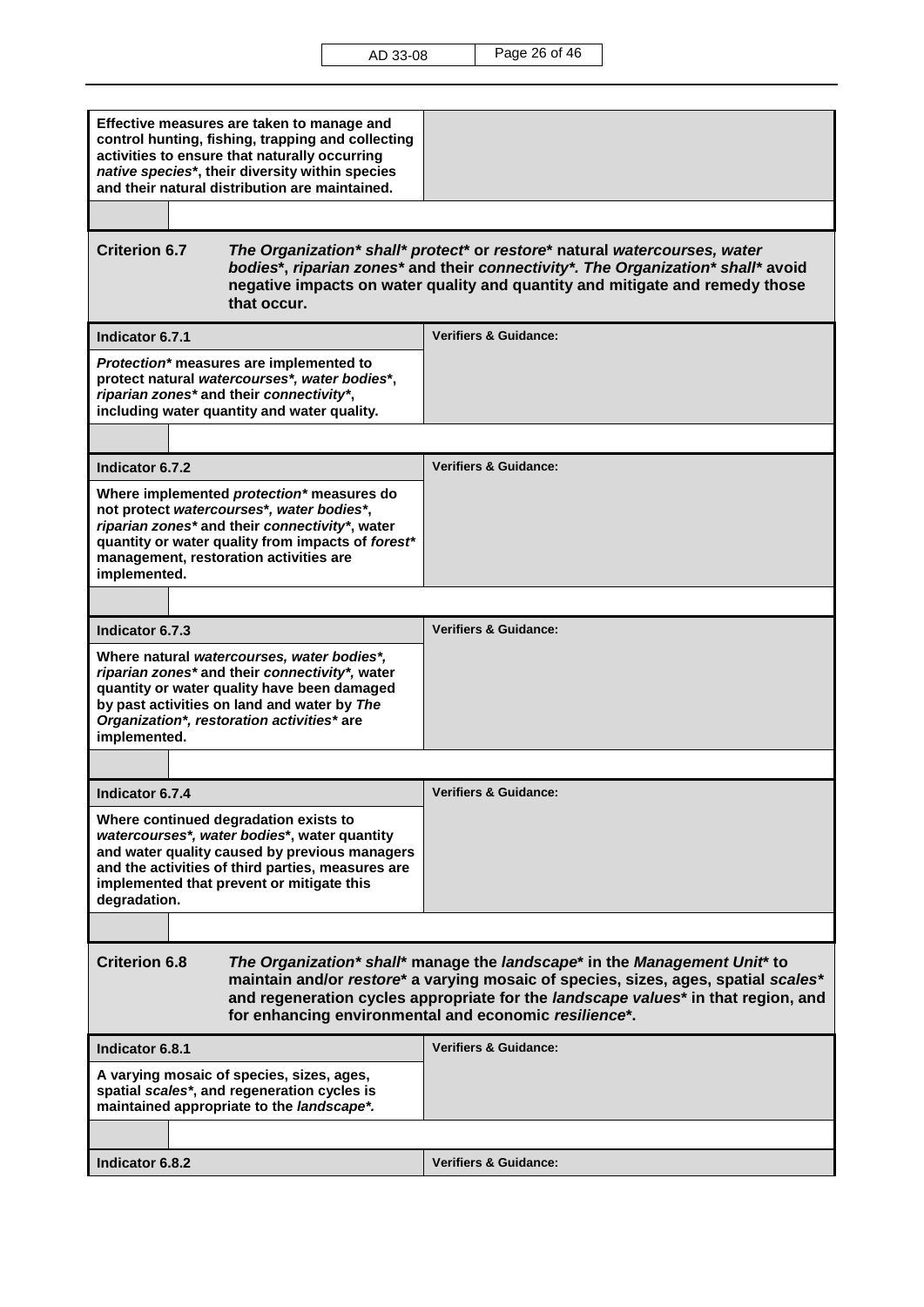| the landscape*.                                                                                   | The mosaic of species, sizes, ages, spatial<br>scales*, and regeneration cycles is restored*<br>where it has not been maintained appropriate to                                                                                                            |                                                                                                                                                                        |
|---------------------------------------------------------------------------------------------------|------------------------------------------------------------------------------------------------------------------------------------------------------------------------------------------------------------------------------------------------------------|------------------------------------------------------------------------------------------------------------------------------------------------------------------------|
| <b>Criterion 6.9</b><br>forest* land use, except when the conversion:                             |                                                                                                                                                                                                                                                            | The Organization* shall* not convert natural forest* to plantations*, nor natural<br>forests* or plantations* on sites directly converted from natural forest* to non- |
|                                                                                                   |                                                                                                                                                                                                                                                            | a) Affects a very limited portion* of the area of the Management Unit*, and                                                                                            |
|                                                                                                   | b) Will produce clear, substantial, additional, secure long-term conservation*<br>benefits in the Management Unit*, and                                                                                                                                    |                                                                                                                                                                        |
|                                                                                                   |                                                                                                                                                                                                                                                            | c) Does not damage or threaten High Conservation Values*, nor any sites or<br>resources necessary to maintain or enhance those High Conservation Values*.              |
| Indicator 6.9.1                                                                                   |                                                                                                                                                                                                                                                            | <b>Verifiers &amp; Guidance:</b>                                                                                                                                       |
| when the conversion:                                                                              | There is no conversion of <i>natural forest</i> * to<br>plantations*, nor conversion of natural forests*<br>to non-forest* land use, nor conversion of<br>plantations* on sites directly converted from<br>natural forest* to non-forest* land use, except |                                                                                                                                                                        |
| Management Unit*, and                                                                             | 1) Affects a very limited portion* of the                                                                                                                                                                                                                  |                                                                                                                                                                        |
| 2) The conversion will produce clear,<br>Unit*; and                                               | substantial, additional, secure, long-term<br>conservation* benefits in the Management                                                                                                                                                                     |                                                                                                                                                                        |
| 3) Does not damage or threaten High<br>those High Conservation Values*.                           | Conservation Values*, nor any sites or<br>resources necessary to maintain or enhance                                                                                                                                                                       |                                                                                                                                                                        |
|                                                                                                   |                                                                                                                                                                                                                                                            |                                                                                                                                                                        |
| <b>Criterion 6.10</b>                                                                             | Management Units* containing plantations* that were established on areas<br>converted from natural forest* after November 1994 shall* not qualify for<br>certification, except where:                                                                      |                                                                                                                                                                        |
|                                                                                                   | a) Clear and sufficient evidence is provided that The Organization* was not<br>directly or indirectly responsible for the conversion, or                                                                                                                   |                                                                                                                                                                        |
|                                                                                                   | b) The conversion affected a very limited portion <sup>*</sup> of the area of the Management<br>Unit* and is producing clear, substantial, additional, secure long-term<br>conservation* benefits in the Management Unit*.                                 |                                                                                                                                                                        |
| Indicator 6.10.1                                                                                  |                                                                                                                                                                                                                                                            | <b>Verifiers &amp; Guidance:</b>                                                                                                                                       |
| Based on Best Available Information*, accurate<br>data is compiled on all conversions since 1994. |                                                                                                                                                                                                                                                            |                                                                                                                                                                        |
|                                                                                                   |                                                                                                                                                                                                                                                            |                                                                                                                                                                        |
| Indicator 6.10.2                                                                                  |                                                                                                                                                                                                                                                            | <b>Verifiers &amp; Guidance:</b>                                                                                                                                       |
| certified, except where:                                                                          | Areas converted from natural forest* to<br>plantation* since November 1994 are not                                                                                                                                                                         |                                                                                                                                                                        |
|                                                                                                   | 1) The Organization* provides clear and<br>sufficient evidence that it was not directly or<br>indirectly responsible for the conversion; or                                                                                                                |                                                                                                                                                                        |
|                                                                                                   | 2) The conversion is producing clear,<br>substantial, additional, secure, long-term                                                                                                                                                                        |                                                                                                                                                                        |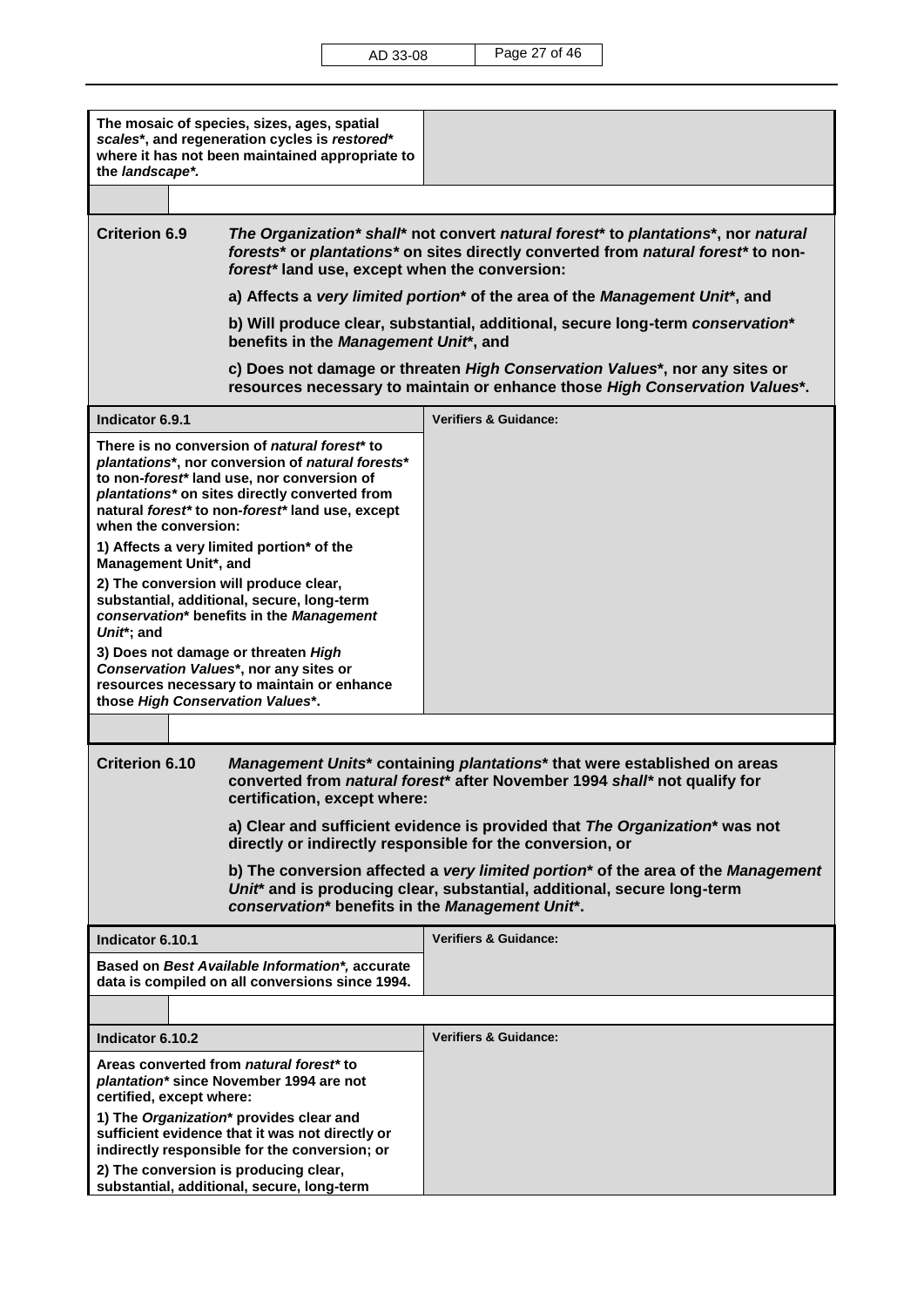| conservation* benefits in the Management<br>Unit*; and                                                                                                                                                                                                                                                                                                                                                                                                                                                                                                                                             |                                                                                                                                                                                                                                                                                                                                                                                                                                               |  |
|----------------------------------------------------------------------------------------------------------------------------------------------------------------------------------------------------------------------------------------------------------------------------------------------------------------------------------------------------------------------------------------------------------------------------------------------------------------------------------------------------------------------------------------------------------------------------------------------------|-----------------------------------------------------------------------------------------------------------------------------------------------------------------------------------------------------------------------------------------------------------------------------------------------------------------------------------------------------------------------------------------------------------------------------------------------|--|
| 3) The total area of plantation* on sites<br>converted from <i>natural forest</i> * since November<br>1994 is less than 5% of the total area of the<br><b>Management Unit*.</b>                                                                                                                                                                                                                                                                                                                                                                                                                    |                                                                                                                                                                                                                                                                                                                                                                                                                                               |  |
|                                                                                                                                                                                                                                                                                                                                                                                                                                                                                                                                                                                                    |                                                                                                                                                                                                                                                                                                                                                                                                                                               |  |
| <b>PRINCIPLE 7. MANAGEMENT PLANNING:</b>                                                                                                                                                                                                                                                                                                                                                                                                                                                                                                                                                           |                                                                                                                                                                                                                                                                                                                                                                                                                                               |  |
| procedural documentation shall* be sufficient to guide staff, inform affected                                                                                                                                                                                                                                                                                                                                                                                                                                                                                                                      | The Organization* shall* have a management plan* consistent with its policies and<br>objectives* and proportionate to scale, intensity and risks* of its management activities.<br>The management plan* shall* be implemented and kept up to date based on monitoring<br>information in order to promote adaptive management*. The associated planning and<br>stakeholders* and interested stakeholders* and to justify management decisions. |  |
| <b>Criterion 7.1</b><br>The Organization* shall*, proportionate to scale, intensity and risk* of its<br>management activities, set policies (visions and values) and objectives* for<br>management, which are environmentally sound, socially beneficial and<br>economically viable. Summaries of these policies and objectives* shall* be<br>incorporated into the management plan*, and publicized.                                                                                                                                                                                              |                                                                                                                                                                                                                                                                                                                                                                                                                                               |  |
| Indicator 7.1.1                                                                                                                                                                                                                                                                                                                                                                                                                                                                                                                                                                                    | <b>Verifiers &amp; Guidance:</b>                                                                                                                                                                                                                                                                                                                                                                                                              |  |
| Policies (vision and values) that contribute to<br>meeting the requirements of this standard are<br>defined.                                                                                                                                                                                                                                                                                                                                                                                                                                                                                       |                                                                                                                                                                                                                                                                                                                                                                                                                                               |  |
|                                                                                                                                                                                                                                                                                                                                                                                                                                                                                                                                                                                                    |                                                                                                                                                                                                                                                                                                                                                                                                                                               |  |
| Indicator 7.1.2                                                                                                                                                                                                                                                                                                                                                                                                                                                                                                                                                                                    | <b>Verifiers &amp; Guidance:</b>                                                                                                                                                                                                                                                                                                                                                                                                              |  |
| Specific, operational management objectives*<br>that address the requirements of this standard<br>are defined.                                                                                                                                                                                                                                                                                                                                                                                                                                                                                     |                                                                                                                                                                                                                                                                                                                                                                                                                                               |  |
|                                                                                                                                                                                                                                                                                                                                                                                                                                                                                                                                                                                                    |                                                                                                                                                                                                                                                                                                                                                                                                                                               |  |
| <b>Indicator 7.1.3</b>                                                                                                                                                                                                                                                                                                                                                                                                                                                                                                                                                                             | <b>Verifiers &amp; Guidance:</b>                                                                                                                                                                                                                                                                                                                                                                                                              |  |
| Summaries of the defined policies and<br><i>management objectives</i> are included in the<br>management plan* and publicized.                                                                                                                                                                                                                                                                                                                                                                                                                                                                      |                                                                                                                                                                                                                                                                                                                                                                                                                                               |  |
|                                                                                                                                                                                                                                                                                                                                                                                                                                                                                                                                                                                                    |                                                                                                                                                                                                                                                                                                                                                                                                                                               |  |
| <b>Criterion 7.2</b><br>The Organization* shall* have and implement a management plan* for the<br>Management Unit* which is fully consistent with the policies and management<br>objectives* as established according to Criterion* 7.1. The management plan*<br>shall* describe the natural resources that exist in the Management Unit* and<br>explain how the plan will meet the FSC certification requirements. The<br>management plan* shall* cover forest* management planning and social<br>management planning proportionate to scale*, intensity* and risk* of the<br>planned activities. |                                                                                                                                                                                                                                                                                                                                                                                                                                               |  |
| Indicator 7.2.1                                                                                                                                                                                                                                                                                                                                                                                                                                                                                                                                                                                    | <b>Verifiers &amp; Guidance:</b>                                                                                                                                                                                                                                                                                                                                                                                                              |  |
| The <i>management plan</i> * includes management<br>actions, procedures, strategies and measures<br>to achieve the management objectives*.                                                                                                                                                                                                                                                                                                                                                                                                                                                         |                                                                                                                                                                                                                                                                                                                                                                                                                                               |  |
|                                                                                                                                                                                                                                                                                                                                                                                                                                                                                                                                                                                                    |                                                                                                                                                                                                                                                                                                                                                                                                                                               |  |
| Indicator 7.2.2                                                                                                                                                                                                                                                                                                                                                                                                                                                                                                                                                                                    | <b>Verifiers &amp; Guidance:</b>                                                                                                                                                                                                                                                                                                                                                                                                              |  |
| The management plan* addresses the elements<br>listed in Annex E, and is implemented.                                                                                                                                                                                                                                                                                                                                                                                                                                                                                                              |                                                                                                                                                                                                                                                                                                                                                                                                                                               |  |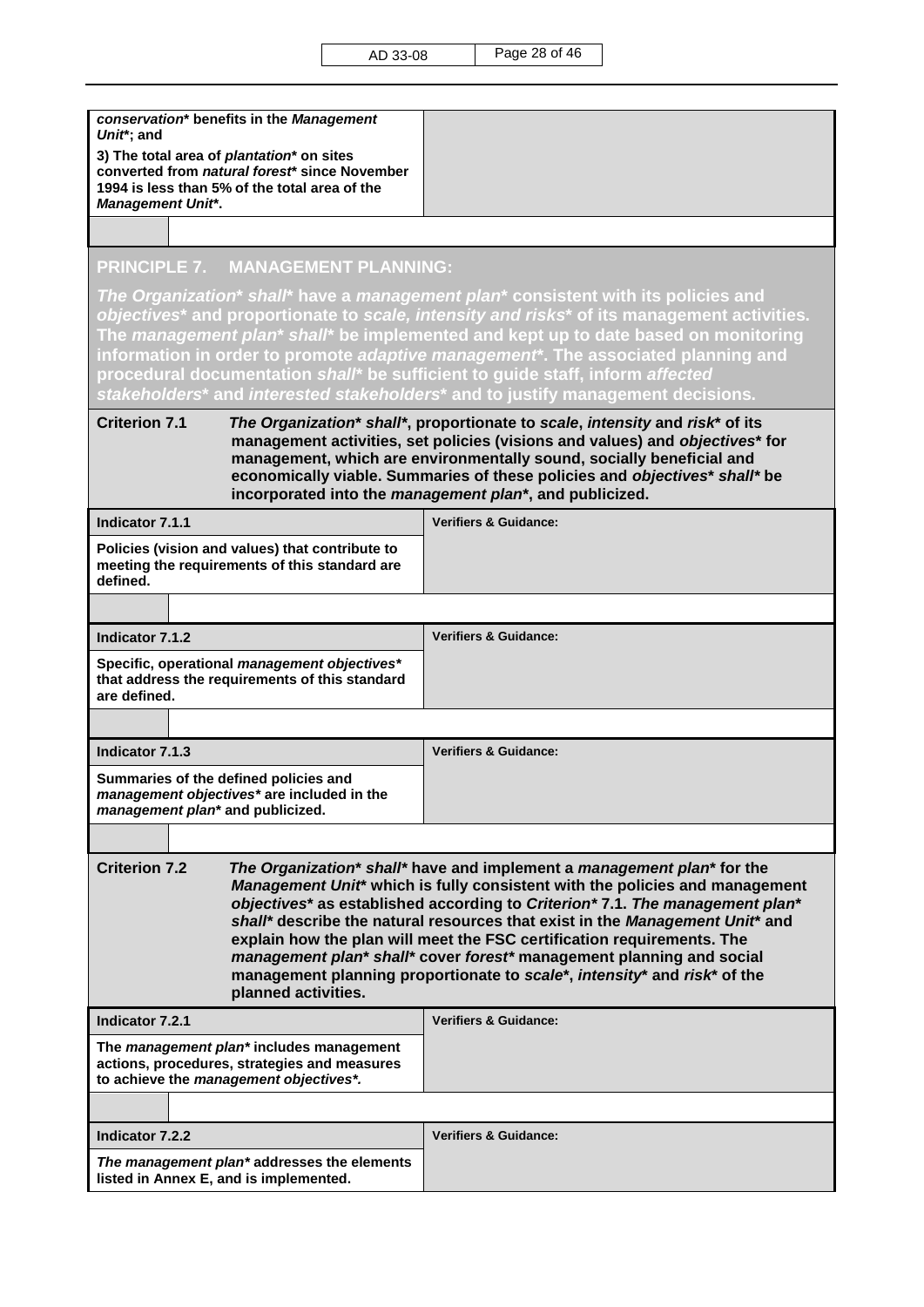| <b>Criterion 7.3</b><br>The management plan* shall* include verifiable targets* by which progress<br>towards each of the prescribed management objectives* can be assessed.                                                                                                                                                                                        |                                                                                                                                                                                                                                                                                                                                                                                                                                                                                                                                                                                                                                                                               |  |
|--------------------------------------------------------------------------------------------------------------------------------------------------------------------------------------------------------------------------------------------------------------------------------------------------------------------------------------------------------------------|-------------------------------------------------------------------------------------------------------------------------------------------------------------------------------------------------------------------------------------------------------------------------------------------------------------------------------------------------------------------------------------------------------------------------------------------------------------------------------------------------------------------------------------------------------------------------------------------------------------------------------------------------------------------------------|--|
| Indicator 7.3.1                                                                                                                                                                                                                                                                                                                                                    | <b>Verifiers &amp; Guidance:</b>                                                                                                                                                                                                                                                                                                                                                                                                                                                                                                                                                                                                                                              |  |
| Verifiable targets*, and the frequency that they<br>are assessed, are established for monitoring<br>the progress towards each management<br>objective*.                                                                                                                                                                                                            | Site productivity, yield of all products harvested;<br>Composition and observed changes in the flora and fauna;<br>Water quality and quantity;<br>$\bullet$<br>Soil erosion, compaction, fertility and carbon content;<br>Wildlife populations, biodiversity* and status of High Conservation<br>$\bullet$<br>Values*;<br>• Sensitive cultural and environmental resources;<br>Stakeholder satisfaction with engagement*;<br>$\bullet$<br>Benefits of management operations provided to local communities*;<br>• Number of occupational accidents*;<br>Area of Intact Forest Landscape* protected* as Core Areas* and<br>Overall economic viability* of the Management Unit*. |  |
|                                                                                                                                                                                                                                                                                                                                                                    |                                                                                                                                                                                                                                                                                                                                                                                                                                                                                                                                                                                                                                                                               |  |
| <b>Criterion 7.4</b><br>The Organization* shall* update and revise periodically the management<br>planning and procedural documentation to incorporate the results of monitoring<br>and evaluation, stakeholder engagement* or new scientific and technical<br>information, as well as to respond to changing environmental, social and<br>economic circumstances. |                                                                                                                                                                                                                                                                                                                                                                                                                                                                                                                                                                                                                                                                               |  |
| Indicator 7.4.1                                                                                                                                                                                                                                                                                                                                                    | <b>Verifiers &amp; Guidance:</b>                                                                                                                                                                                                                                                                                                                                                                                                                                                                                                                                                                                                                                              |  |
| The management plan* is revised and updated<br>periodically consistent with Annex F to<br>incorporate:                                                                                                                                                                                                                                                             |                                                                                                                                                                                                                                                                                                                                                                                                                                                                                                                                                                                                                                                                               |  |
| 1) Monitoring results, including results of<br>certification audits;                                                                                                                                                                                                                                                                                               |                                                                                                                                                                                                                                                                                                                                                                                                                                                                                                                                                                                                                                                                               |  |
| 2) Evaluation results;                                                                                                                                                                                                                                                                                                                                             |                                                                                                                                                                                                                                                                                                                                                                                                                                                                                                                                                                                                                                                                               |  |
| 3) Stakeholder engagement* results;                                                                                                                                                                                                                                                                                                                                |                                                                                                                                                                                                                                                                                                                                                                                                                                                                                                                                                                                                                                                                               |  |
| 4) New scientific and technical information, and<br>5) Changing environmental, social, or economic<br>circumstances.                                                                                                                                                                                                                                               |                                                                                                                                                                                                                                                                                                                                                                                                                                                                                                                                                                                                                                                                               |  |
|                                                                                                                                                                                                                                                                                                                                                                    |                                                                                                                                                                                                                                                                                                                                                                                                                                                                                                                                                                                                                                                                               |  |
| <b>Criterion 7.5</b><br>The Organization* shall* make publicly available* a summary of the management<br>plan* free of charge. Excluding confidential information*, other relevant<br>components of the management plan* shall* be made available to affected<br>stakeholders* on request, and at cost of reproduction and handling.                               |                                                                                                                                                                                                                                                                                                                                                                                                                                                                                                                                                                                                                                                                               |  |
| Indicator 7.5.1                                                                                                                                                                                                                                                                                                                                                    | <b>Verifiers &amp; Guidance:</b>                                                                                                                                                                                                                                                                                                                                                                                                                                                                                                                                                                                                                                              |  |
| A summary of the management plan* in a<br>format comprehensible to stakeholders<br>including maps and excluding confidential<br>information* is made publicly available* at no<br>cost.                                                                                                                                                                            |                                                                                                                                                                                                                                                                                                                                                                                                                                                                                                                                                                                                                                                                               |  |
|                                                                                                                                                                                                                                                                                                                                                                    |                                                                                                                                                                                                                                                                                                                                                                                                                                                                                                                                                                                                                                                                               |  |
| Indicator 7.5.2                                                                                                                                                                                                                                                                                                                                                    | <b>Verifiers &amp; Guidance:</b>                                                                                                                                                                                                                                                                                                                                                                                                                                                                                                                                                                                                                                              |  |
| Relevant components of the management<br>plan*, excluding confidential information*, are<br>available to affected stakeholders* on request<br>at the actual costs of reproduction and<br>handling.                                                                                                                                                                 |                                                                                                                                                                                                                                                                                                                                                                                                                                                                                                                                                                                                                                                                               |  |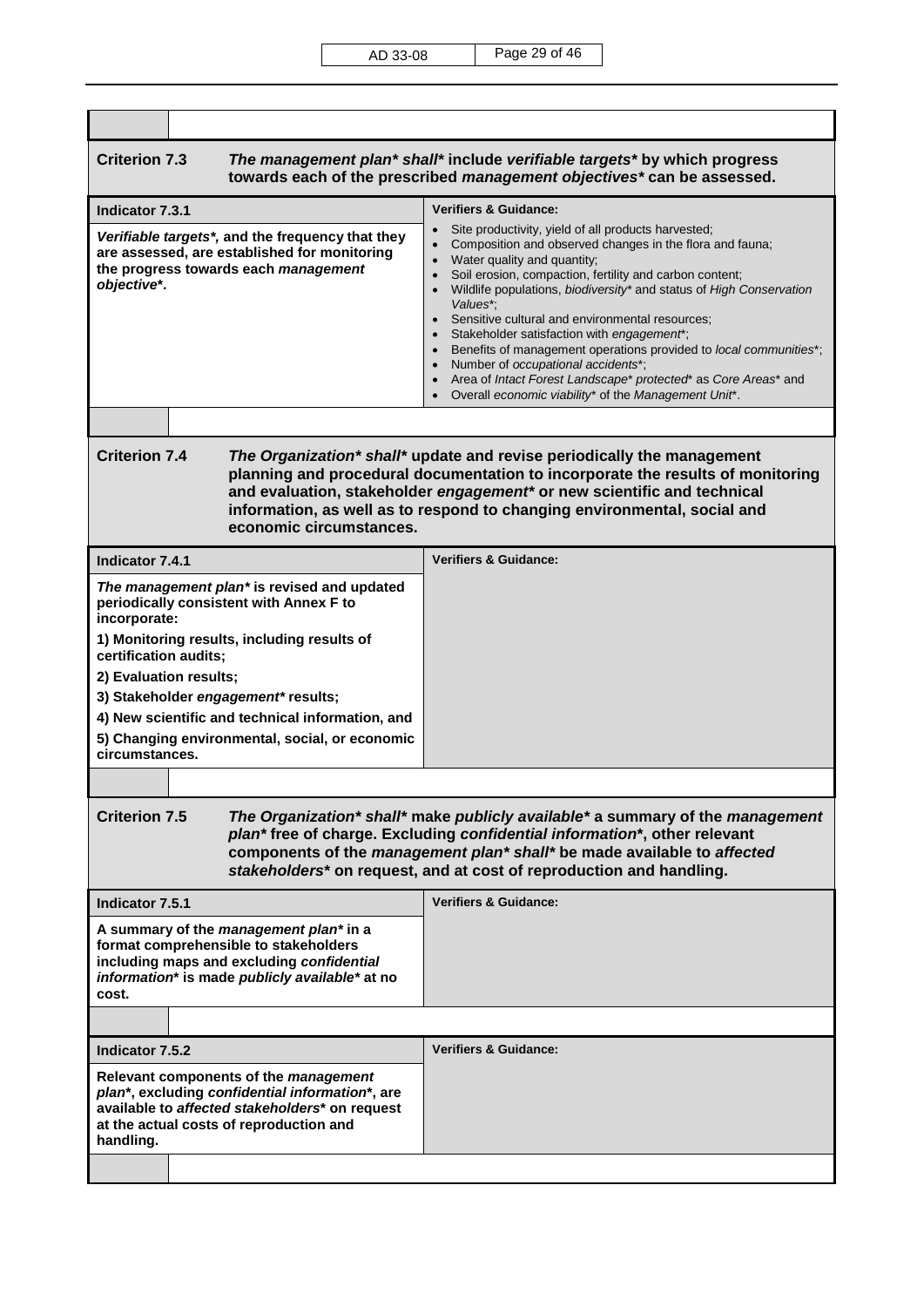| <b>Criterion 7.6</b><br>The Organization* shall*, proportionate to scale, intensity and risk* of<br>management activities, proactively and transparently engage affected<br>stakeholders* in its management planning and monitoring processes, and shall*<br>engage interested stakeholders* on request. |                                  |
|----------------------------------------------------------------------------------------------------------------------------------------------------------------------------------------------------------------------------------------------------------------------------------------------------------|----------------------------------|
| Indicator 7.6.1                                                                                                                                                                                                                                                                                          | <b>Verifiers &amp; Guidance:</b> |
| Culturally appropriate* engagement* is used to<br>ensure that affected stakeholders* are<br>proactively and transparently engaged in the<br>following processes:                                                                                                                                         |                                  |
| 1) Dispute* resolution processes (Criterion* 1.6,<br>Criterion* 2.6, Criterion* 4.6);                                                                                                                                                                                                                    |                                  |
| 2) Definition of Living wages* (Criterion* 2.4);                                                                                                                                                                                                                                                         |                                  |
| 3) Identification of rights (Criterion* 3.1,<br>Criterion* 4.1), Indigenous cultural landscapes*<br>(Criterion* 3.1) sites (Criterion* 3.5, Criterion*<br>4.7) and impacts (Criterion* 4.5);                                                                                                             |                                  |
| 4) Local communities'* socio-economic<br>development activities (Criterion*4.4); and                                                                                                                                                                                                                     |                                  |
| 5) High Conservation Value* assessment,<br>management and monitoring (Criterion* 9.1,<br>Criterion* 9.2, Criterion* 9.4).                                                                                                                                                                                |                                  |
|                                                                                                                                                                                                                                                                                                          |                                  |
| Indicator 7.6.2                                                                                                                                                                                                                                                                                          | <b>Verifiers &amp; Guidance:</b> |
| Culturally appropriate* engagement* is used to:                                                                                                                                                                                                                                                          |                                  |
| 1) Determine appropriate representatives and<br>contact points (including where appropriate,<br>local institutions, organizations and<br>authorities);                                                                                                                                                   |                                  |
| 2) Determine mutually agreed communication<br>channels allowing for information to flow in<br>both directions;                                                                                                                                                                                           |                                  |
| 3) Ensure all actors (women, youth, elderly,<br>minorities) are represented and engaged<br>equitably;                                                                                                                                                                                                    |                                  |
| 4) Ensure all meetings, all points discussed and<br>all agreements reached are recorded;                                                                                                                                                                                                                 |                                  |
| 5) Ensure the content of meeting records is<br>approved; and                                                                                                                                                                                                                                             |                                  |
| 6) Ensure the results of all culturally<br>appropriate* engagement* activities are shared<br>with those involved.                                                                                                                                                                                        |                                  |
|                                                                                                                                                                                                                                                                                                          |                                  |
| Indicator 7.6.3                                                                                                                                                                                                                                                                                          | <b>Verifiers &amp; Guidance:</b> |
| Affected rights holders* and affected<br>stakeholders* are provided with an opportunity<br>for culturally appropriate* engagement* in<br>monitoring and planning processes of<br>management activities that affect their<br>interests.                                                                   |                                  |
|                                                                                                                                                                                                                                                                                                          |                                  |
| <b>Indicator 7.6.4</b>                                                                                                                                                                                                                                                                                   | <b>Verifiers &amp; Guidance:</b> |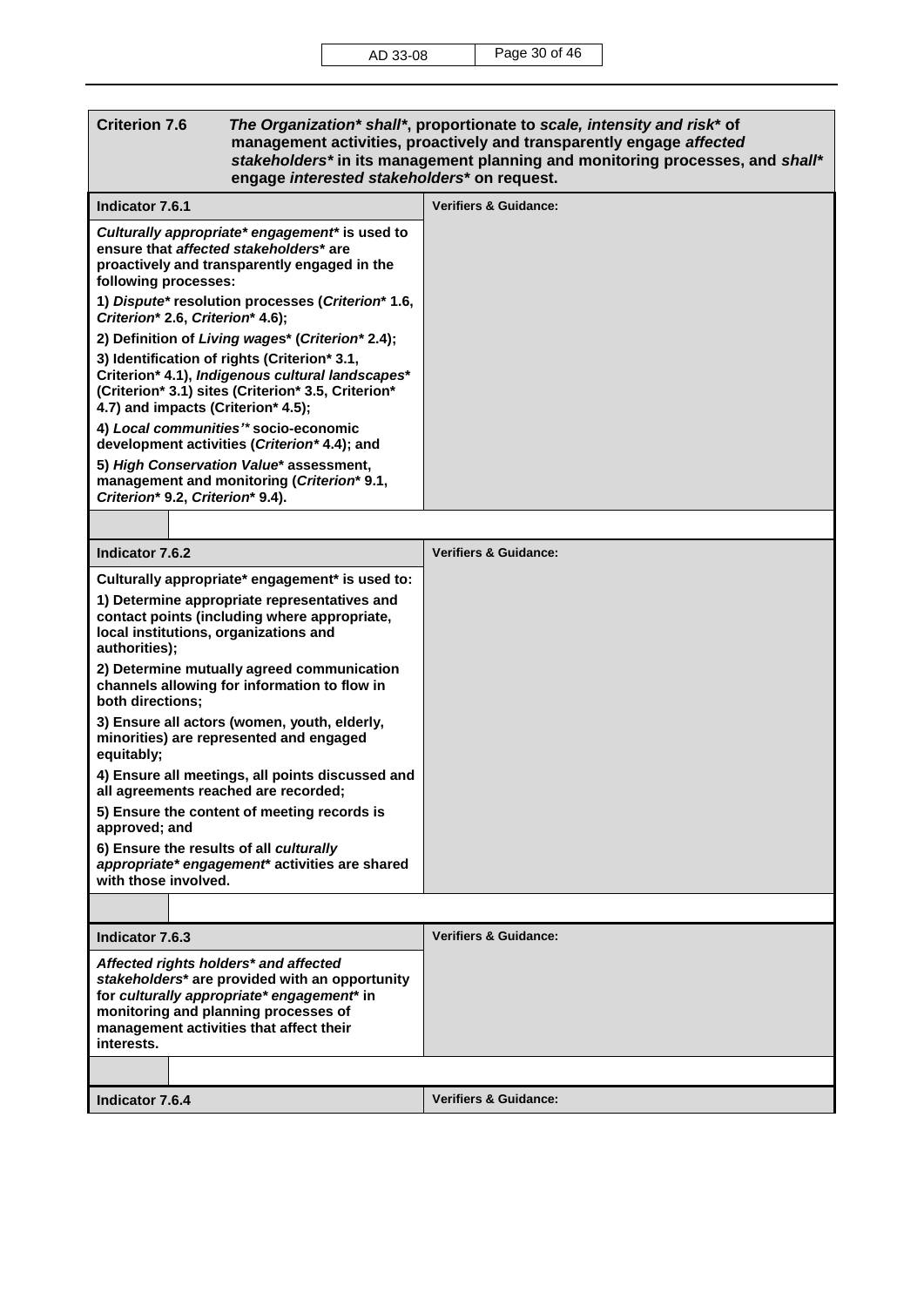| On request, interested stakeholders* are<br>provided with an opportunity for engagement*<br>in monitoring and planning processes of<br>management activities that affect their<br>interests.           |                                                                                                                                                                                                                                                                         |  |
|--------------------------------------------------------------------------------------------------------------------------------------------------------------------------------------------------------|-------------------------------------------------------------------------------------------------------------------------------------------------------------------------------------------------------------------------------------------------------------------------|--|
|                                                                                                                                                                                                        |                                                                                                                                                                                                                                                                         |  |
| PRINCIPLE 8. MONITORING AND ASSESSMENT:                                                                                                                                                                |                                                                                                                                                                                                                                                                         |  |
| management activities, in order to implement adaptive management*.                                                                                                                                     | The Organization* shall* demonstrate that, progress towards achieving the management<br>objectives*, the impacts of management activities and the condition of the Management<br>Unit*, are monitored* and evaluated proportionate to the scale, intensity and risk* of |  |
| <b>Criterion 8.1</b>                                                                                                                                                                                   | The Organization* shall* monitor* the implementation of its Management Plan*,<br>including its policies and management objectives*, its progress with the<br>activities planned, and the achievement of its verifiable targets*.                                        |  |
| Indicator 8.1.1                                                                                                                                                                                        | <b>Verifiers &amp; Guidance:</b>                                                                                                                                                                                                                                        |  |
| Procedures are documented and executed for<br>monitoring the implementation of the<br>management plan* including its policies and<br>management objectives* and achievement of<br>verifiable targets*. |                                                                                                                                                                                                                                                                         |  |
|                                                                                                                                                                                                        |                                                                                                                                                                                                                                                                         |  |
| <b>Criterion 8.2</b><br>environmental condition.                                                                                                                                                       | The Organization* shall* monitor* and evaluate the environmental and social<br>impacts of the activities carried out in the Management Unit*, and changes in its                                                                                                        |  |
| Indicator 8.2.1                                                                                                                                                                                        | <b>Verifiers &amp; Guidance:</b>                                                                                                                                                                                                                                        |  |
| The social and environmental impacts of<br>management activities are monitored*<br>consistent with Annex G.                                                                                            |                                                                                                                                                                                                                                                                         |  |
|                                                                                                                                                                                                        |                                                                                                                                                                                                                                                                         |  |
| Indicator 8.2.2                                                                                                                                                                                        | <b>Verifiers &amp; Guidance:</b>                                                                                                                                                                                                                                        |  |
| Changes in environmental conditions are<br>monitored* consistent with Annex G.                                                                                                                         |                                                                                                                                                                                                                                                                         |  |
|                                                                                                                                                                                                        |                                                                                                                                                                                                                                                                         |  |
| <b>Criterion 8.3</b><br>The Organization* shall* analyze the results of monitoring and evaluation and<br>feed the outcomes of this analysis back into the planning process.                            |                                                                                                                                                                                                                                                                         |  |
| Indicator 8.3.1                                                                                                                                                                                        | <b>Verifiers &amp; Guidance:</b>                                                                                                                                                                                                                                        |  |
| Adaptive management* procedures are<br>implemented so that monitoring results feed<br>into periodic updates to the planning process<br>and the resulting management plan*.                             |                                                                                                                                                                                                                                                                         |  |
|                                                                                                                                                                                                        |                                                                                                                                                                                                                                                                         |  |
| Indicator 8.3.2                                                                                                                                                                                        | <b>Verifiers &amp; Guidance:</b>                                                                                                                                                                                                                                        |  |
| If monitoring results show non-conformities<br>with the FSC Standard then management<br>objectives*, verifiable targets* and/or<br>management activities are revised.                                  |                                                                                                                                                                                                                                                                         |  |
|                                                                                                                                                                                                        |                                                                                                                                                                                                                                                                         |  |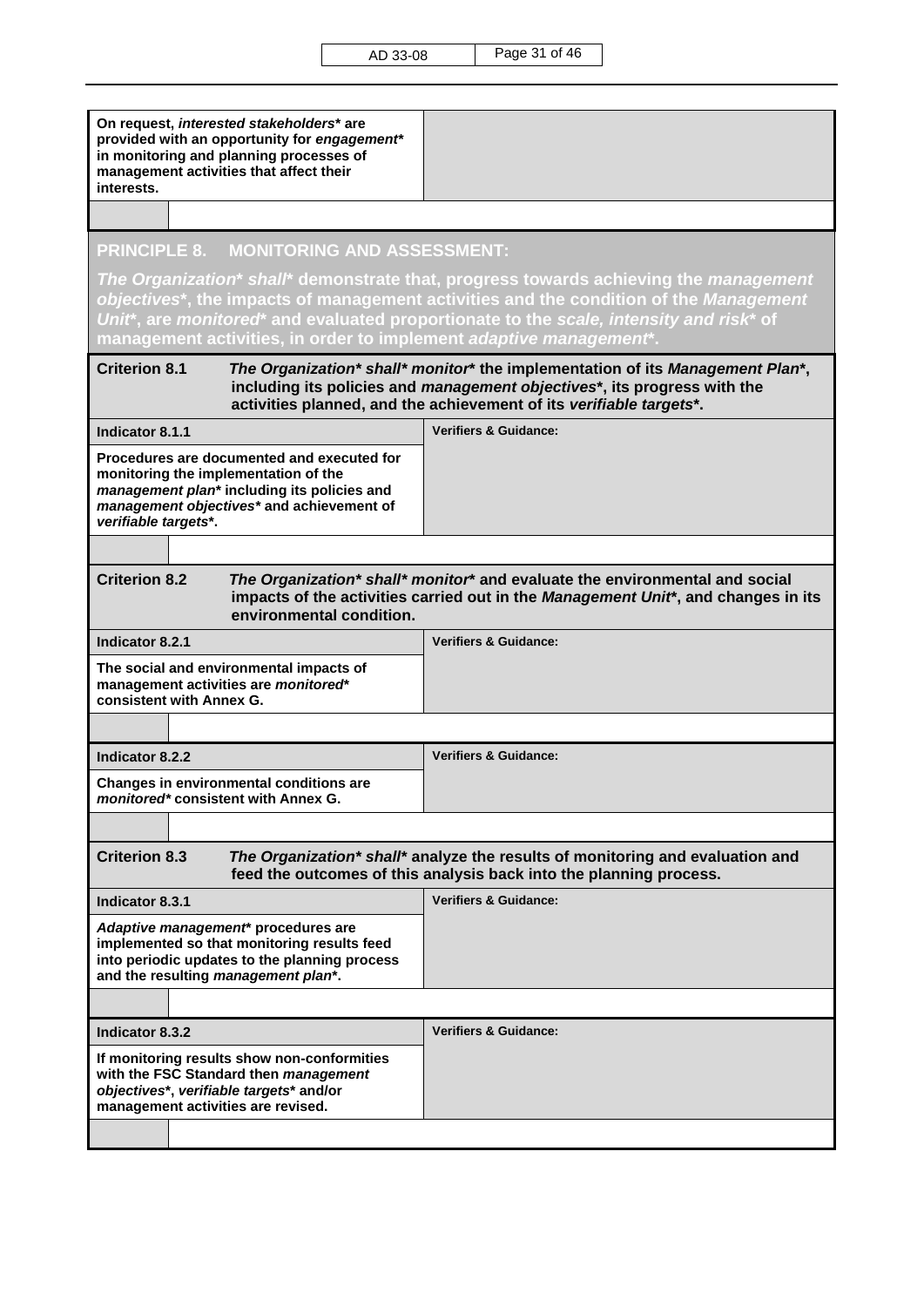| <b>Criterion 8.4</b><br>The Organization* shall* make publicly available* a summary of the results of<br>monitoring free of charge, excluding confidential information*.                                                                                                                                                                                       |                                  |  |
|----------------------------------------------------------------------------------------------------------------------------------------------------------------------------------------------------------------------------------------------------------------------------------------------------------------------------------------------------------------|----------------------------------|--|
| Indicator 8.4.1                                                                                                                                                                                                                                                                                                                                                | <b>Verifiers &amp; Guidance:</b> |  |
| A summary of the monitoring results consistent<br>with Annex G, in a format comprehensible to<br>stakeholders including maps and excluding<br>confidential information* is made publicly<br>available* at no cost.                                                                                                                                             |                                  |  |
|                                                                                                                                                                                                                                                                                                                                                                |                                  |  |
| <b>Criterion 8.5</b><br>The Organization* shall* have and implement a tracking and tracing system<br>proportionate to scale, intensity and risk* of its management activities, for<br>demonstrating the source and volume in proportion to projected output for each<br>year, of all products from the Management Unit* that are marketed as FSC<br>certified. |                                  |  |
| Indicator 8.5.1                                                                                                                                                                                                                                                                                                                                                | <b>Verifiers &amp; Guidance:</b> |  |
| A system is implemented to track and trace all<br>products that are marketed as FSC certified. As<br>part of that:<br>1) Transaction verification* is supported by<br>providing FSC transaction* data, as requested<br>by the certification body;                                                                                                              |                                  |  |
| 2) Fibre testing* is supported by surrendering<br>samples and specimens of materials and<br>information about species composition for<br>verification, as requested by the certification<br>body.                                                                                                                                                              |                                  |  |
|                                                                                                                                                                                                                                                                                                                                                                |                                  |  |
| Indicator 8.5.2                                                                                                                                                                                                                                                                                                                                                | <b>Verifiers &amp; Guidance:</b> |  |
| Information about all products sold is compiled<br>and documented, including:                                                                                                                                                                                                                                                                                  |                                  |  |
| 1) Common and scientific species name;                                                                                                                                                                                                                                                                                                                         |                                  |  |
| 2) Product name or description;                                                                                                                                                                                                                                                                                                                                |                                  |  |
| 3) Volume (or quantity) of product;<br>4) Information to trace the material to the                                                                                                                                                                                                                                                                             |                                  |  |
| source of origin logging block;                                                                                                                                                                                                                                                                                                                                |                                  |  |
| 5) Logging date;                                                                                                                                                                                                                                                                                                                                               |                                  |  |
| 6) If basic processing activities take place in<br>the forest, the date and volume produced; and                                                                                                                                                                                                                                                               |                                  |  |
| 7) Whether or not the material was sold as FSC<br>certified.                                                                                                                                                                                                                                                                                                   |                                  |  |
|                                                                                                                                                                                                                                                                                                                                                                |                                  |  |
| Indicator 8.5.3                                                                                                                                                                                                                                                                                                                                                | <b>Verifiers &amp; Guidance:</b> |  |
| Sales invoices or similar documentation are<br>kept for a minimum of five years for all<br>products sold with an FSC claim, which identify<br>at a minimum, the following information:<br>1) Name and address of purchaser;<br>2) The date of sale;                                                                                                            |                                  |  |
| 3) Common and scientific species name;                                                                                                                                                                                                                                                                                                                         |                                  |  |
| 4) Product description;                                                                                                                                                                                                                                                                                                                                        |                                  |  |
| 5) The volume (or quantity) sold;<br>6) Certificate code; and                                                                                                                                                                                                                                                                                                  |                                  |  |
|                                                                                                                                                                                                                                                                                                                                                                |                                  |  |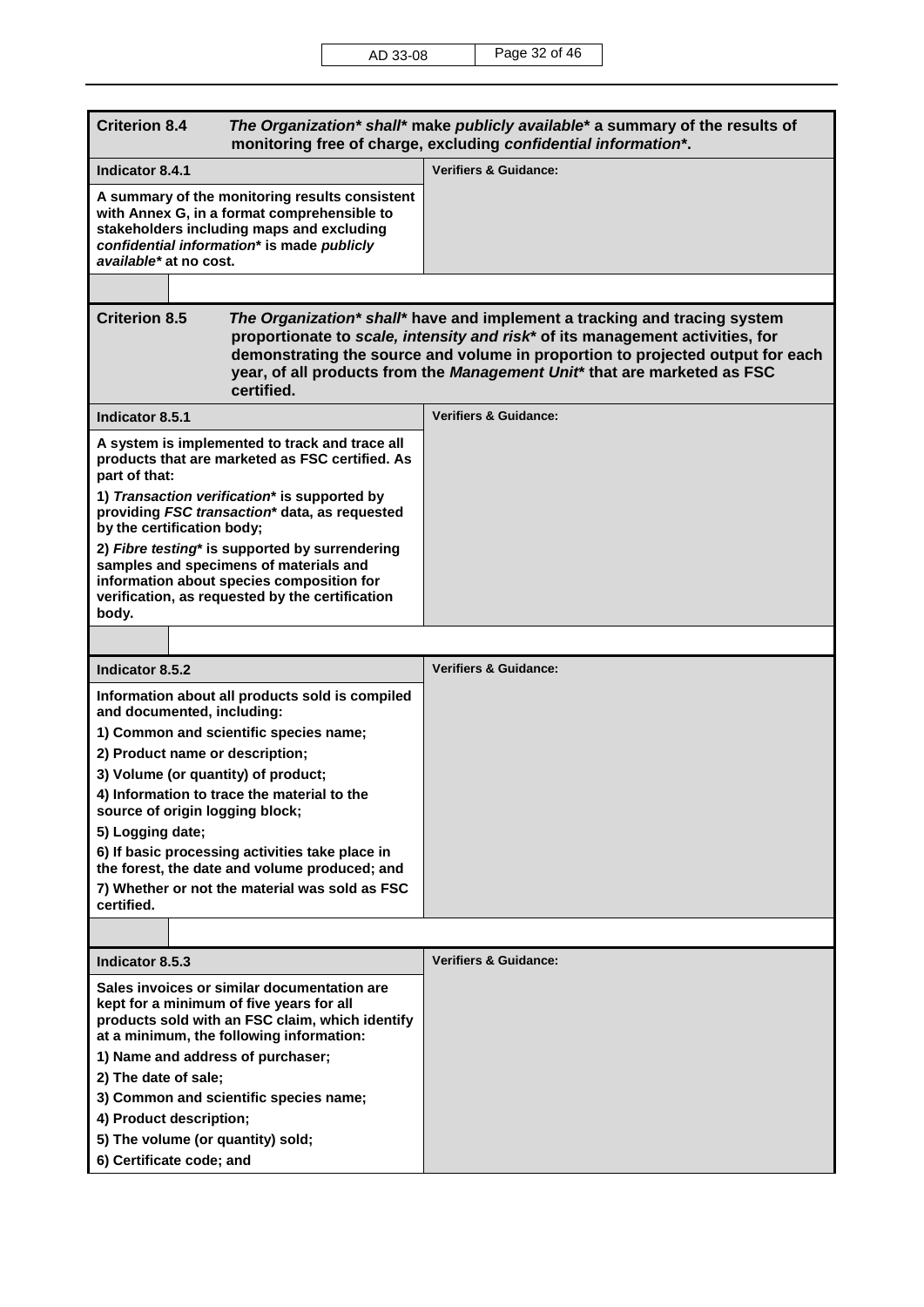|                                                   | 7) The FSC Claim "FSC 100%" identifying                                                                                                                                                                                                                                                                                                                                                                                      |                                                                                                                                                         |  |
|---------------------------------------------------|------------------------------------------------------------------------------------------------------------------------------------------------------------------------------------------------------------------------------------------------------------------------------------------------------------------------------------------------------------------------------------------------------------------------------|---------------------------------------------------------------------------------------------------------------------------------------------------------|--|
| products sold as FSC certified.                   |                                                                                                                                                                                                                                                                                                                                                                                                                              |                                                                                                                                                         |  |
|                                                   |                                                                                                                                                                                                                                                                                                                                                                                                                              |                                                                                                                                                         |  |
|                                                   | PRINCIPLE 9. HIGH CONSERVATION VALUES:                                                                                                                                                                                                                                                                                                                                                                                       |                                                                                                                                                         |  |
|                                                   |                                                                                                                                                                                                                                                                                                                                                                                                                              | The Organization* shall* maintain and/or enhance the High Conservation Values* in the<br>Management Unit* through applying the precautionary approach*. |  |
| <b>Criterion 9.1</b>                              | The Organization*, through engagement* with affected stakeholders*, interested<br>stakeholders* and other means and sources, shall* assess and record the<br>presence and status of the following High Conservation Values* in the<br>Management Unit*, proportionate to the scale, intensity and risk* of impacts of<br>management activities, and likelihood of the occurrence of the High<br><b>Conservation Values*:</b> |                                                                                                                                                         |  |
|                                                   | HCV 1 - Species diversity. Concentrations of biological diversity* including endemic<br>species, and rare*, threatened* or endangered species, that are significant* at global,<br>regional or national levels.                                                                                                                                                                                                              |                                                                                                                                                         |  |
|                                                   | HCV 2 - Landscape*-level ecosystems* and mosaics. Intact Forest Landscapes* and large<br>landscape*-level ecosystems* and ecosystem* mosaics that are significant* at global,<br>regional or national levels, and that contain viable populations of the great majority of the<br>naturally occurring species in natural patterns of distribution and abundance.                                                             |                                                                                                                                                         |  |
|                                                   | HCV 3 - Ecosystems* and habitats*. Rare*, threatened*, or endangered ecosystems*,<br>habitats* or refugia*.                                                                                                                                                                                                                                                                                                                  |                                                                                                                                                         |  |
|                                                   | HCV 4 – Critical* ecosystem services*. Basic ecosystem services* in critical* situations,<br>including protection* of water catchments and control of erosion of vulnerable soils and<br>slopes.                                                                                                                                                                                                                             |                                                                                                                                                         |  |
|                                                   | HCV 5 - Community needs. Sites and resources fundamental for satisfying the basic<br>necessities of local communities* or Indigenous Peoples* (for livelihoods, health,<br>nutrition, water, etc.), identified through engagement* with these communities or<br><b>Indigenous Peoples.</b>                                                                                                                                   |                                                                                                                                                         |  |
|                                                   | HCV 6 – Cultural values. Sites, resources, habitats* and landscapes* of global or national<br>cultural, archaeological or historical significance, and/or of critical* cultural, ecological,<br>economic or religious/sacred importance for the traditional cultures of local<br>communities* or Indigenous Peoples, identified through engagement* with these local<br>communities* or Indigenous Peoples.                  |                                                                                                                                                         |  |
| Indicator 9.1.1                                   |                                                                                                                                                                                                                                                                                                                                                                                                                              | <b>Verifiers &amp; Guidance:</b>                                                                                                                        |  |
| and their condition.                              | An assessment is completed using Best<br>Available Information* that records the location<br>and status of High Conservation Value*<br>Categories 1-6, as defined in Criterion* 9.1; the<br>High Conservation Value Areas* they rely upon,                                                                                                                                                                                   |                                                                                                                                                         |  |
|                                                   |                                                                                                                                                                                                                                                                                                                                                                                                                              |                                                                                                                                                         |  |
| Indicator 9.1.2<br>2017.                          | This assessment includes identification of<br>Intact Forest Landscapes*, as of January 1,                                                                                                                                                                                                                                                                                                                                    | <b>Verifiers &amp; Guidance:</b>                                                                                                                        |  |
|                                                   |                                                                                                                                                                                                                                                                                                                                                                                                                              |                                                                                                                                                         |  |
| Indicator 9.1.3                                   |                                                                                                                                                                                                                                                                                                                                                                                                                              | <b>Verifiers &amp; Guidance:</b>                                                                                                                        |  |
| stakeholders* with an interest in the<br>Values*. | The assessment uses results from culturally<br>appropriate* engagement* with affected rights<br>holders* and affected* and interested<br>conservation* of the High Conservation                                                                                                                                                                                                                                              |                                                                                                                                                         |  |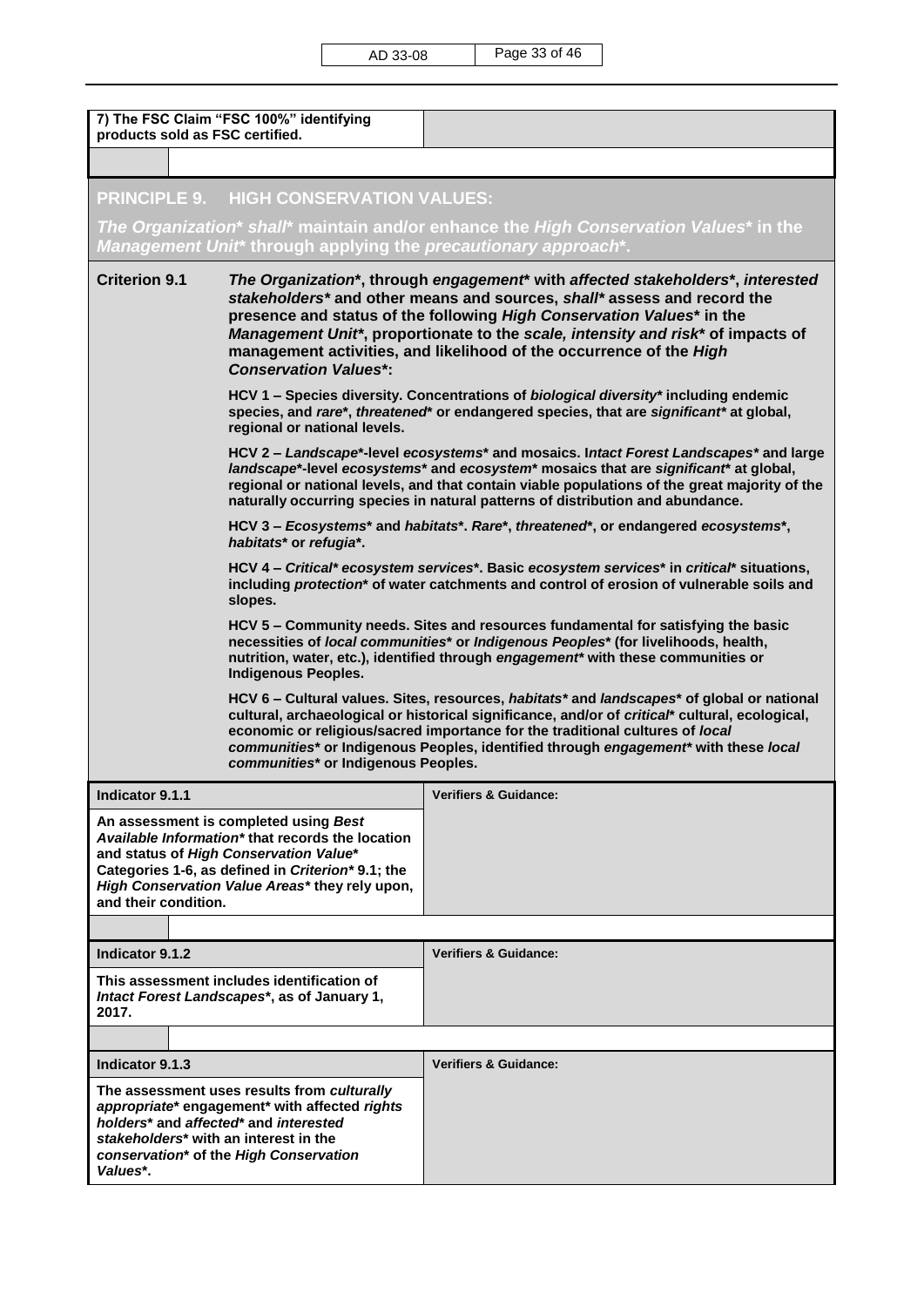| <b>Criterion 9.2</b>                                                                                                                                                                                                                                          | The Organization* shall* develop effective strategies that maintain and/or<br>enhance the identified High Conservation Values*, through engagement* with<br>affected stakeholders*, interested stakeholders* and experts. |  |
|---------------------------------------------------------------------------------------------------------------------------------------------------------------------------------------------------------------------------------------------------------------|---------------------------------------------------------------------------------------------------------------------------------------------------------------------------------------------------------------------------|--|
| Indicator 9.2.1                                                                                                                                                                                                                                               | <b>Verifiers &amp; Guidance:</b>                                                                                                                                                                                          |  |
| Threats to High Conservation Values* are<br>identified using Best Available Information*.                                                                                                                                                                     |                                                                                                                                                                                                                           |  |
|                                                                                                                                                                                                                                                               |                                                                                                                                                                                                                           |  |
| Indicator 9.2.2                                                                                                                                                                                                                                               | <b>Verifiers &amp; Guidance:</b>                                                                                                                                                                                          |  |
| Management strategies and actions are<br>developed to maintain and/or enhance the<br>identified High Conservation Values* and to<br>maintain associated High Conservation Value<br>Areas* prior to implementing potentially<br>harmful management activities. |                                                                                                                                                                                                                           |  |
| Indicator 9.2.3                                                                                                                                                                                                                                               | <b>Verifiers &amp; Guidance:</b>                                                                                                                                                                                          |  |
| Affected rights holders*, affected* and<br>interested stakeholders* and experts are<br>engaged in the development of management<br>strategies and actions to maintain and/or<br>enhance the identified High Conservation<br>Values*.                          |                                                                                                                                                                                                                           |  |
|                                                                                                                                                                                                                                                               |                                                                                                                                                                                                                           |  |
| Indicator 9.2.4                                                                                                                                                                                                                                               | <b>Verifiers &amp; Guidance:</b>                                                                                                                                                                                          |  |
|                                                                                                                                                                                                                                                               |                                                                                                                                                                                                                           |  |
| Management strategies are developed to<br>protect* core areas*.                                                                                                                                                                                               |                                                                                                                                                                                                                           |  |
|                                                                                                                                                                                                                                                               |                                                                                                                                                                                                                           |  |
| Indicator 9.2.5                                                                                                                                                                                                                                               | <b>Verifiers &amp; Guidance:</b>                                                                                                                                                                                          |  |
| The vast majority* of each Intact Forest<br>Landscape* is designated as core area*.                                                                                                                                                                           |                                                                                                                                                                                                                           |  |
|                                                                                                                                                                                                                                                               |                                                                                                                                                                                                                           |  |
| Indicator 9.2.6                                                                                                                                                                                                                                               | <b>Verifiers &amp; Guidance:</b>                                                                                                                                                                                          |  |
| The strategies developed are effective to<br>maintain and/or enhance the High Conservation<br>Values*.                                                                                                                                                        |                                                                                                                                                                                                                           |  |
|                                                                                                                                                                                                                                                               |                                                                                                                                                                                                                           |  |
| Indicator 9.2.7                                                                                                                                                                                                                                               | <b>Verifiers &amp; Guidance:</b>                                                                                                                                                                                          |  |
| Management strategies allow limited industrial<br>activity* within core areas* only if all effects of<br>industrial activity* including fragmentation*:                                                                                                       |                                                                                                                                                                                                                           |  |
| 1) Are restricted to a very limited portion of the<br>core area*:                                                                                                                                                                                             |                                                                                                                                                                                                                           |  |
| 2) Do not reduce the core area* below 50,000<br>ha, and                                                                                                                                                                                                       |                                                                                                                                                                                                                           |  |
| 3) Will produce clear, substantial, additional,<br>long-term conservation and social benefits.                                                                                                                                                                |                                                                                                                                                                                                                           |  |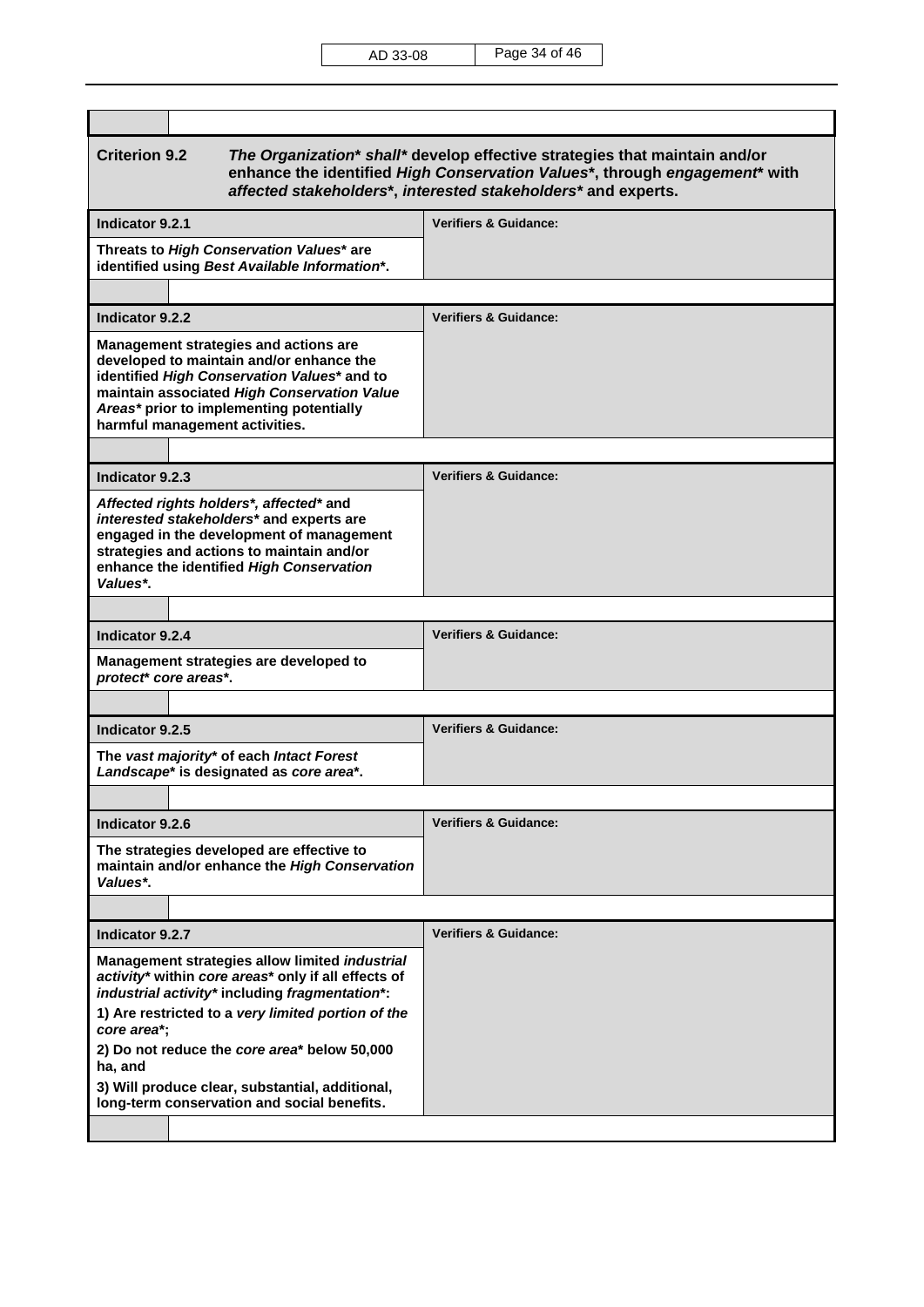| <b>Criterion 9.3</b><br>The Organization* shall* implement strategies and actions that maintain and/or<br>enhance the identified High Conservation Values*. These strategies and actions<br>shall* implement the precautionary approach* and be proportionate to the scale,<br>intensity and risk* of management activities.                                                                                                                                             |                                  |  |
|--------------------------------------------------------------------------------------------------------------------------------------------------------------------------------------------------------------------------------------------------------------------------------------------------------------------------------------------------------------------------------------------------------------------------------------------------------------------------|----------------------------------|--|
| Indicator 9.3.1                                                                                                                                                                                                                                                                                                                                                                                                                                                          | <b>Verifiers &amp; Guidance:</b> |  |
| The High Conservation Values* and the High<br>Conservation Value Areas* on which they<br>depend are maintained and/or enhanced,<br>including by implementing the strategies<br>developed.                                                                                                                                                                                                                                                                                |                                  |  |
|                                                                                                                                                                                                                                                                                                                                                                                                                                                                          |                                  |  |
| Indicator 9.3.2                                                                                                                                                                                                                                                                                                                                                                                                                                                          | <b>Verifiers &amp; Guidance:</b> |  |
| The strategies and actions prevent damage and<br>avoid risks to High Conservation Values*, even<br>when the scientific information is incomplete or<br>inconclusive, and when the vulnerability and<br>sensitivity of High Conservation Values* are<br>uncertain.                                                                                                                                                                                                        |                                  |  |
|                                                                                                                                                                                                                                                                                                                                                                                                                                                                          |                                  |  |
| Indicator 9.3.3                                                                                                                                                                                                                                                                                                                                                                                                                                                          |                                  |  |
| Core areas* are protected* consistent with<br>Criterion*9.2.                                                                                                                                                                                                                                                                                                                                                                                                             |                                  |  |
|                                                                                                                                                                                                                                                                                                                                                                                                                                                                          |                                  |  |
| Indicator 9.3.4                                                                                                                                                                                                                                                                                                                                                                                                                                                          | <b>Verifiers &amp; Guidance:</b> |  |
| Limited industrial activity * in core areas* is<br>consistent with Indicator 9.2.7.                                                                                                                                                                                                                                                                                                                                                                                      |                                  |  |
|                                                                                                                                                                                                                                                                                                                                                                                                                                                                          |                                  |  |
| Indicator 9.3.5                                                                                                                                                                                                                                                                                                                                                                                                                                                          | Verifiers & Guidance:            |  |
| Activities that harm High Conservation Values*<br>cease immediately and actions are taken to<br>restore* and protect the High Conservation<br>Values*.                                                                                                                                                                                                                                                                                                                   |                                  |  |
|                                                                                                                                                                                                                                                                                                                                                                                                                                                                          |                                  |  |
| <b>Criterion 9.4</b><br>The Organization* shall* demonstrate that periodic monitoring is carried out to<br>assess changes in the status of High Conservation Values*, and shall* adapt its<br>management strategies to ensure their effective protection*. The monitoring<br>shall* be proportionate to the scale, intensity and risk* of management activities,<br>and shall* include engagement* with affected stakeholders*, interested<br>stakeholders* and experts. |                                  |  |
| Indicator 9.4.1                                                                                                                                                                                                                                                                                                                                                                                                                                                          | <b>Verifiers &amp; Guidance:</b> |  |
| A program of periodic monitoring assesses:                                                                                                                                                                                                                                                                                                                                                                                                                               |                                  |  |
| 1) Implementation of strategies;                                                                                                                                                                                                                                                                                                                                                                                                                                         |                                  |  |
| 2) The status of High Conservation Values*,<br>including High Conservation Value Areas* on<br>which they depend; and                                                                                                                                                                                                                                                                                                                                                     |                                  |  |
| 3) The effectiveness of the management<br>strategies and actions for the protection* of<br>High Conservation Values*, to fully maintain<br>and/or enhance the High Conservation Values*.                                                                                                                                                                                                                                                                                 |                                  |  |
|                                                                                                                                                                                                                                                                                                                                                                                                                                                                          |                                  |  |
| Indicator 9.4.2                                                                                                                                                                                                                                                                                                                                                                                                                                                          | <b>Verifiers &amp; Guidance:</b> |  |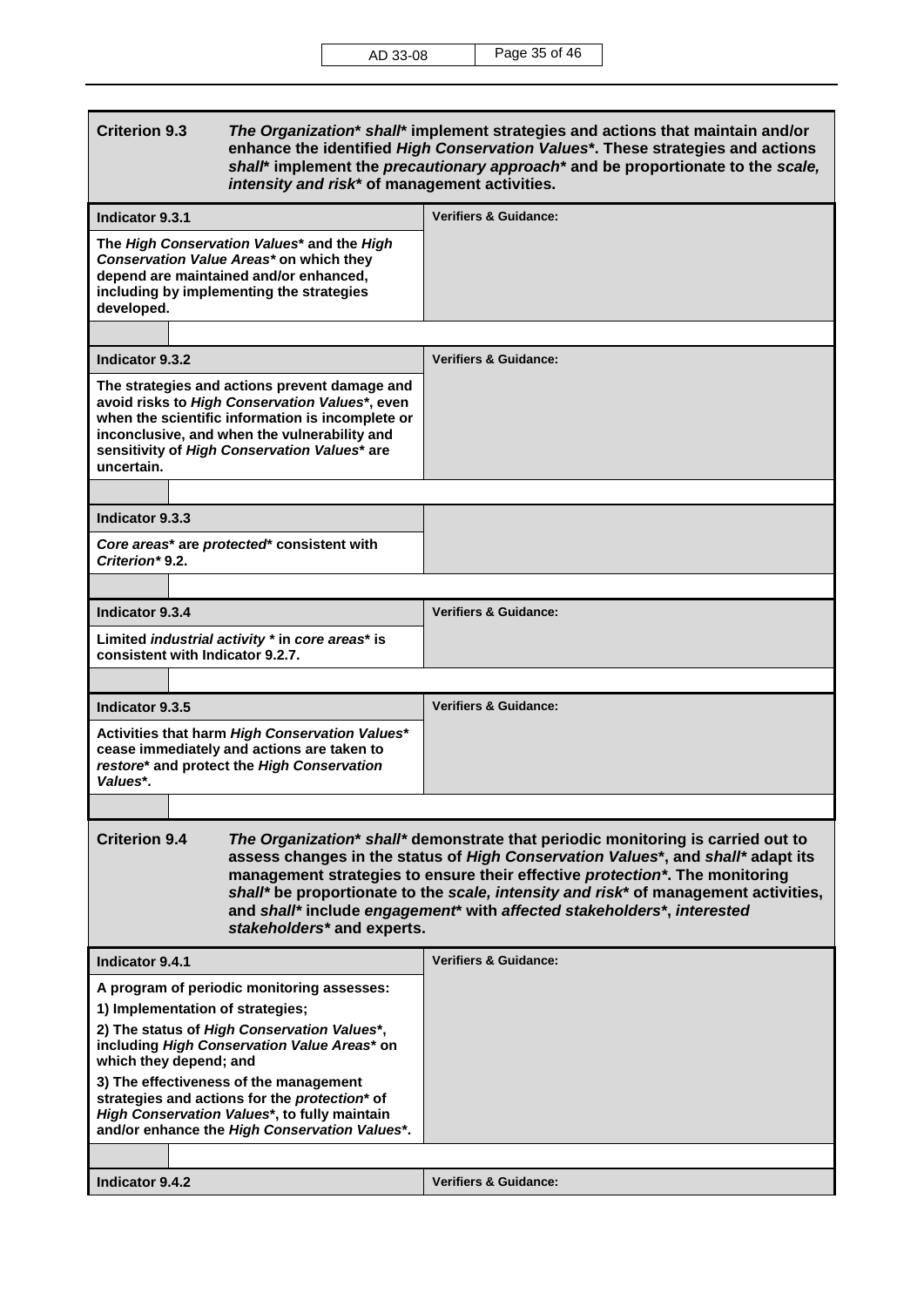AD 33-08 Page 36 of 46

| The monitoring program includes engagement*<br>with affected* rights holders, affected and<br>interested stakeholders* and experts.                                                                                                                                                                                                                                                                                                                                                                                                                                     |                                  |  |
|-------------------------------------------------------------------------------------------------------------------------------------------------------------------------------------------------------------------------------------------------------------------------------------------------------------------------------------------------------------------------------------------------------------------------------------------------------------------------------------------------------------------------------------------------------------------------|----------------------------------|--|
|                                                                                                                                                                                                                                                                                                                                                                                                                                                                                                                                                                         |                                  |  |
| Indicator 9.4.3                                                                                                                                                                                                                                                                                                                                                                                                                                                                                                                                                         |                                  |  |
| The monitoring program has sufficient scope,<br>detail and frequency to detect changes in High<br>Conservation Values*, relative to the initial<br>assessment and status identified for each High<br><b>Conservation Value*.</b>                                                                                                                                                                                                                                                                                                                                        |                                  |  |
|                                                                                                                                                                                                                                                                                                                                                                                                                                                                                                                                                                         |                                  |  |
| Indicator 9.4.4                                                                                                                                                                                                                                                                                                                                                                                                                                                                                                                                                         | <b>Verifiers &amp; Guidance:</b> |  |
| Management strategies and actions are<br>adapted when monitoring or other new<br>information show that these strategies and<br>actions are insufficient to ensure the<br>maintenance and/or enhancement of High<br><b>Conservation Values*.</b>                                                                                                                                                                                                                                                                                                                         |                                  |  |
|                                                                                                                                                                                                                                                                                                                                                                                                                                                                                                                                                                         |                                  |  |
| Management activities conducted by or for The Organization* for the Management Unit*<br>shall* be selected and implemented consistent with The Organization*'s economic,<br>environmental and social policies and objectives* and in compliance with the Principles*<br>and Criteria* collectively.<br><b>Criterion 10.1</b><br>After harvest or in accordance with the management plan*, The Organization*<br>shall*, by natural or artificial regeneration methods, regenerate vegetation cover<br>in a timely fashion to pre-harvesting or more natural conditions*. |                                  |  |
| Indicator 10.1.1                                                                                                                                                                                                                                                                                                                                                                                                                                                                                                                                                        | Verifiers & Guidance:            |  |
| Harvested sites are regenerated in a timely<br>manner*that:<br>1) Protects affected environmental values*; and<br>2) Is suitable to recover overall pre-harvest* or<br>natural forest* composition and structure.                                                                                                                                                                                                                                                                                                                                                       |                                  |  |
|                                                                                                                                                                                                                                                                                                                                                                                                                                                                                                                                                                         |                                  |  |
| Indicator 10.1.2                                                                                                                                                                                                                                                                                                                                                                                                                                                                                                                                                        | <b>Verifiers &amp; Guidance:</b> |  |
| Regeneration activities* are implemented in a<br>manner that:                                                                                                                                                                                                                                                                                                                                                                                                                                                                                                           |                                  |  |
| 1) For harvest of existing plantations*,<br>regenerate to the vegetation cover that existed<br>prior to the harvest or to more natural<br>conditions* using ecologically well-adapted<br>species;                                                                                                                                                                                                                                                                                                                                                                       |                                  |  |
| 2) For harvest of natural forests*, regenerate to                                                                                                                                                                                                                                                                                                                                                                                                                                                                                                                       |                                  |  |
| pre-harvest* or to more natural conditions*; or<br>3) For harvest of degraded natural forests*,<br>regenerate to more natural conditions*.                                                                                                                                                                                                                                                                                                                                                                                                                              |                                  |  |
|                                                                                                                                                                                                                                                                                                                                                                                                                                                                                                                                                                         |                                  |  |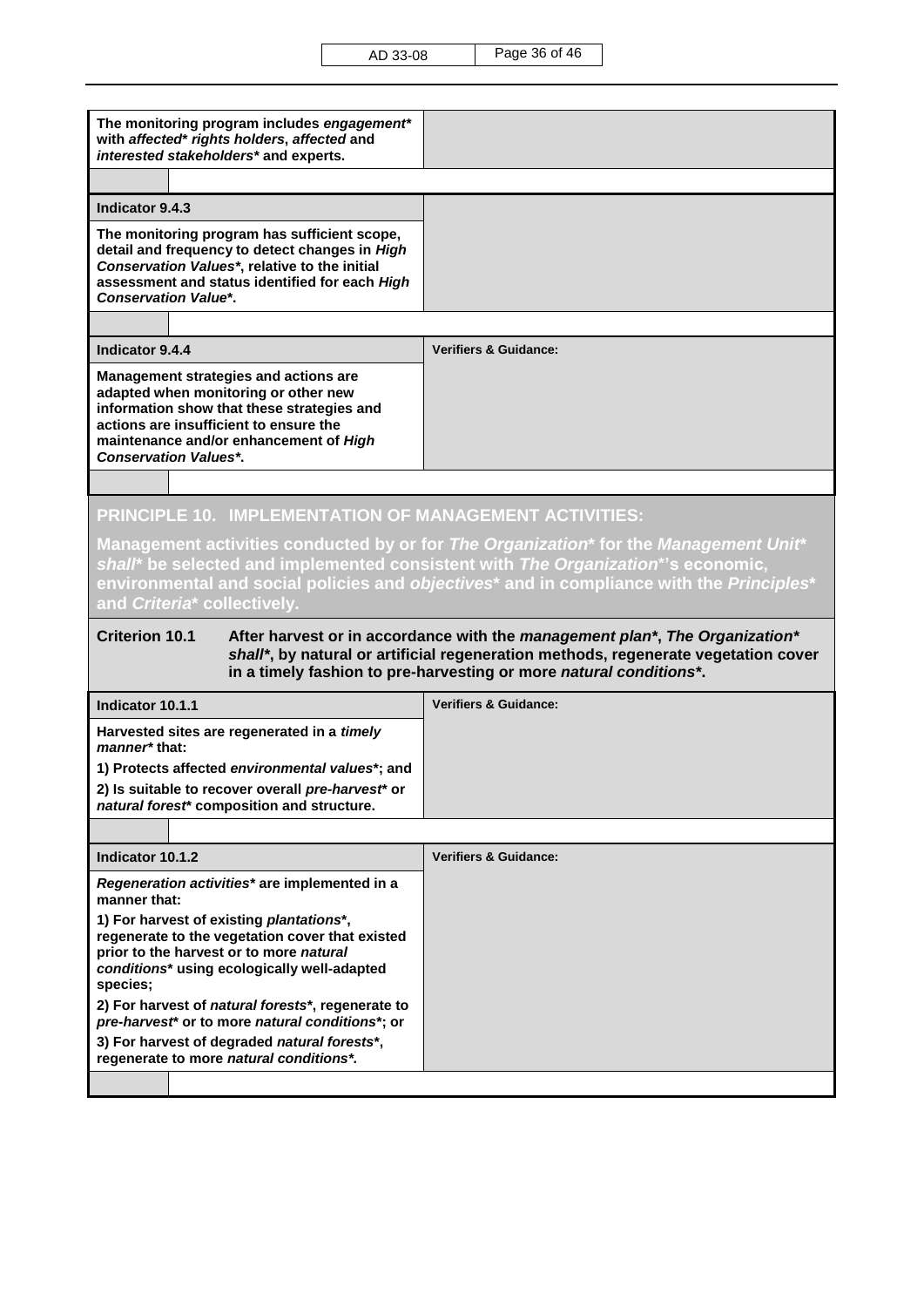| <b>Criterion 10.2</b><br>The Organization* shall* use species for regeneration that are ecologically well<br>adapted to the site and to the management objectives*. The Organization* shall*<br>use native species* and local genotypes* for regeneration, unless there is clear<br>and convincing justification for using others. |                                                                                                                                                 |  |  |
|------------------------------------------------------------------------------------------------------------------------------------------------------------------------------------------------------------------------------------------------------------------------------------------------------------------------------------|-------------------------------------------------------------------------------------------------------------------------------------------------|--|--|
| Indicator 10.2.1                                                                                                                                                                                                                                                                                                                   | <b>Verifiers &amp; Guidance:</b>                                                                                                                |  |  |
| Species* chosen for regeneration are<br>ecologically well adapted to the site, are native<br>species* and are of local provenance, unless<br>clear and convincing justification is provided<br>for using non-local genotypes* or non-native<br>species*.                                                                           |                                                                                                                                                 |  |  |
| Indicator 10.2.2                                                                                                                                                                                                                                                                                                                   | <b>Verifiers &amp; Guidance:</b>                                                                                                                |  |  |
| Species chosen for regeneration are consistent<br>with the regeneration objectives* and with the<br>management objectives*.                                                                                                                                                                                                        |                                                                                                                                                 |  |  |
|                                                                                                                                                                                                                                                                                                                                    |                                                                                                                                                 |  |  |
| <b>Criterion 10.3</b><br>effective mitigation measures are in place.                                                                                                                                                                                                                                                               | The Organization* shall* only use alien species* when knowledge and/or<br>experience have shown that any invasive impacts can be controlled and |  |  |
| Indicator 10.3.1                                                                                                                                                                                                                                                                                                                   | <b>Verifiers &amp; Guidance:</b>                                                                                                                |  |  |
| Alien species* are used only when direct<br>experience and/or the results of scientific<br>research demonstrate that invasive impacts<br>can be controlled.                                                                                                                                                                        |                                                                                                                                                 |  |  |
|                                                                                                                                                                                                                                                                                                                                    |                                                                                                                                                 |  |  |
|                                                                                                                                                                                                                                                                                                                                    |                                                                                                                                                 |  |  |
| Indicator 10.3.2                                                                                                                                                                                                                                                                                                                   | <b>Verifiers &amp; Guidance:</b>                                                                                                                |  |  |
| Alien species* are used only when effective<br>mitigation measures are in place to control<br>their spread outside the area in which they are<br>established.                                                                                                                                                                      |                                                                                                                                                 |  |  |
|                                                                                                                                                                                                                                                                                                                                    |                                                                                                                                                 |  |  |
| Indicator 10.3.3                                                                                                                                                                                                                                                                                                                   | Verifiers & Guidance:                                                                                                                           |  |  |
| The spread of invasive species* introduced by<br>The Organization* is controlled.                                                                                                                                                                                                                                                  |                                                                                                                                                 |  |  |
|                                                                                                                                                                                                                                                                                                                                    |                                                                                                                                                 |  |  |
| Indicator 10.3.4                                                                                                                                                                                                                                                                                                                   | <b>Verifiers &amp; Guidance:</b>                                                                                                                |  |  |
| Management activities are implemented,<br>preferably in cooperation with separate<br>regulatory bodies where these exist, with an<br>aim to control the invasive impacts of alien<br>species* that were not introduced by The<br>Organization*.                                                                                    |                                                                                                                                                 |  |  |
|                                                                                                                                                                                                                                                                                                                                    |                                                                                                                                                 |  |  |
| <b>Criterion 10.4</b><br><b>Management Unit*.</b>                                                                                                                                                                                                                                                                                  | The Organization* shall* not use genetically modified organisms* in the                                                                         |  |  |
| Indicator 10.4.1                                                                                                                                                                                                                                                                                                                   | <b>Verifiers &amp; Guidance:</b>                                                                                                                |  |  |
| Genetically modified organisms* are not used.                                                                                                                                                                                                                                                                                      |                                                                                                                                                 |  |  |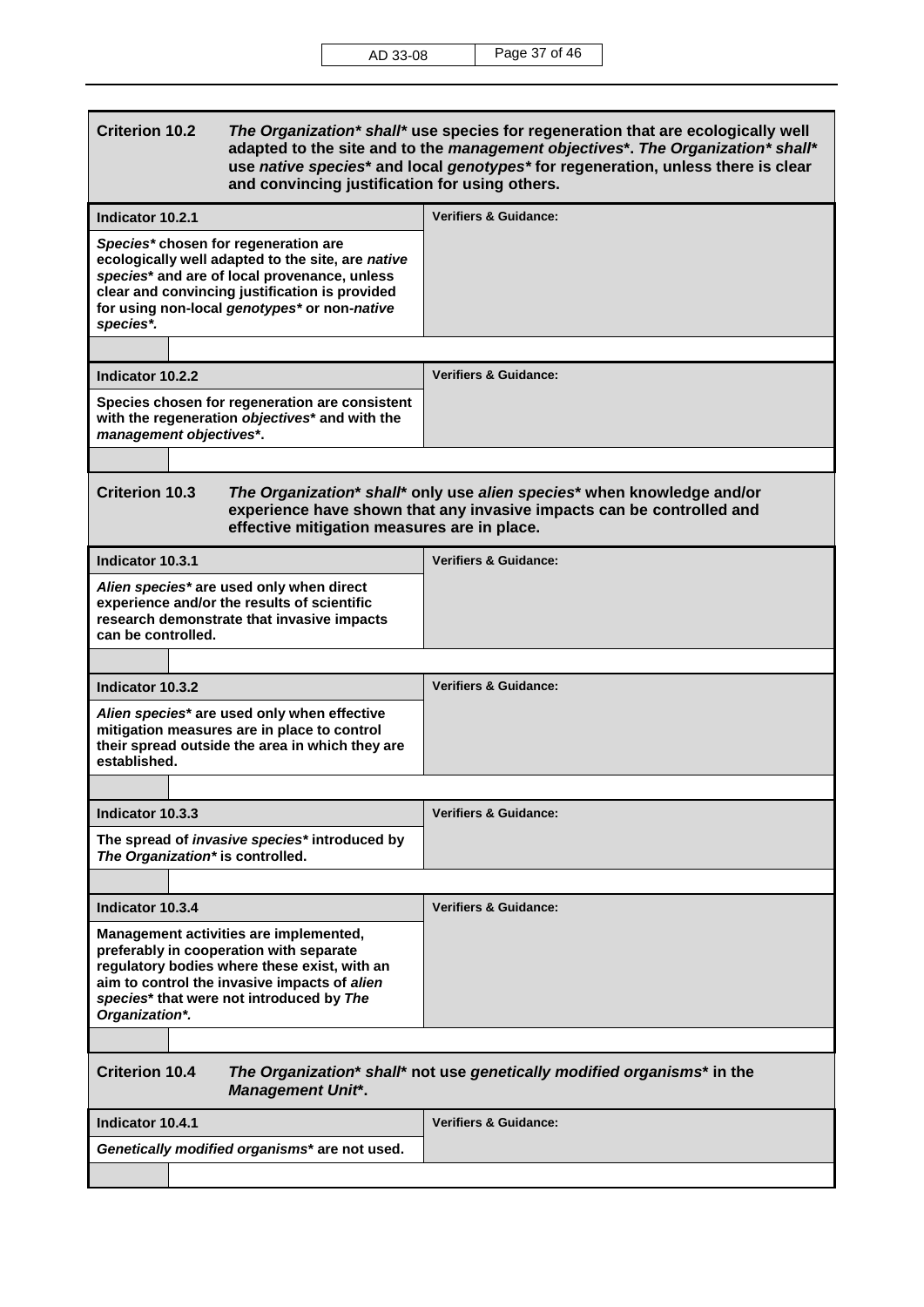| <b>Criterion 10.5</b><br>The Organization* shall* use silvicultural practices that are ecologically<br>appropriate for the vegetation, species, sites and management objectives*.                                                                                                                                                                                                                                      |                                                  |                                                                                                                                                                                                                                                                                                                                      |  |
|------------------------------------------------------------------------------------------------------------------------------------------------------------------------------------------------------------------------------------------------------------------------------------------------------------------------------------------------------------------------------------------------------------------------|--------------------------------------------------|--------------------------------------------------------------------------------------------------------------------------------------------------------------------------------------------------------------------------------------------------------------------------------------------------------------------------------------|--|
| Indicator 10.5.1                                                                                                                                                                                                                                                                                                                                                                                                       |                                                  | <b>Verifiers &amp; Guidance:</b>                                                                                                                                                                                                                                                                                                     |  |
| Silvicultural practices are implemented that are<br>ecologically appropriate for the vegetation,<br>species, sites and management objectives*.                                                                                                                                                                                                                                                                         |                                                  |                                                                                                                                                                                                                                                                                                                                      |  |
|                                                                                                                                                                                                                                                                                                                                                                                                                        |                                                  |                                                                                                                                                                                                                                                                                                                                      |  |
| <b>Criterion 10.6</b><br>environmental values*, including soils.                                                                                                                                                                                                                                                                                                                                                       |                                                  | The Organization* shall* minimize or avoid the use of fertilizers*. When<br>fertilizers* are used, The Organization* shall* demonstrate that use is equally or<br>more ecologically and economically beneficial than use of silvicultural systems<br>that do not require fertilizers, and prevent, mitigate, and/or repair damage to |  |
| Indicator 10.6.1                                                                                                                                                                                                                                                                                                                                                                                                       |                                                  | <b>Verifiers &amp; Guidance:</b>                                                                                                                                                                                                                                                                                                     |  |
|                                                                                                                                                                                                                                                                                                                                                                                                                        | The use of fertilizers* is minimized or avoided. |                                                                                                                                                                                                                                                                                                                                      |  |
|                                                                                                                                                                                                                                                                                                                                                                                                                        |                                                  |                                                                                                                                                                                                                                                                                                                                      |  |
| Indicator 10.6.2                                                                                                                                                                                                                                                                                                                                                                                                       |                                                  | <b>Verifiers &amp; Guidance:</b>                                                                                                                                                                                                                                                                                                     |  |
| When fertilizers* are used, their ecological and<br>economic benefits are equal to or higher than<br>those of silvicultural systems that do not<br>require fertilizers*.                                                                                                                                                                                                                                               |                                                  |                                                                                                                                                                                                                                                                                                                                      |  |
|                                                                                                                                                                                                                                                                                                                                                                                                                        |                                                  |                                                                                                                                                                                                                                                                                                                                      |  |
| Indicator 10.6.3                                                                                                                                                                                                                                                                                                                                                                                                       |                                                  | <b>Verifiers &amp; Guidance:</b>                                                                                                                                                                                                                                                                                                     |  |
| When fertilizers* are used, their types, rates,<br>frequencies and site of application are<br>documented.                                                                                                                                                                                                                                                                                                              |                                                  |                                                                                                                                                                                                                                                                                                                                      |  |
|                                                                                                                                                                                                                                                                                                                                                                                                                        |                                                  |                                                                                                                                                                                                                                                                                                                                      |  |
| Indicator 10.6.4                                                                                                                                                                                                                                                                                                                                                                                                       |                                                  | <b>Verifiers &amp; Guidance:</b>                                                                                                                                                                                                                                                                                                     |  |
| When fertilizers* are used, environmental<br>values* are protected, including through<br>implementation of measures to prevent<br>damage.                                                                                                                                                                                                                                                                              |                                                  |                                                                                                                                                                                                                                                                                                                                      |  |
|                                                                                                                                                                                                                                                                                                                                                                                                                        |                                                  |                                                                                                                                                                                                                                                                                                                                      |  |
| Indicator 10.6.5                                                                                                                                                                                                                                                                                                                                                                                                       |                                                  | <b>Verifiers &amp; Guidance:</b>                                                                                                                                                                                                                                                                                                     |  |
| Damage to environmental values* resulting<br>from fertilizer* use is mitigated or repaired.                                                                                                                                                                                                                                                                                                                            |                                                  |                                                                                                                                                                                                                                                                                                                                      |  |
|                                                                                                                                                                                                                                                                                                                                                                                                                        |                                                  |                                                                                                                                                                                                                                                                                                                                      |  |
| <b>Criterion 10.7</b><br>The Organization* shall* use integrated pest management and silviculture*<br>systems which avoid, or aim at eliminating, the use of chemical pesticides*. The<br>Organization* shall* not use any chemical pesticides* prohibited by FSC policy.<br>When pesticides* are used, The Organization* shall* prevent, mitigate, and/or<br>repair damage to environmental values* and human health. |                                                  |                                                                                                                                                                                                                                                                                                                                      |  |
| Indicator 10.7.1                                                                                                                                                                                                                                                                                                                                                                                                       |                                                  | <b>Verifiers &amp; Guidance:</b>                                                                                                                                                                                                                                                                                                     |  |
| Integrated pest management, including<br>selection of silviculture* systems, is used to<br>avoid, or aim to eliminate, the frequency, extent<br>and amount of chemical pesticide*<br>applications, and result in non-use or overall<br>reductions in applications.                                                                                                                                                     |                                                  |                                                                                                                                                                                                                                                                                                                                      |  |
|                                                                                                                                                                                                                                                                                                                                                                                                                        |                                                  |                                                                                                                                                                                                                                                                                                                                      |  |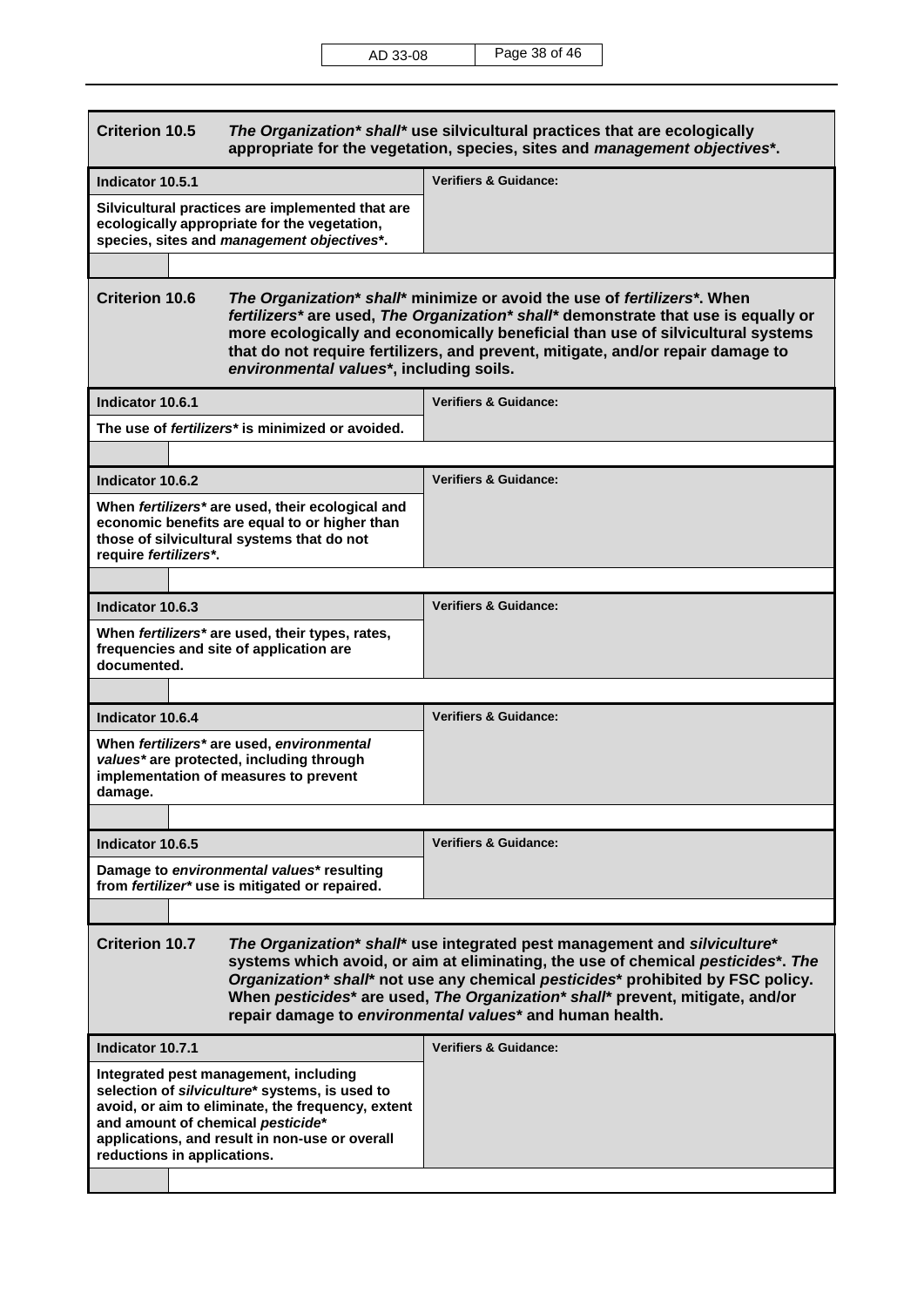| Indicator 10.7.2                                                                                                                                                                                                                                                                                                                                   | <b>Verifiers &amp; Guidance:</b> |  |
|----------------------------------------------------------------------------------------------------------------------------------------------------------------------------------------------------------------------------------------------------------------------------------------------------------------------------------------------------|----------------------------------|--|
| Chemical pesticides* prohibited by FSC's<br>Pesticide Policy are not used or stored in the<br>Management Unit* unless FSC has granted<br>derogation.                                                                                                                                                                                               |                                  |  |
|                                                                                                                                                                                                                                                                                                                                                    |                                  |  |
| Indicator 10.7.3                                                                                                                                                                                                                                                                                                                                   | <b>Verifiers &amp; Guidance:</b> |  |
| Records of pesticide* usage are maintained,<br>including trade name, active ingredient,<br>quantity of active ingredient used, period of<br>use, location and area of use and reason for<br>use.                                                                                                                                                   |                                  |  |
|                                                                                                                                                                                                                                                                                                                                                    |                                  |  |
| Indicator 10.7.4                                                                                                                                                                                                                                                                                                                                   | <b>Verifiers &amp; Guidance:</b> |  |
| The use of pesticides* complies with the ILO<br>document "Safety in the use of chemicals at<br>work" regarding requirements for the transport,<br>storage, handling, application and emergency<br>procedures for cleanup following accidental<br>spillages.                                                                                        |                                  |  |
| Indicator 10.7.5                                                                                                                                                                                                                                                                                                                                   | <b>Verifiers &amp; Guidance:</b> |  |
| If pesticides* are used, application methods<br>minimize quantities used, while achieving<br>effective results, and provide effective<br>protection* to surrounding landscapes*.                                                                                                                                                                   |                                  |  |
|                                                                                                                                                                                                                                                                                                                                                    | <b>Verifiers &amp; Guidance:</b> |  |
| Indicator 10.7.6<br>Damage to environmental values* and human<br>health from pesticide* use is prevented and<br>mitigated or repaired where damage occurs.                                                                                                                                                                                         |                                  |  |
|                                                                                                                                                                                                                                                                                                                                                    |                                  |  |
| Indicator 10.7.7                                                                                                                                                                                                                                                                                                                                   | <b>Verifiers &amp; Guidance:</b> |  |
| When <i>pesticides</i> * are used:<br>1) The selected <i>pesticide</i> <sup>*</sup> , application method,<br>timing and pattern of use offers the least risk to<br>humans and non-target species; and<br>2) Objective evidence demonstrates that the<br>pesticide* is the only effective, practical and<br>cost effective way to control the pest. |                                  |  |
|                                                                                                                                                                                                                                                                                                                                                    |                                  |  |
| <b>Criterion 10.8</b><br>The Organization* shall* minimize, monitor* and strictly control the use of<br>biological control agents* in accordance with internationally accepted scientific<br>protocols*. When biological control agents* are used, The Organization* shall*<br>prevent, mitigate, and/or repair damage to environmental values*.   |                                  |  |
| Indicator 10.8.1                                                                                                                                                                                                                                                                                                                                   | <b>Verifiers &amp; Guidance:</b> |  |
| The use of biological control agents* is<br>minimized, monitored* and controlled.                                                                                                                                                                                                                                                                  |                                  |  |
|                                                                                                                                                                                                                                                                                                                                                    |                                  |  |
| Indicator 10.8.2                                                                                                                                                                                                                                                                                                                                   | <b>Verifiers &amp; Guidance:</b> |  |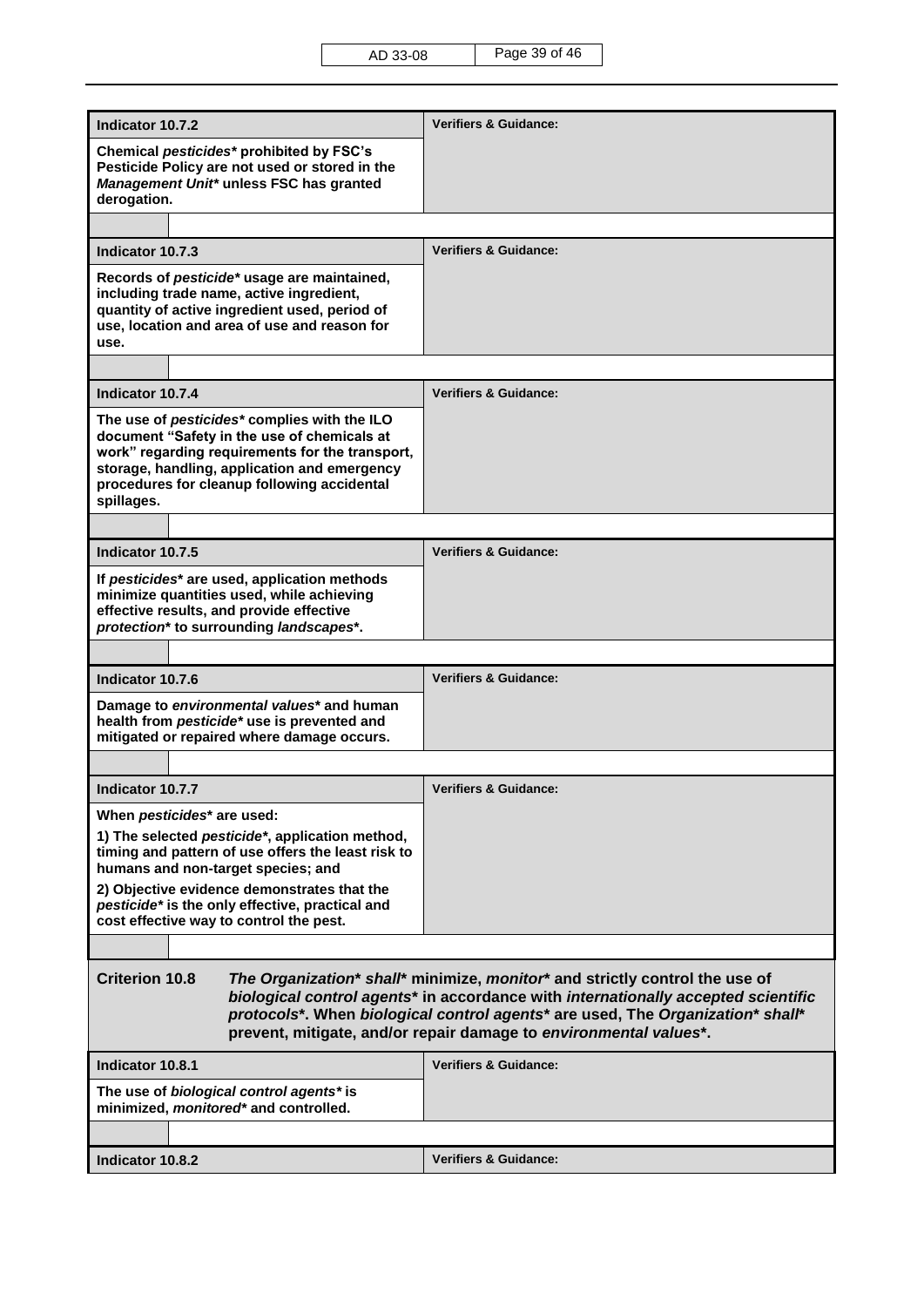AD 33-08 Page 40 of 46

| Use of biological control agents* complies with<br>internationally accepted scientific protocols*.                                                                                                                                                                                                                                             |                                                                                                                                                         |  |
|------------------------------------------------------------------------------------------------------------------------------------------------------------------------------------------------------------------------------------------------------------------------------------------------------------------------------------------------|---------------------------------------------------------------------------------------------------------------------------------------------------------|--|
|                                                                                                                                                                                                                                                                                                                                                |                                                                                                                                                         |  |
| Indicator 10.8.3                                                                                                                                                                                                                                                                                                                               | <b>Verifiers &amp; Guidance:</b>                                                                                                                        |  |
| The use of biological control agents* is<br>recorded including type, quantity, period,<br>location and reason for use.                                                                                                                                                                                                                         |                                                                                                                                                         |  |
| Indicator 10.8.4                                                                                                                                                                                                                                                                                                                               | <b>Verifiers &amp; Guidance:</b>                                                                                                                        |  |
| Damage to environmental values* caused by<br>the use of biological control agents* is<br>prevented and mitigated or repaired where<br>damage occurs.                                                                                                                                                                                           |                                                                                                                                                         |  |
|                                                                                                                                                                                                                                                                                                                                                |                                                                                                                                                         |  |
| <b>Criterion 10.9</b><br>intensity, and risk*.                                                                                                                                                                                                                                                                                                 | The Organization* shall* assess risks* and implement activities that reduce<br>potential negative impacts from natural hazards* proportionate to scale, |  |
| Indicator 10.9.1                                                                                                                                                                                                                                                                                                                               | <b>Verifiers &amp; Guidance:</b>                                                                                                                        |  |
| Potential negative impacts of natural hazards*<br>on infrastructure*, forest* resources and<br>communities in the Management Unit* are<br>assessed.                                                                                                                                                                                            |                                                                                                                                                         |  |
|                                                                                                                                                                                                                                                                                                                                                |                                                                                                                                                         |  |
| Indicator 10.9.2                                                                                                                                                                                                                                                                                                                               | <b>Verifiers &amp; Guidance:</b>                                                                                                                        |  |
| Management activities mitigate these impacts.                                                                                                                                                                                                                                                                                                  |                                                                                                                                                         |  |
| Indicator 10.9.3                                                                                                                                                                                                                                                                                                                               | <b>Verifiers &amp; Guidance:</b>                                                                                                                        |  |
| The risk* for management activities to increase<br>the frequency, distribution or severity of natural<br>hazards* is identified for those hazards* that<br>may be influenced by management.                                                                                                                                                    |                                                                                                                                                         |  |
|                                                                                                                                                                                                                                                                                                                                                |                                                                                                                                                         |  |
| Indicator 10.9.4                                                                                                                                                                                                                                                                                                                               | <b>Verifiers &amp; Guidance:</b>                                                                                                                        |  |
| Management activities are modified and/or<br>measures are developed and implemented that<br>reduce the identified risks*.                                                                                                                                                                                                                      |                                                                                                                                                         |  |
|                                                                                                                                                                                                                                                                                                                                                |                                                                                                                                                         |  |
| <b>Criterion 10.10</b><br>The Organization* shall* manage infrastructural development*, transport<br>activities and silviculture* so that water resources and soils are protected, and<br>disturbance of and damage to rare and threatened species*, habitats*,<br>ecosystems* and landscape values* are prevented, mitigated and/or repaired. |                                                                                                                                                         |  |
| Indicator 10.10.1                                                                                                                                                                                                                                                                                                                              | <b>Verifiers &amp; Guidance:</b>                                                                                                                        |  |
| Development, maintenance and use of<br>infrastructure*, as well as transport activities,<br>are managed to protect environmental values*<br>identified in Criterion* 6.1.                                                                                                                                                                      |                                                                                                                                                         |  |
|                                                                                                                                                                                                                                                                                                                                                |                                                                                                                                                         |  |
| Indicator 10.10.2                                                                                                                                                                                                                                                                                                                              | <b>Verifiers &amp; Guidance:</b>                                                                                                                        |  |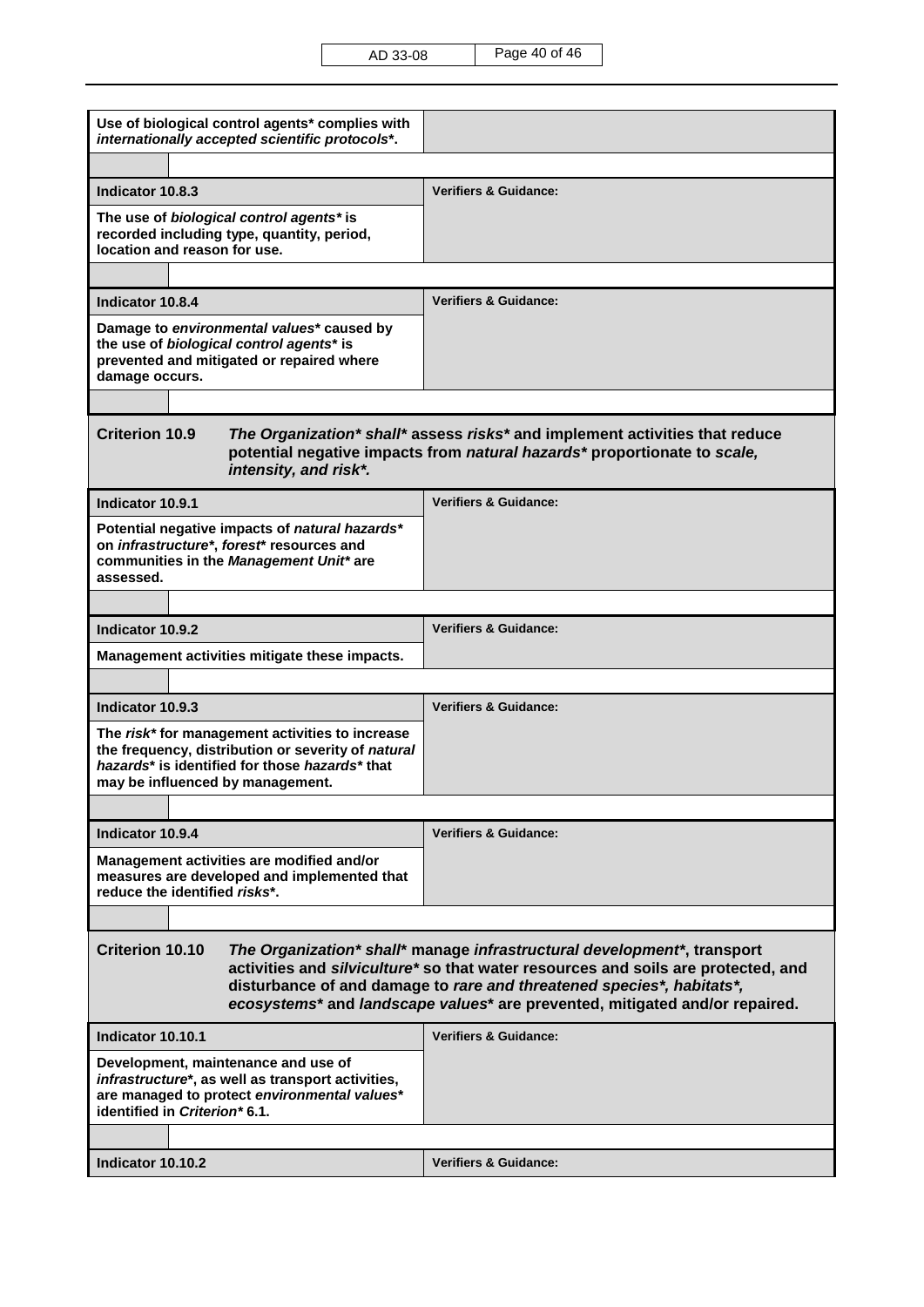AD 33-08 Page 41 of 46

| Silviculture* activities are managed to ensure<br>protection of the environmental values*<br>identified in Criterion* 6.1.                                                                                                                                                                          |                                  |  |
|-----------------------------------------------------------------------------------------------------------------------------------------------------------------------------------------------------------------------------------------------------------------------------------------------------|----------------------------------|--|
|                                                                                                                                                                                                                                                                                                     |                                  |  |
| Indicator 10.10.3                                                                                                                                                                                                                                                                                   | <b>Verifiers &amp; Guidance:</b> |  |
| Disturbance or damages to water courses*,<br>water bodies*, soils, rare and threatened<br>species*, habitats*, ecosystems* and landscape<br>values* are prevented, mitigated and repaired in<br>a timely manner*, and management activities<br>modified to prevent further damage.                  |                                  |  |
|                                                                                                                                                                                                                                                                                                     |                                  |  |
| <b>Criterion 10.11</b><br>The Organization* shall* manage activities associated with harvesting and<br>extraction of timber and non-timber forest products* so that environmental<br>values* are conserved, merchantable waste is reduced, and damage to other<br>products and services is avoided. |                                  |  |
| Indicator 10.11.1                                                                                                                                                                                                                                                                                   | <b>Verifiers &amp; Guidance:</b> |  |
| Harvesting and extraction practices for timber<br>and non-timber forest products* are<br>implemented in a manner that conserves<br>environmental values* as identified in Criterion*<br>6.1 and High Conservation Values* identified in<br>Criteria* 9.1 and 9.2.                                   |                                  |  |
|                                                                                                                                                                                                                                                                                                     |                                  |  |
| Indicator 10.11.2                                                                                                                                                                                                                                                                                   | <b>Verifiers &amp; Guidance:</b> |  |
| Harvesting practices optimize the use of forest*<br>products and merchantable materials.                                                                                                                                                                                                            |                                  |  |
|                                                                                                                                                                                                                                                                                                     |                                  |  |
| Indicator 10.11.3                                                                                                                                                                                                                                                                                   | <b>Verifiers &amp; Guidance:</b> |  |
| Sufficient amounts of dead and decaying<br>biomass and forest* structure are retained to<br>conserve environmental values*.                                                                                                                                                                         |                                  |  |
|                                                                                                                                                                                                                                                                                                     |                                  |  |
| Indicator 10.11.4                                                                                                                                                                                                                                                                                   | <b>Verifiers &amp; Guidance:</b> |  |
| Harvesting practices avoid damage to standing<br>residual trees, residual woody debris on the<br>ground and other environmental values*.                                                                                                                                                            |                                  |  |
|                                                                                                                                                                                                                                                                                                     |                                  |  |
| <b>Criterion 10.12</b><br>The Organization* shall* dispose of waste materials* in an environmentally<br>appropriate manner.                                                                                                                                                                         |                                  |  |
| Indicator 10.12.1                                                                                                                                                                                                                                                                                   | <b>Verifiers &amp; Guidance:</b> |  |
| Collection, clean up, transportation and<br>disposal of all waste materials* is done in an<br>environmentally appropriate way that<br>conserves environmental values* as identified<br>in Criterion* 6.1.                                                                                           |                                  |  |
|                                                                                                                                                                                                                                                                                                     |                                  |  |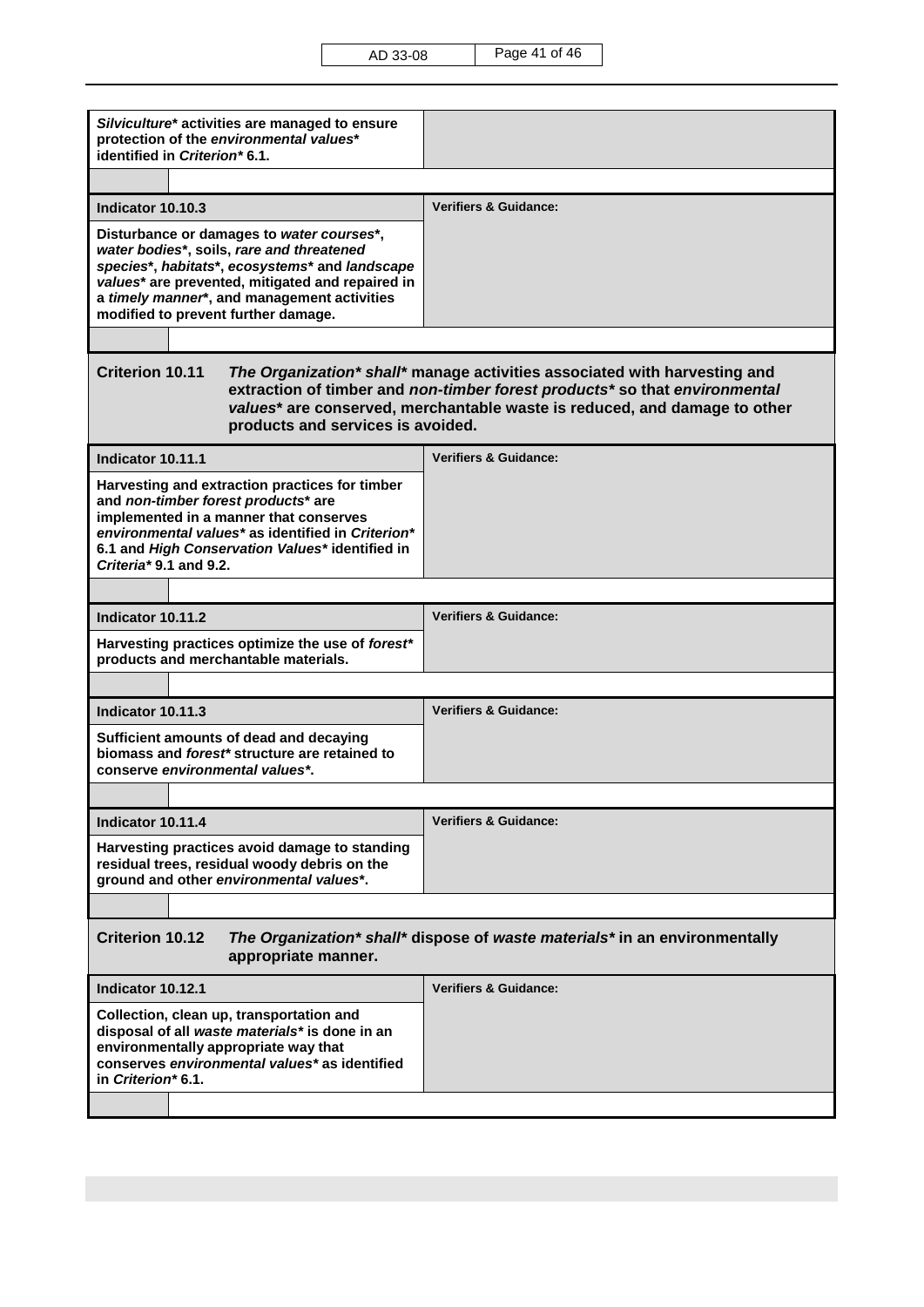## **APPENDIX A**

| А. | <b>NATIONAL LEGISLATION</b>                                                                                                                                                                                                                                                                                                                                                                                                                                                                                                                                                                                                                                                                                      |  |  |  |  |
|----|------------------------------------------------------------------------------------------------------------------------------------------------------------------------------------------------------------------------------------------------------------------------------------------------------------------------------------------------------------------------------------------------------------------------------------------------------------------------------------------------------------------------------------------------------------------------------------------------------------------------------------------------------------------------------------------------------------------|--|--|--|--|
|    | <b>Legal Rights to Harvest:</b>                                                                                                                                                                                                                                                                                                                                                                                                                                                                                                                                                                                                                                                                                  |  |  |  |  |
|    | Land tenure and management rights<br>Legislation covering land tenure rights, including customary rights as well as management rights that includes the<br>use of legal methods to obtain tenure rights and management rights. It also covers legal business registration and<br>tax registration, including relevant legal required licenses.                                                                                                                                                                                                                                                                                                                                                                   |  |  |  |  |
|    | <b>Concession licenses</b><br>$\bullet$<br>Legislation regulating procedures for the issuing of forest concession licenses, including use of legal methods to<br>obtain concession license. Especially bribery, corruption and nepotism are well-known issues in connection with<br>concession licenses.                                                                                                                                                                                                                                                                                                                                                                                                         |  |  |  |  |
|    | <b>Management and harvest planning</b><br>$\bullet$<br>Any legal requirements for management planning, including conducting forest inventories, having a forest<br>management plan and related planning and monitoring, as well as approval of these by competent authorities.                                                                                                                                                                                                                                                                                                                                                                                                                                   |  |  |  |  |
|    | <b>Harvesting permits</b><br>$\bullet$<br>Legislation regulating the issuing of harvesting permits, licenses or other legal document required for specific<br>harvesting operations. It includes the use of legal methods to obtain the permit. Corruption is a well- known issue<br>in connection with the issuing of harvesting permits.                                                                                                                                                                                                                                                                                                                                                                       |  |  |  |  |
| 1. |                                                                                                                                                                                                                                                                                                                                                                                                                                                                                                                                                                                                                                                                                                                  |  |  |  |  |
| 2. |                                                                                                                                                                                                                                                                                                                                                                                                                                                                                                                                                                                                                                                                                                                  |  |  |  |  |
|    | <b>Taxes and Fees</b>                                                                                                                                                                                                                                                                                                                                                                                                                                                                                                                                                                                                                                                                                            |  |  |  |  |
|    | Payment of royalties and harvesting fees<br>$\bullet$<br>Legislation covering payment of all legally required forest harvesting specific fees such as royalties, stumpage fees<br>and other volume based fees. It also includes payments of the fees based on correct classification of quantities,<br>qualities and species. Incorrect classification of forest products is a well-known issue often combined with bribery<br>of officials in charge of controlling the classification.                                                                                                                                                                                                                         |  |  |  |  |
|    | Value added and sales taxes<br>$\bullet$<br>Legislation covering different types of sales taxes which apply to the material being sold, including selling material<br>as growing forest (standing stock sales).                                                                                                                                                                                                                                                                                                                                                                                                                                                                                                  |  |  |  |  |
|    | Income and profit taxes<br>$\bullet$<br>Legislation covering income and profit taxes related to the profit derived from sale of forest products and<br>harvesting activities. This category is also related to income from the sale of timber and does not include other<br>taxes generally applicable for companies or related to salary payments.                                                                                                                                                                                                                                                                                                                                                              |  |  |  |  |
| 3. |                                                                                                                                                                                                                                                                                                                                                                                                                                                                                                                                                                                                                                                                                                                  |  |  |  |  |
| 4  |                                                                                                                                                                                                                                                                                                                                                                                                                                                                                                                                                                                                                                                                                                                  |  |  |  |  |
|    | <b>Timber Harvesting Activities</b>                                                                                                                                                                                                                                                                                                                                                                                                                                                                                                                                                                                                                                                                              |  |  |  |  |
|    | <b>Timber harvesting regulations</b><br>Any legal requirements for harvesting techniques and technology including selective cutting, shelter wood<br>regenerations, clear felling, transport of timber from felling site and seasonal limitations etc. Typically this includes<br>regulations on the size of felling areas, minimum age and/or diameter for felling activities and elements that shall<br>be preserved during felling etc. Establishment of skidding or hauling trails, road construction, drainage systems<br>and bridges etc. shall also be considered as well as planning and monitoring of harvesting activities. Any legally<br>binding codes for harvesting practices shall be considered. |  |  |  |  |
|    | <b>Protected sites and species</b><br>$\bullet$<br>Covers legislation related to protected areas as well as protected, rare or endangered species, including their<br>habitats and potential habitats                                                                                                                                                                                                                                                                                                                                                                                                                                                                                                            |  |  |  |  |
|    | <b>Environmental requirements</b><br>$\bullet$<br>Covers legislation related to environmental impact assessment in connection with harvesting, acceptable level for<br>soil damage, establishment of buffer zones (e.g. along water courses, open areas, breeding sites), maintenance of<br>retention trees on felling site, sessional limitation of harvesting time, and environmental requirements for forest<br>machineries.                                                                                                                                                                                                                                                                                  |  |  |  |  |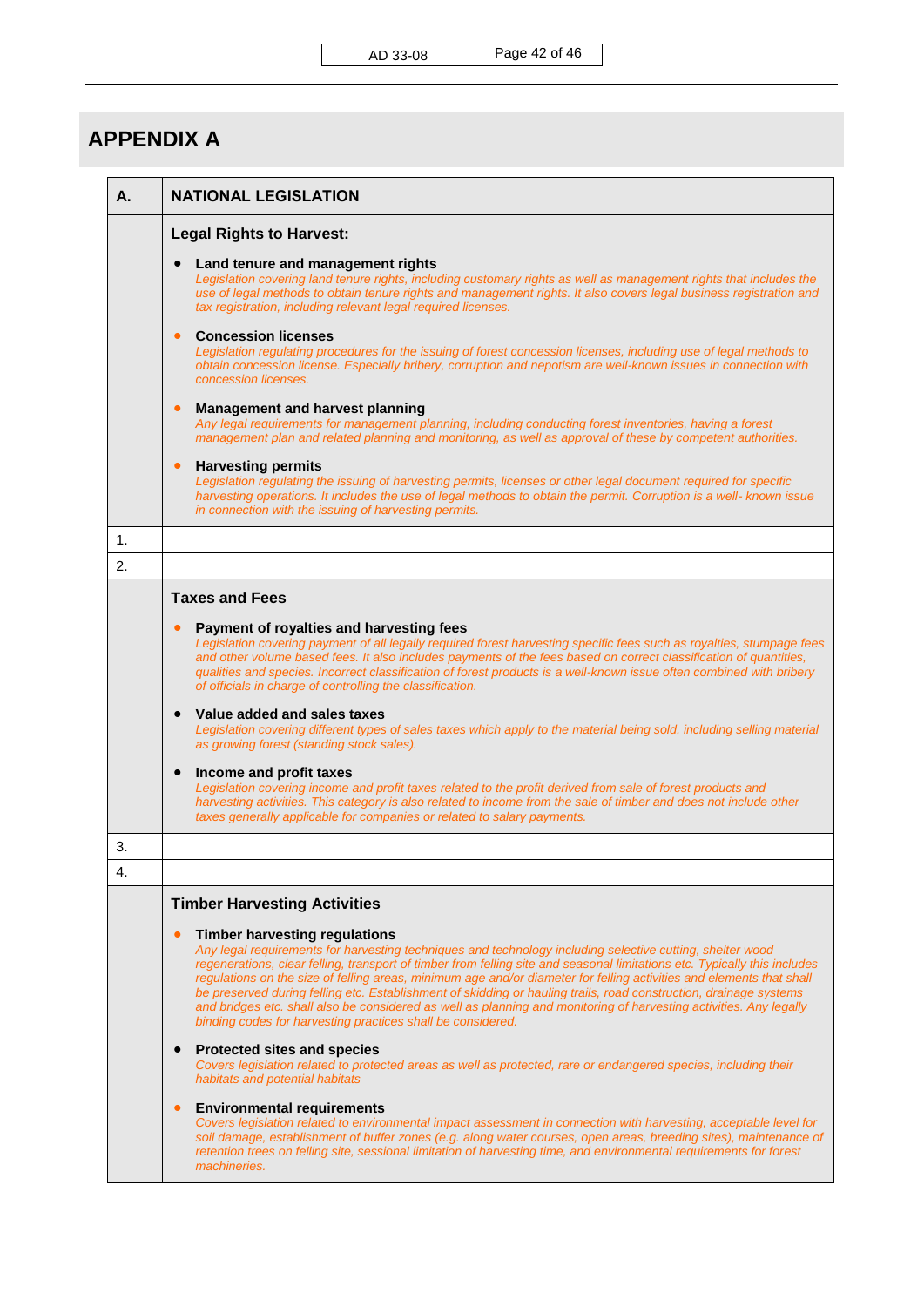|     | <b>Health and safety</b><br>Legally required personal protection equipment for persons involved in harvesting activities, use of safe felling and<br>transport practice, establishment of protection zones around harvesting sites, and safety requirements to<br>machinery used. Legally required safety requirements in relation to chemical usage. The health and safety<br>requirements that shall be considered relate to operations in the forest (not office work, or other activities less<br>related to actual forest operations).                                                                                                                                                                                             |
|-----|-----------------------------------------------------------------------------------------------------------------------------------------------------------------------------------------------------------------------------------------------------------------------------------------------------------------------------------------------------------------------------------------------------------------------------------------------------------------------------------------------------------------------------------------------------------------------------------------------------------------------------------------------------------------------------------------------------------------------------------------|
|     | <b>Legal employment</b><br>Legal requirements for employment of personnel involved in harvesting activities including requirement for<br>contracts and working permits, requirements for obligatory insurances, requirements for competence certificates<br>and other training requirements, and payment of social and income taxes withhold by employer. Furthermore, the<br>points cover observance of minimum working age and minimum age for personal involved in hazardous work,<br>legislation against forced and compulsory labour, and discrimination and freedom of association                                                                                                                                                |
| 5.  |                                                                                                                                                                                                                                                                                                                                                                                                                                                                                                                                                                                                                                                                                                                                         |
| 6.  |                                                                                                                                                                                                                                                                                                                                                                                                                                                                                                                                                                                                                                                                                                                                         |
|     | <b>Third Party Rights</b>                                                                                                                                                                                                                                                                                                                                                                                                                                                                                                                                                                                                                                                                                                               |
|     | <b>Customary</b><br>rights<br>$\bullet$                                                                                                                                                                                                                                                                                                                                                                                                                                                                                                                                                                                                                                                                                                 |
|     | Legislation covering customary rights relevant to forest harvesting activities including requirements covering sharing<br>of benefits and indigenous rights                                                                                                                                                                                                                                                                                                                                                                                                                                                                                                                                                                             |
|     | Free prior and informed consent (FPIC)<br>$\bullet$<br>Legislation covering "free prior and informed consent" in connection with transfer of forest management rights and<br>customary rights to the organisation in charge of the harvesting operation                                                                                                                                                                                                                                                                                                                                                                                                                                                                                 |
|     | <b>Rights of indigenous peoples</b><br>$\bullet$<br>Legislation that regulates the rights of indigenous people as far as it's related to forestry activities. Possible<br>aspects to consider are land tenure, right to use certain forest related resources or practice traditional activities,<br>which may involve forest lands                                                                                                                                                                                                                                                                                                                                                                                                      |
| 7.  |                                                                                                                                                                                                                                                                                                                                                                                                                                                                                                                                                                                                                                                                                                                                         |
| 8.  |                                                                                                                                                                                                                                                                                                                                                                                                                                                                                                                                                                                                                                                                                                                                         |
|     | <b>Trade and Transport</b>                                                                                                                                                                                                                                                                                                                                                                                                                                                                                                                                                                                                                                                                                                              |
|     |                                                                                                                                                                                                                                                                                                                                                                                                                                                                                                                                                                                                                                                                                                                                         |
|     | Classification of species, quantities, qualities<br>$\bullet$<br>Legislation regulating how harvested material is classified in terms of species, volumes and qualities in connection<br>with trade and transport. Incorrect classification of harvested material is a well-known method to reduce/avoid<br>payment of legality prescribed taxes and fees                                                                                                                                                                                                                                                                                                                                                                               |
|     | <b>Trade and transport</b><br>$\bullet$                                                                                                                                                                                                                                                                                                                                                                                                                                                                                                                                                                                                                                                                                                 |
|     | All required trading permits shall exist as well as legally required transport document which accompany transport<br>of wood from forest operation                                                                                                                                                                                                                                                                                                                                                                                                                                                                                                                                                                                      |
|     | Offshore trading and transfer pricing<br>Legislation regulating offshore trading. Offshore trading with related companies placed in tax havens combined<br>with artificial transfer prices is a well-known way to avoid payment of legally prescribed taxes and fees to the<br>country of harvest and considered as an important generator of funds that can be used for payment of bribery and<br>black money to the forest operation and personal involved in the harvesting operation. Many countries have<br>established legislation covering transfer pricing and offshore trading. It should be noted that only transfer pricing<br>and offshore trading as far as it is legally prohibited in the country, can be included here. |
| 9.  |                                                                                                                                                                                                                                                                                                                                                                                                                                                                                                                                                                                                                                                                                                                                         |
| 10. |                                                                                                                                                                                                                                                                                                                                                                                                                                                                                                                                                                                                                                                                                                                                         |
|     | <b>Custom regulations</b>                                                                                                                                                                                                                                                                                                                                                                                                                                                                                                                                                                                                                                                                                                               |
|     | Custom legislation covering areas such as export/import licenses, product classification (codes, quantities, qualities<br>and species)                                                                                                                                                                                                                                                                                                                                                                                                                                                                                                                                                                                                  |
| 11. |                                                                                                                                                                                                                                                                                                                                                                                                                                                                                                                                                                                                                                                                                                                                         |
| 12. |                                                                                                                                                                                                                                                                                                                                                                                                                                                                                                                                                                                                                                                                                                                                         |
|     | <b>CITES</b>                                                                                                                                                                                                                                                                                                                                                                                                                                                                                                                                                                                                                                                                                                                            |
|     | CITES permits (the Convention on International Trade in Endangered Species of Wild Fauna and Flora, also known as<br>the Washington Convention)                                                                                                                                                                                                                                                                                                                                                                                                                                                                                                                                                                                         |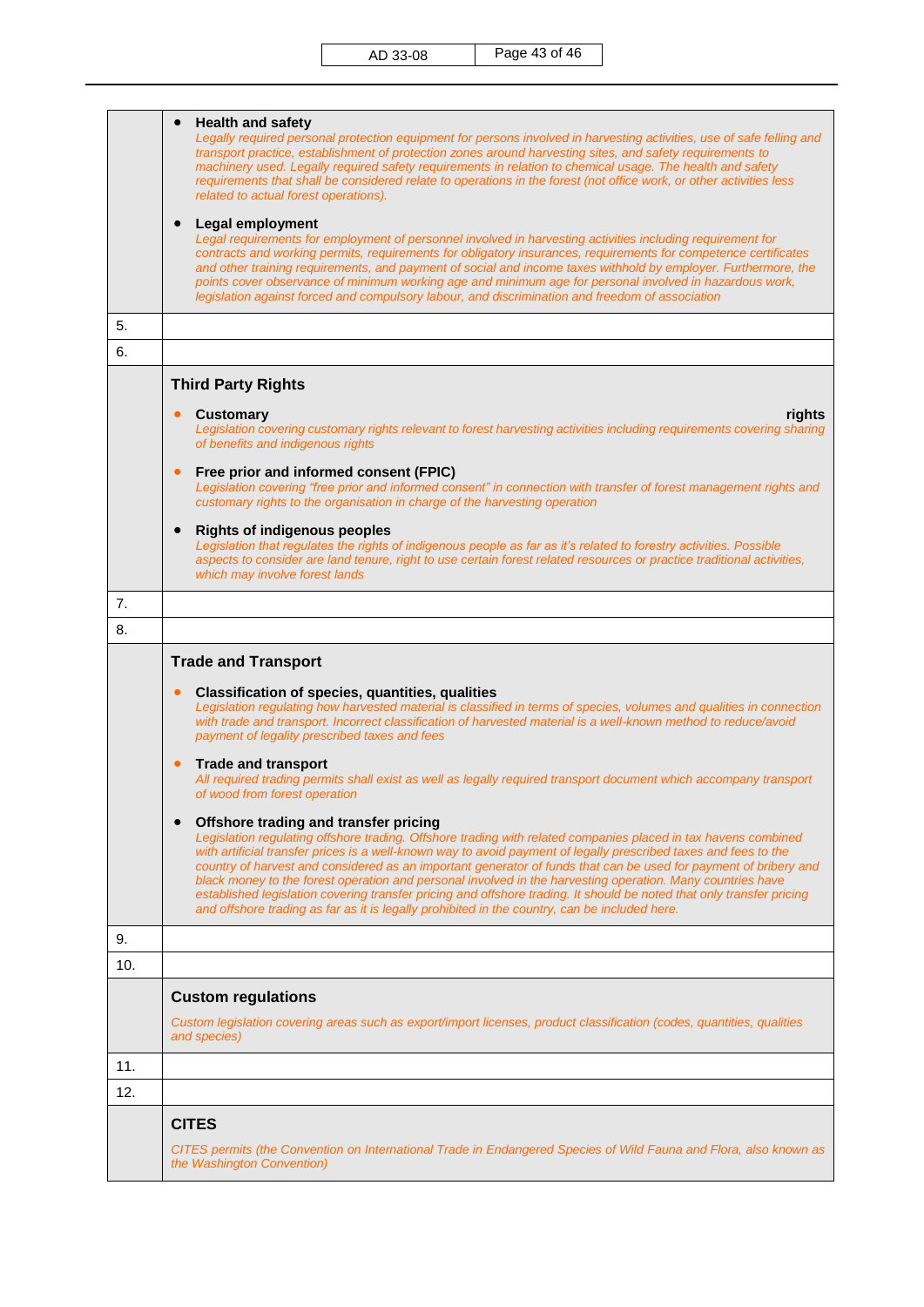| 13.       |                                                                                                                                   |  |
|-----------|-----------------------------------------------------------------------------------------------------------------------------------|--|
| 14.       |                                                                                                                                   |  |
|           | Other                                                                                                                             |  |
| 15.       |                                                                                                                                   |  |
| 16.       |                                                                                                                                   |  |
| <b>B.</b> | REGULATIONS PERTINENT TO FORESTRY RELATED TO AND EMERGING FROM<br><b>NATIONAL LEGISLATION AND OTHER LEGISLATIVE INSTITUTIONS:</b> |  |
| 17.       |                                                                                                                                   |  |
| 18.       |                                                                                                                                   |  |
| C.        | <b>INTERNATIONAL AGREEMENTS PERTINENT TO FORESTRY</b>                                                                             |  |
| 19.       | Convention on Biological Diversity                                                                                                |  |
| 20.       | Convention on the International Trade in Endangered Species (CITES)                                                               |  |
| 21.       | International Labour Organisation (ILO) (insert all ILO conventions relevant to the country)                                      |  |
| 22.       |                                                                                                                                   |  |
| D.        | <b>LOCAL STANDARDS AND BEST OPERATING PRACTICES</b>                                                                               |  |
| 23.       |                                                                                                                                   |  |
| 24.       |                                                                                                                                   |  |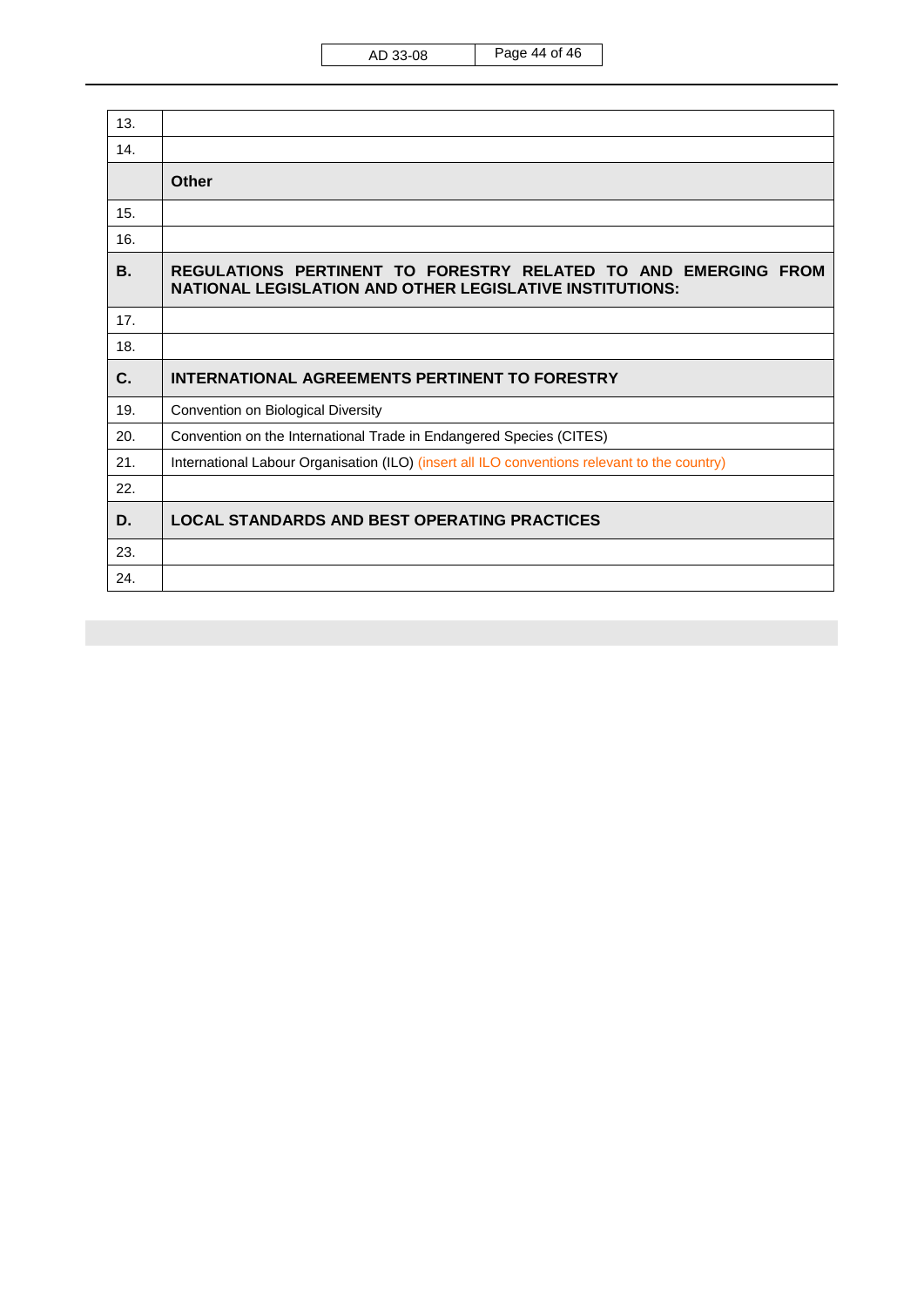### **APPENDIX B**

#### **LIST OF RARE THREATENED AND ENDANGERED SPECIES LISTED FOR "INSERT NAME OF COUNTRY"**

#### As an alternative to completing the table below, provide a reference to a website where this information can be found.

|           | <b>SCIENTIFIC NAME</b>  | <b>COMMON NAME</b> | <b>STATUS</b> |
|-----------|-------------------------|--------------------|---------------|
| A.        | <b>FLORA</b>            |                    |               |
| 1.        |                         |                    |               |
| 2.        |                         |                    |               |
| 3.        |                         |                    |               |
| <b>B.</b> | <b>FUANA (MAMMALS)</b>  |                    |               |
| 4.        |                         |                    |               |
| C.        | <b>FUANA (REPTILES)</b> |                    |               |
| 5.        |                         |                    |               |
| D.        | <b>FUANA (BIRDS)</b>    |                    |               |
| 6.        |                         |                    |               |
| Ε.        | <b>FUANA (FISH)</b>     |                    |               |
| 7.        |                         |                    |               |